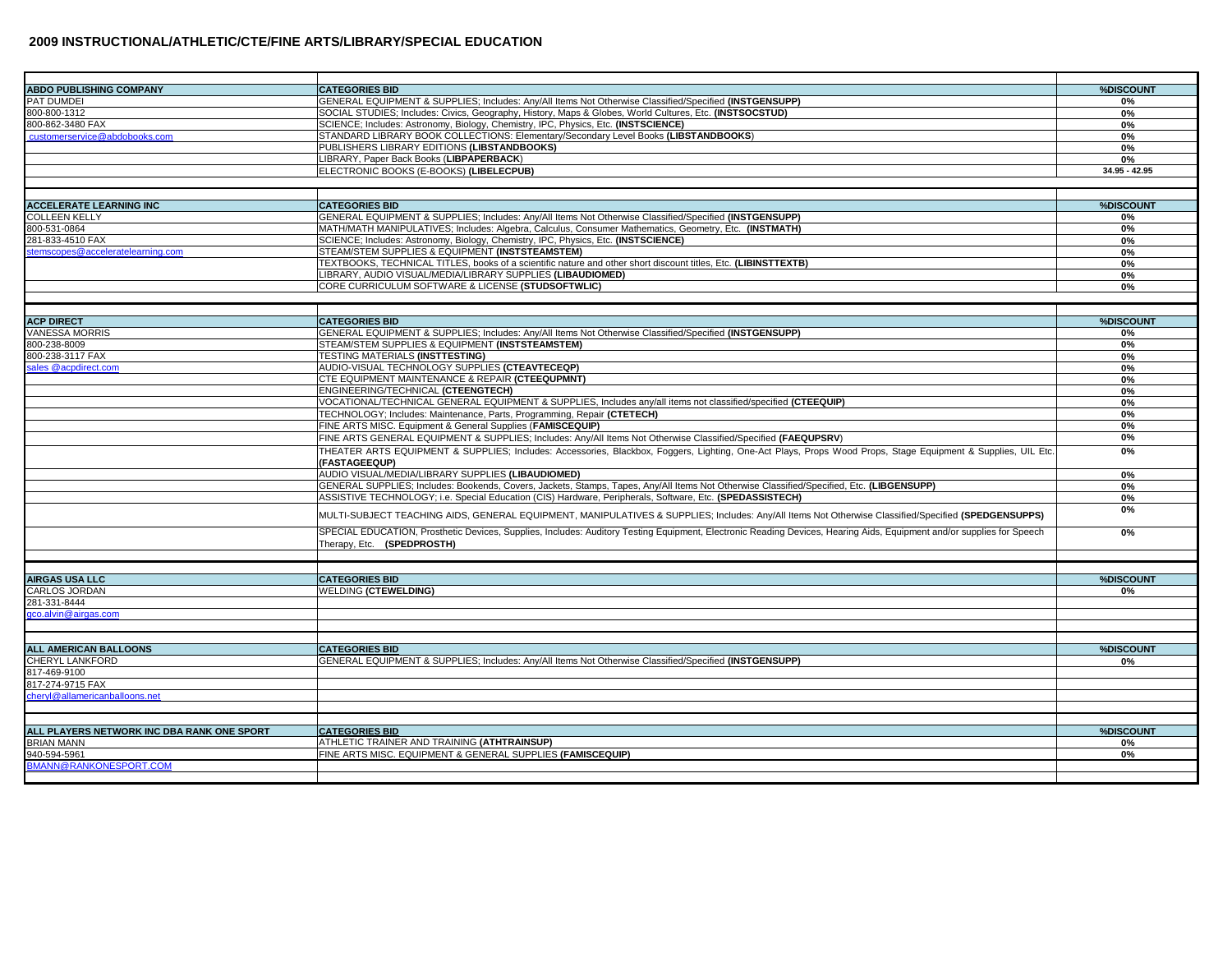| AMERICAN CERAMIC SUPPLY CO                    | <b>CATEGORIES BID</b>                                                                                                                                  | %DISCOUNT |
|-----------------------------------------------|--------------------------------------------------------------------------------------------------------------------------------------------------------|-----------|
| PATRICIA CONNER                               | GENERAL EQUIPMENT & SUPPLIES: Includes: Anv/All Items Not Otherwise Classified/Specified (INSTGENSUPP)                                                 | 0%        |
| 866-535-2651                                  | ART, SECONDAY, SCULPTING; Includes: Ceramic Supplies, Clay, Carving Boards, Kilns, Kiln Supplies, Tools, Ceramics (FASECONSCULPT)                      | 0%        |
| 817-536-7120 FAX                              | FINE ARTS MISC. Equipment & General Supplies (FAMISCEQUIP)                                                                                             | 0%        |
| ales@americanceramic.com                      | FINE ARTS GENERAL EQUIPMENT & SUPPLIES; Includes: Any/All Items Not Otherwise Classified/Specified (FAEQUPSRV)                                         | 0%        |
|                                               |                                                                                                                                                        |           |
|                                               | (Educator Catalog Reflects 60% Off MSRP)                                                                                                               |           |
|                                               |                                                                                                                                                        |           |
|                                               | <b>CATEGORIES BID</b>                                                                                                                                  | %DISCOUNT |
| <b>AMSTERDAM PRINTING &amp; LITHO INC</b>     |                                                                                                                                                        |           |
| <b>CUSTOMER SERVICE</b>                       | SPECIALTY SUPPLIES/MOTIVATIONAL INCENTIVES For the Classroom (INSTMOTIV)<br>STUDENT PLANNERS & AGENDAS (INSTPLAN)                                      | 20%       |
| 800-833-6231                                  |                                                                                                                                                        | 20%       |
| 518-843-5204 FAX                              | COACHES CLOTH, HATS/PANTS/POLOS/SHORTS/WINDSUITES, ETC. (ATHCOACHCLOTH)                                                                                | 20%       |
| cs@amsterdamprinting.com                      | TEAM UNIFORMS/ALL SPORTS, JERSEYS/HATS/PANTS/POLOS/WINDSUITES, ETC. (ATHUNIFORM)                                                                       | 20%       |
|                                               | WORKOUT CLOTH, PANTS/SHORTS/T-SHIRTS, ETC. (ATHAPPARELWW)                                                                                              | 20%       |
|                                               |                                                                                                                                                        |           |
| <b>APEX LEARNING</b>                          |                                                                                                                                                        | %DISCOUNT |
| JONATHAN GUERRA                               | <b>CATEGORIES BID</b>                                                                                                                                  |           |
| 956-739-0955                                  | CORE CURRICULUM SOFTWARE & LICENSE (STUDSOFTWLIC)                                                                                                      | 0%        |
|                                               | CTE SOFTWARE & LICENSE (CTESOFTWLIC)                                                                                                                   | 0%        |
| 206-381-5601 FAX                              |                                                                                                                                                        |           |
| salesdocs@apexlearning.com                    |                                                                                                                                                        |           |
|                                               |                                                                                                                                                        |           |
| <b>APPERSON INC</b>                           | <b>CATEGORIES BID</b>                                                                                                                                  | %DISCOUNT |
| <b>GRETCHEN BASHANT</b>                       | <b>Testing Materials (INSTTESTING)</b>                                                                                                                 | 0%        |
| 800-827-9219                                  |                                                                                                                                                        |           |
| 800-321-8558 FAX                              |                                                                                                                                                        |           |
| dientservices@apperson.com                    |                                                                                                                                                        |           |
|                                               |                                                                                                                                                        |           |
|                                               |                                                                                                                                                        |           |
| <b>BACKSTAGE DANCEWEAR &amp; GIFTS</b>        | <b>CATEGORIES BID</b>                                                                                                                                  | %DISCOUNT |
| <b>JAMIE TURNER</b>                           | DANCE DRILL TEAM EQUIPMENT & SUPPLIES; Includes Dance Equipment & Supplies, All Accessories & Make-up Used By Dancers/Drill Teams, Costumes, Practice  | 5-25%     |
|                                               | Uniforms, Warm-ups, Etc. (FADANCETEAMS)                                                                                                                |           |
| 281-316-6672                                  | THEATER ARTS APAREL/COSTUMES (FACOSTUMES)                                                                                                              | 5-25%     |
| amie@backstagedancewear.com                   | SOCIAL STUDIES; Includes: Civics, Geography, History, Maps & Globes, World Cultures, Etc. (INSTSOCSTUD)                                                | 0%        |
|                                               | SCIENCE; Includes: Astronomy, Biology, Chemistry, IPC, Physics, Etc. (INSTSCIENCE)                                                                     | 0%        |
|                                               |                                                                                                                                                        |           |
|                                               |                                                                                                                                                        |           |
| BEDFORD, FREEMAN & WORTH PUBLISHING GROUP LLC | <b>CATEGORIES BID</b>                                                                                                                                  | %DISCOUNT |
| <b>TONYA STOLL</b>                            | LANGUAGE ARTS; Includes: Composition, Research, Etc. (INSTLANGUARTS)                                                                                   | 0%        |
| 866-843-3715                                  | MATH/MATH MANIPULATIVES; Includes: Algebra, Calculus, Consumer Mathematics, Geometry, Etc. (INSTMATH)                                                  | 0%        |
| 609-689-9097 FAX                              | SOCIAL STUDIES; Includes: Civics, Geography, History, Maps & Globes, World Cultures, Etc. (INSTSOCSTUD)                                                | 0%        |
| adoptions@bfwpub.com                          | SCIENCE; Includes: Astronomy, Biology, Chemistry, IPC, Physics, Etc. (INSTSCIENCE)                                                                     | 0%        |
|                                               |                                                                                                                                                        |           |
|                                               |                                                                                                                                                        |           |
| <b>BENCHMARK EDUCATION COMPANY LLC</b>        | <b>CATEGORIES BID</b>                                                                                                                                  | %DISCOUNT |
| KATHY TRAPP                                   | <b>ESL/BILINGUAL (INSTESLBILI)</b>                                                                                                                     | 0%        |
| 520-249-4072                                  | FOREIGN LANGUAGES (INSTFOREIGN)                                                                                                                        | 0%        |
| 914-813-9610 FAX                              | LANGUAGE ARTS; Includes: Composition, Research, Etc. (INSTLANGUARTS)                                                                                   | 0%        |
| ktrapp@benchmarkeducation.com                 | MATH/MATH MANIPULATIVES; Includes: Algebra, Calculus, Consumer Mathematics, Geometry, Etc. (INSTMATH)                                                  | 0%        |
|                                               | SCIENCE; Includes: Astronomy, Biology, Chemistry, IPC, Physics, Etc. (INSTSCIENCE)                                                                     | 0%        |
|                                               | TESTING MATERIALS (INSTTESTING)                                                                                                                        | 0%        |
|                                               | TEXTBOOKS, TECHNICAL TITLES, books of a scientific nature and other short discount titles, Etc. (LIBINSTTEXTB)                                         | 0%        |
|                                               | LIBRARY, Paper Back Books (LIBPAPERBACK)                                                                                                               | 0%        |
|                                               | LIBRARY, AUDIO VISUAL/MEDIA/LIBRARY SUPPLIES (LIBAUDIOMED)                                                                                             | 0%        |
|                                               |                                                                                                                                                        | 0%        |
|                                               | MULTI-SUBJECT TEACHING AIDS, GENERAL EQUIPMENT, MANIPULATIVES & SUPPLIES; Includes: Any/All Items Not Otherwise Classified/Specified (SPEDGENSUPPS)    |           |
|                                               |                                                                                                                                                        |           |
|                                               |                                                                                                                                                        |           |
| BIOGIME INTERNATIONAL INC                     | <b>CATEGORIES BID</b>                                                                                                                                  | %DISCOUNT |
| <b>BETH ROYALL</b>                            | COMSETOLOGY/BARBERING (CTECOSMBARB) (Licensing)                                                                                                        | 0%        |
| 800-338-8784                                  | GENERAL EQUIPMENT & SUPPLIES; Includes: Any/All Items Not Otherwise Classified/Specified (INSTGENSUPP)                                                 | 0%        |
| biogcorp@aol.com                              | SPECIALTY SUPPLIES/MOTIVATIONAL INCENTIVES For the Classroom (INSTMOTIV)                                                                               | 0%        |
|                                               | CHEERLEADING SUPPLIES & EQUIPMENT (ATHCHEERSUP)                                                                                                        | 0%        |
|                                               | ATHLETIC GENERAL EQUIPMENT & SUPPLIES: Includes any/all items not otherwise classified/specified) (ATHEQUIPSUP)                                        | 0%        |
|                                               | TEAM UNIFORMS/ALL SPORTS. JERSEYS/HATS/PANT/POLOS/WINDSUITS. Etc.(ATHUNIFORM)                                                                          | 0%        |
|                                               | <b>GYMNASITICS (ATHGYMNAST)</b>                                                                                                                        | 0%        |
|                                               | VOCATIONAL/TECHNICAL GENERAL EQUIPMENT & SUPPLIES; Includes any/all items not classified/specified (CTEEQUIP)                                          | 0%        |
|                                               | DANCE DRILL TEAM EQUIPMENT & SUPPLIES; Includes: Dance Equipment & Supplies, All Accessories & Make-up Used By Dancers/Drill Teams, Costumes, Practice | 0%        |
|                                               | Uniforms. Warm-ups. Etc. (FADANCETEAMS)                                                                                                                |           |
|                                               | THEATER ARTS APPAREL/COSTUMES (FACOSTUMES)                                                                                                             | 0%        |
|                                               | FINE ARTS GENERAL EQUIPMENT & SUPPLIES; Includes: Any/All Items Not Otherwise Classified/Specified (FAEQUSRV)                                          | 0%        |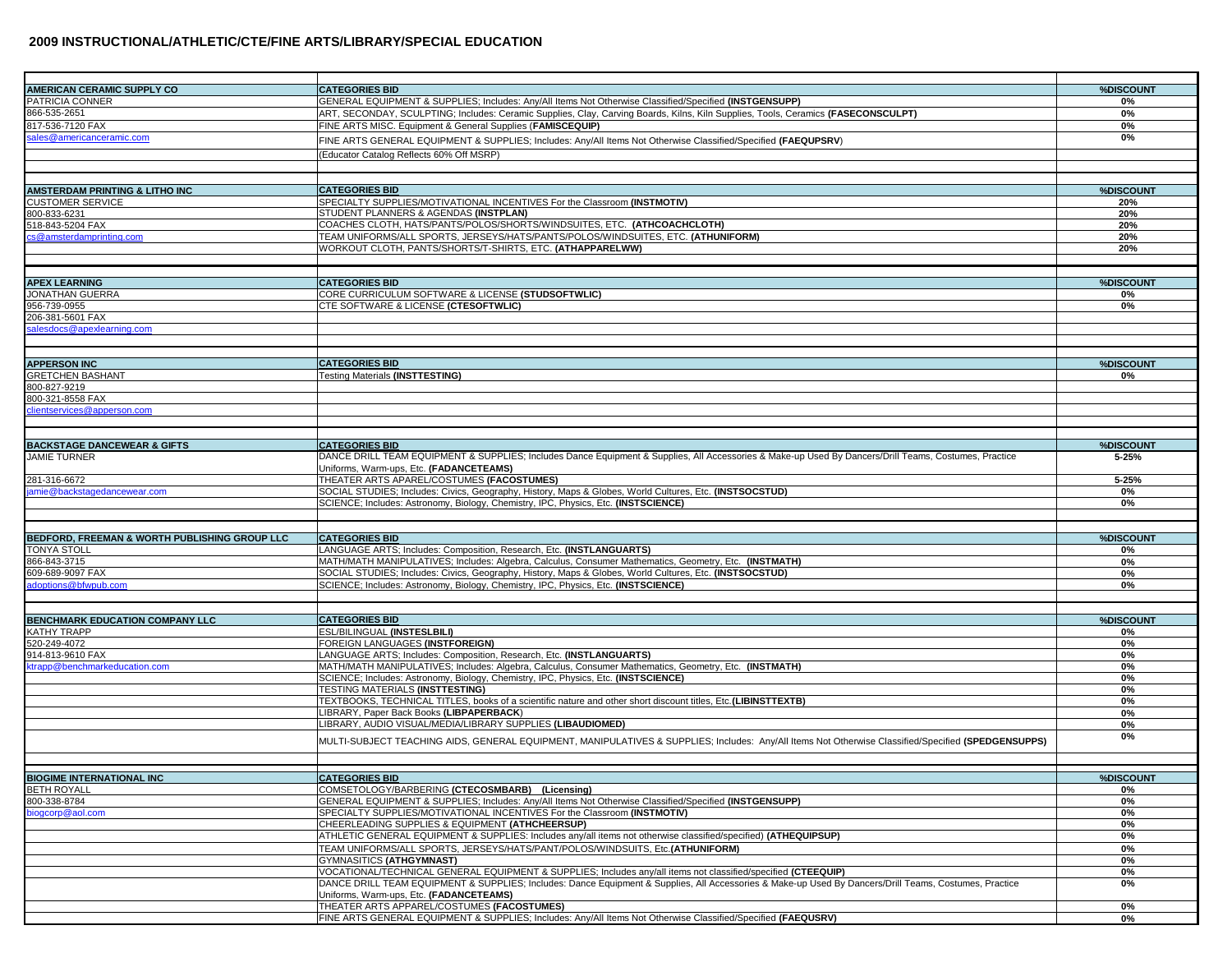| <b>BOUNCE ATHLETICS INC</b>                 | <b>CATEGORIES BID</b>                                                                                                     | %DISCOUNT  |
|---------------------------------------------|---------------------------------------------------------------------------------------------------------------------------|------------|
| MIKE ATCHISON OR ZACH JONKER                | <b>SOCCER (ATHSOCCER)</b>                                                                                                 | 0%         |
| 888-771-0163                                |                                                                                                                           |            |
| 888-771-0163 FAX                            |                                                                                                                           |            |
| info@bounceathletics.com                    |                                                                                                                           |            |
|                                             |                                                                                                                           |            |
|                                             |                                                                                                                           |            |
| <b>BOUND TO STAY BOUND</b>                  | <b>CATEGORIES BID</b>                                                                                                     | %DISCOUNT  |
| SARAH SCHMIDT                               | PRE-BOUNDS (LIBPREBND)                                                                                                    | 30%        |
| 800-637-6586                                |                                                                                                                           |            |
| 800-747-2872 FAX                            |                                                                                                                           |            |
| rders@btsb.com                              |                                                                                                                           |            |
|                                             |                                                                                                                           |            |
| <b>BRAINPOP LLC</b>                         | <b>CATEGORIES BID</b>                                                                                                     | %DISCOUNT  |
| <b>ARTURO GUAJARDO</b>                      | ESL/BILINGUAL (INSTESLBILI)                                                                                               | 0%         |
| 212-574-6032                                | MATH/MATH MANIPULATIVES; Includes: Algebra, Calculus, Consumer Mathematics, Geometry, Etc. (INSTMATH)                     | 0%         |
| 866-867-6629                                | SCIENCE; Includes: Astronomy, Biology, Chemistry, IPC, Physics, Etc. (INSTSCIENCE)                                        | 0%         |
| arturog@brainpop.com                        | SOCIAL STUDIES; Includes: Civics, Geography, History, Maps & Globes, World Cultures, Etc. (INSTSOCSTUD)                   | 0%         |
|                                             | CORE CURRICULUM SOFTWARE & LICENSE (STUDSOFTWLIC)                                                                         | 0%         |
|                                             |                                                                                                                           |            |
|                                             |                                                                                                                           |            |
| <b>BSN SPORTS LLC</b>                       | <b>CATEGORIES BID</b>                                                                                                     | %DISCOUNT  |
| <b>KENDALL ISAAC</b>                        | COACHES CLOTH, HATS/PANTS/POLOS/SHORTS/WINDSUITES, ETC. (ATHCOACHCLOTH)                                                   | 35%        |
| 800-527-7510                                | FOOTWEAR (ATHAPPAREL)                                                                                                     | 30%        |
| 800-365-7653 FAX                            | TEAM UNIFORMS/ALL SPORTS, JERSEYS/HATS/PANTS/POLOS/WINDSUITS, ETC. <b>(ATHUNIFORM)</b>                                    | 35%        |
| SNBID@bsnsports.com                         | WORKOUT CLOTH, PANTS/SHORTS/T-SHIRTS, ETC. (ATHAPPARELWW)                                                                 | 35%        |
|                                             | ATHLETIC GENERAL EQUIPMENT & SUPPLIES; Includes: Any/All Items Not Otherwise Classified/Specified (ATHEQUIPSUP)           | 10%        |
|                                             | ATHLETIC TRAINER AND TRAINING (ATHTRAINSUP)                                                                               | 10%        |
|                                             | BASEBALL & SOFTBALL (ATHBASEBALL)<br>BASKETBALL (ATHBASKETBA)                                                             | 10%        |
|                                             | BASKETBALL (ATHBASKETBA)                                                                                                  | 10%<br>10% |
|                                             | FIELD & TRACK/CROSS COUNTRY (ATHTRACK)                                                                                    | 10%        |
|                                             | FITNESS, POWERLIFTING & WEIGHT TRAINING (ATHWEIGHT)                                                                       | 10%        |
|                                             | FOOTBALL (ATHFOOTBALL)                                                                                                    | 10%        |
|                                             | <b>GOLF (ATHGOLF)</b>                                                                                                     | 10%        |
|                                             | GYMNASTICS (ATHGYMNAST)                                                                                                   | 10%        |
|                                             | PHYSICAL EDUCATION ELEMENTARY/SECONDARY (ATHPEEQUIP)                                                                      | 10%        |
|                                             | <b>SOCCER (ATHSOCCER)</b>                                                                                                 | 10%        |
|                                             | SWIMMING/WATER POLO (ATHWATERPOL)                                                                                         | 10%        |
|                                             | <b>TENNIS (ATHTENNIS)</b><br>VOLLEYBALL (ATHVOLLEYBA)                                                                     | 10%<br>10% |
|                                             | * SOME EXCEPTIONS TO DISCOUNTS *                                                                                          |            |
|                                             |                                                                                                                           |            |
|                                             |                                                                                                                           |            |
| <b>BSN SPORTS LLC DBA US GAMES</b>          | <b>CATEGORIES BID</b>                                                                                                     | %DISCOUNT  |
| <b>KENDALL ISAAC</b>                        | PHYSICAL EDUCATION ELEMENTARY/SECONDARY (ATHPEEQUIP)                                                                      | 15%        |
| 800-327-0484                                | GENERAL EQUIPMENT & SUPPLIES; Includes: Any/All Items Not Otherwise Classified/Specified (INSTGENSUPP)                    | 15%        |
| 800-365-7653 FAX<br>Sqamesbid@bsnsports.com | SPECIALTY SUPPLIES/MOTIVATIONAL INCENTIVES For the Classroom (INSTMOTIV)<br>ADAPTED P.E. and PHYSICAL FITNESS (SPEDADAPT) | 15%<br>15% |
|                                             | OCCUPATIONAL/TECHNICAL & PHYSICAL THERAPY SUPPLIES & EQUIPMENT (SPEDOTEQUIP)                                              | 15%        |
|                                             | CORE CURRICULUM SOFTWARE & LICENSE (STUDSOFTWLIC)                                                                         | 15%        |
|                                             |                                                                                                                           |            |
|                                             |                                                                                                                           |            |
| THE BURMAX CO INC.                          | <b>CATEGORIES BID</b>                                                                                                     | %DISCOUNT  |
| YVONNE VILLANO                              | GENERAL EQUIPMENT & SUPPLIES; Includes: Any/All Items Not Otherwise Classified/Specified (INSTGENSUPP)                    | 5%         |
| 800-645-5118                                | COSMETOLOGY/BARBERING (CTECOSMBARB)                                                                                       | 0%         |
| 631-289-7590 FAX                            |                                                                                                                           |            |
| v.villano@burmax.com                        |                                                                                                                           |            |
|                                             |                                                                                                                           |            |
| <b>CAMBRIDGE UNIVERSITY PRESS</b>           | <b>CATEGORIES BID</b>                                                                                                     | %DISCOUNT  |
| <b>ROBIN GRAYBILL</b>                       | ESL/BILINGUAL (INSTESLBILI)                                                                                               | 20%        |
| 800-580-3711                                | FOREIGN LANGUAGES (INSTFOREIGN)                                                                                           | 20%        |
| rgraybill@cambridge.org                     | LANGUAGE ARTS; Includes: Composition, Research, Etc. (INSTLANGUARTS)                                                      | 20%        |
|                                             | <b>CATEGORIES BID</b>                                                                                                     | %DISCOUNT  |
| <b>CAREERSAFE LLC</b><br>BRADLEY GOWEN      | AGRICULTURE (CTEAGRICUL)                                                                                                  | 0%         |
| 979-260-0030                                | ARCHITECTURE & CONSTRUCTION (CTEARCHCONS)                                                                                 | 0%         |
| 979-260-0037 FAX                            | AUTO COLLISION & REPAIR (CTEAUTOTECH)                                                                                     | 0%         |
| orders@careersafeonline.com                 | COSMETOLOGY/BARBERING (CTECOSMBARB)                                                                                       | 0%         |
|                                             | <b>WELDING (CTEWELDING)</b>                                                                                               | 0%         |
|                                             | CORE CURRICULUM SOFTWARE & LICENSE (STUDSOFTWLIC)                                                                         | 0%         |
|                                             | CTE SOFTWARE & LICENSE (CTESOFTWLIC)                                                                                      | 0%         |
|                                             |                                                                                                                           |            |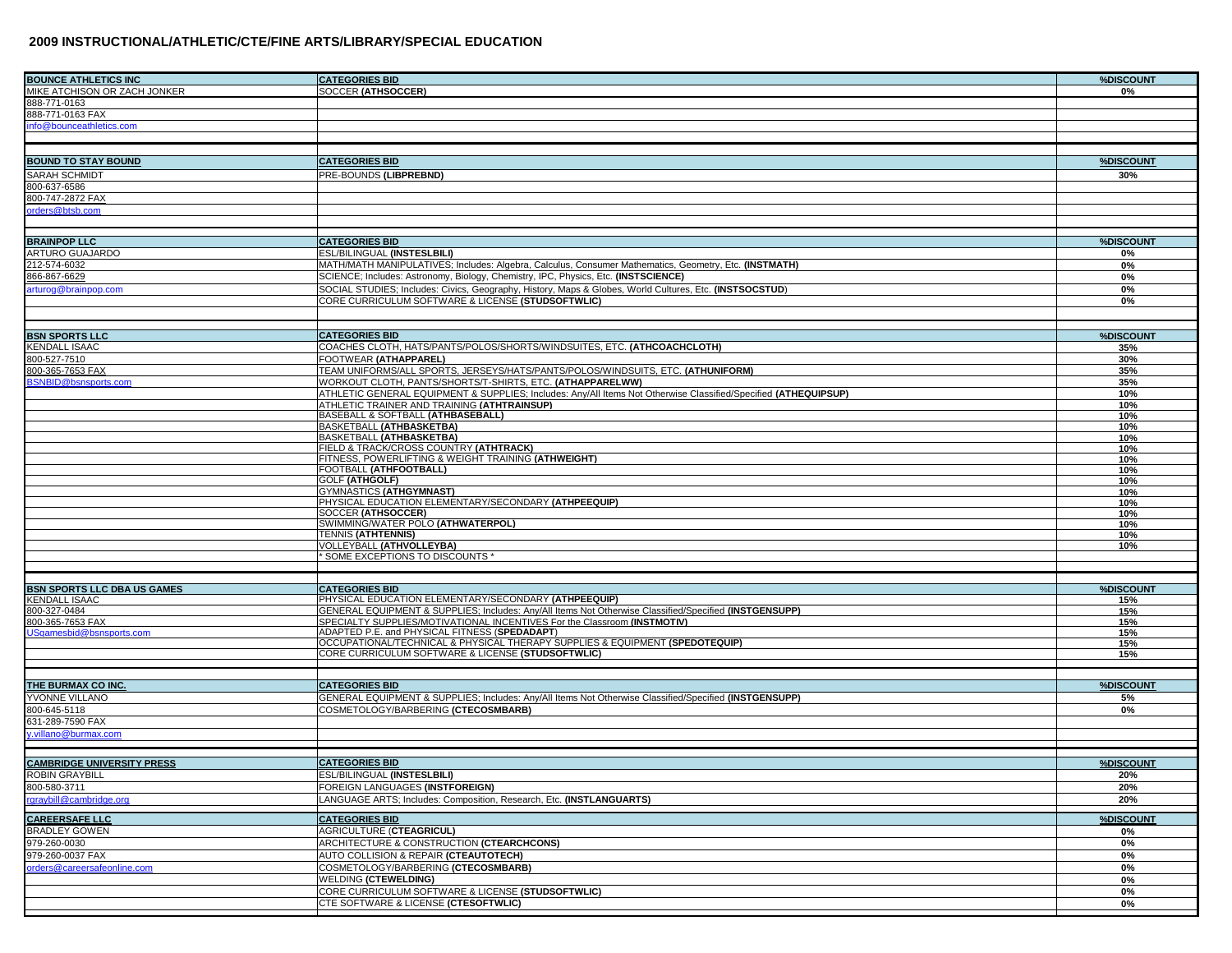| <b>CARDINAL SPORT CENTER</b>        | <b>CATEGORIES BID</b>                                                                                                                  | %DISCOUNT     |
|-------------------------------------|----------------------------------------------------------------------------------------------------------------------------------------|---------------|
| <b>KAMERON HARLESS</b>              | CHEERLEADING (ATHCHEER)                                                                                                                | 5-40%         |
| 832-776-4677                        | COACHES CLOTH, HATS/PANTS/POLOS/SHORTS/WINDSUITES, ETC. (ATHCOACHCLOTH)                                                                | 5-40%         |
| 806-763-3927 FAX                    | FOOTWEAR (ATHAPPAREL)                                                                                                                  | 5-40%         |
| kkharless@cardsports.net            | TEAM UNIFORMS/ALL SPORTS, JERSEYS/HATS/PANTS/POLOS/WINDSUITS, ETC. (ATHUNIFORM)                                                        | 5-40%         |
|                                     | WORKOUT CLOTH, PANTS/SHORTS/T-SHIRTS, ETC. (ATHAPPARELWW)                                                                              | 5-40%         |
|                                     | ATHLETIC DECALS/AWARDS, MEDALS/MOTIVATIONAL MATERIAL/PLAQUES/TROPHIES, ETC (ATHDECALS)                                                 | 5-40%         |
|                                     | ATHLETIC GENERAL EQUIPMENT & SUPPLIES; Includes: Any/All Items Not Otherwise Classified/Specified (ATHEQUIPSUP)                        | 5-40%         |
|                                     | ATHLETIC TRAINER AND TRAINING (ATHTRAINSUP)                                                                                            | 5-40%         |
|                                     | BASEBALL & SOFTBALL (ATHBASEBALL)                                                                                                      | 5-40%         |
|                                     | <b>BASKETBALL (ATHBASKETBA)</b>                                                                                                        | 5-40%         |
|                                     | CHEERLEADING (ATHCHEERSUP)                                                                                                             | 5-40%         |
|                                     | EQUIPMENT RECONDITIONING SUPPLILES; Includes: Maintenance & Repair Parts for Shoulder Pads, Helmets, Weight Equipment, Etc. (ATHRECON) | 5-40%         |
|                                     | FIELD & TRACK/CROSS COUNTRY (ATHTRACK)                                                                                                 | 5-40%         |
|                                     | FITNESS, POWERLIFTING & WEIGHT TRAINING (ATHWEIGHT)                                                                                    | 5-40%         |
|                                     | FOOTBALL (ATHFOOTBALL)                                                                                                                 | 5-40%         |
|                                     | <b>GOLF (ATHGOLF)</b>                                                                                                                  | 5-40%         |
|                                     | <b>GYMNASTICS (ATHGYMNAST)</b>                                                                                                         | 5-40%         |
|                                     | PHYSICAL EDUCATION ELEMENTARY/SECONDARY (ATHPEEQUIP)                                                                                   | 5-40%         |
|                                     | SOCCER (ATHSOCCER)                                                                                                                     | 5-40%         |
|                                     | SWIMMING/WATER POLO (ATHWATERPOL)                                                                                                      | 5-40%         |
|                                     | <b>TENNIS (ATHTENNIS)</b>                                                                                                              | 5-40%         |
|                                     | VOLLEYBALL (ATHVOLLEYBA)                                                                                                               | 5-40%         |
|                                     |                                                                                                                                        |               |
| <b>CENGAGE LEARNING INC</b>         | <b>CATEGORIES BID</b>                                                                                                                  | %DISCOUNT     |
| HEATHER ROSPLOCK/JENNIFER CHOINIERE | ESL/BILINGUAL (INSTESLBILI)                                                                                                            | 0%            |
| 281-467-0948/281-415-5994           | MATH/MATH MANIPULATIVES; Includes: Algebra, Calculus, Consumer Mathematics, Geometry, Etc. (INSTMATH)                                  | 0%            |
| 513-229-1017 FAX                    | SCIENCE; Includes: Astronomy, Biology, Chemistry, IPC, Physics, Etc. (INSTSCIENCE)                                                     | 0%            |
| eather.rosplock@cengage.com         | SOCIAL STUDIES; Includes: Civics, Geography, History, Maps & Globes, World Cultures, Etc. (INSTSOCSTUD)                                | 0%            |
|                                     | FOREIGN LANGUAGES (INSTFOREIGN)                                                                                                        | 0%            |
|                                     | LANGUAGE ARTS; Includes: Composition, Research, Etc. (INSTLANGUARTS)                                                                   | 0%            |
|                                     | STEAM/STEM SUPPLIES & EQUIPMENT (INSTSTEAMSTEM)                                                                                        | 0%            |
|                                     | <b>AGRICULTURE (CTEAGRICUL)</b>                                                                                                        | 0%            |
|                                     | ARCHITECTURE & CONSTRUCTION (CTEARCHCONS)                                                                                              | 0%            |
|                                     | AUDIO-VISUAL TECHNOLOGY SUPPLIES (CTEAVTECEQP)                                                                                         | 0%            |
|                                     | AUTO COLLISION & REPAIR (CTEAUTOTECH)                                                                                                  | 0%            |
|                                     | BUSINESS SUPPLIES; Includes: Accounting, Economics, Finance, Management, Marketing, Etc. (CTEBUSINESS)                                 | 0%            |
|                                     | COSMETOLOGY/BARBERING (CTECOSMBARB)                                                                                                    | 0%            |
|                                     | CRIMINAL JUSTICE (CTECRIMJUST)                                                                                                         | 0%            |
|                                     | DENTAL HYGIENE (CTEDENTHYG)                                                                                                            | 0%            |
|                                     | ENGINEERING/TECHNICAL (CTEENGTECH)                                                                                                     | 0%            |
|                                     | FAMILY CONSUMER SCIENCE (CTECONSCIEN)                                                                                                  | 0%            |
|                                     | FASHION DESIGN (CTEFASHION)                                                                                                            | 0%            |
|                                     | FLORAL DESIGN (CTEFLORAL)                                                                                                              | 0%            |
|                                     | FORENSIC SCIENCE (CTEFORSCIE)                                                                                                          | 0%            |
|                                     | <b>GRAPHIC EQUIPMENT &amp; SUPPLIES (CTEGRAPHICS)</b>                                                                                  | 0%            |
|                                     | HEALTH SCIENCE (CTEHEALTHSC)                                                                                                           | 0%            |
|                                     | HVAC (CTEHVAC)                                                                                                                         | 0%            |
|                                     | JOURNALISM (CTEJOURNALS)                                                                                                               | 0%            |
|                                     | TECHNOLOGY; Includes: Maintenance, Parts, Programming, Repair (CTETECH)                                                                | 0%            |
|                                     | VETERINARY TECHNICIAN; Includes: Grooming, Implements, Ointments & Vaccines, Etc. (CTEVETTECH)                                         | 0%            |
|                                     | VOCATIONAL/TECHNICAL GENERAL EQUIPMENT & SUPPLIES; Includes any/all items not classified/specified (CTEEQUIP)                          | 0%            |
|                                     | <b>WELDING (CTEWELDING)</b>                                                                                                            | 0%            |
|                                     | STANDARD LIBRARY BOOK COLLECTIONS: Elementary/Secondary Level Books (LIBSTANDBOOKS)                                                    | 0%            |
|                                     | TEXTBOOKS, TECHNICAL TITLES, books of a scientific nature and other short discount titles, Etc. (LIBINSTTEXTB)                         | 0%            |
|                                     | PUBLISHERS LIBRARY EDITIONS (LIBSTANDBOOKS)                                                                                            | 0%            |
|                                     | LIBRARY, Paper Back Books (LIBPAPERBACK)                                                                                               | 0%            |
|                                     | REFERENCE BOOKS, Includes: Dictionaries, Encyclopedias, Thesaurus (LIBREFERBKS)                                                        | 0%            |
|                                     | ELECTRONIC BOOKS (E-BOOKS) (LIBELECPUB)                                                                                                | <b>VARIES</b> |
|                                     | MULTI USE E-BOOKS                                                                                                                      | <b>VARIES</b> |
|                                     |                                                                                                                                        |               |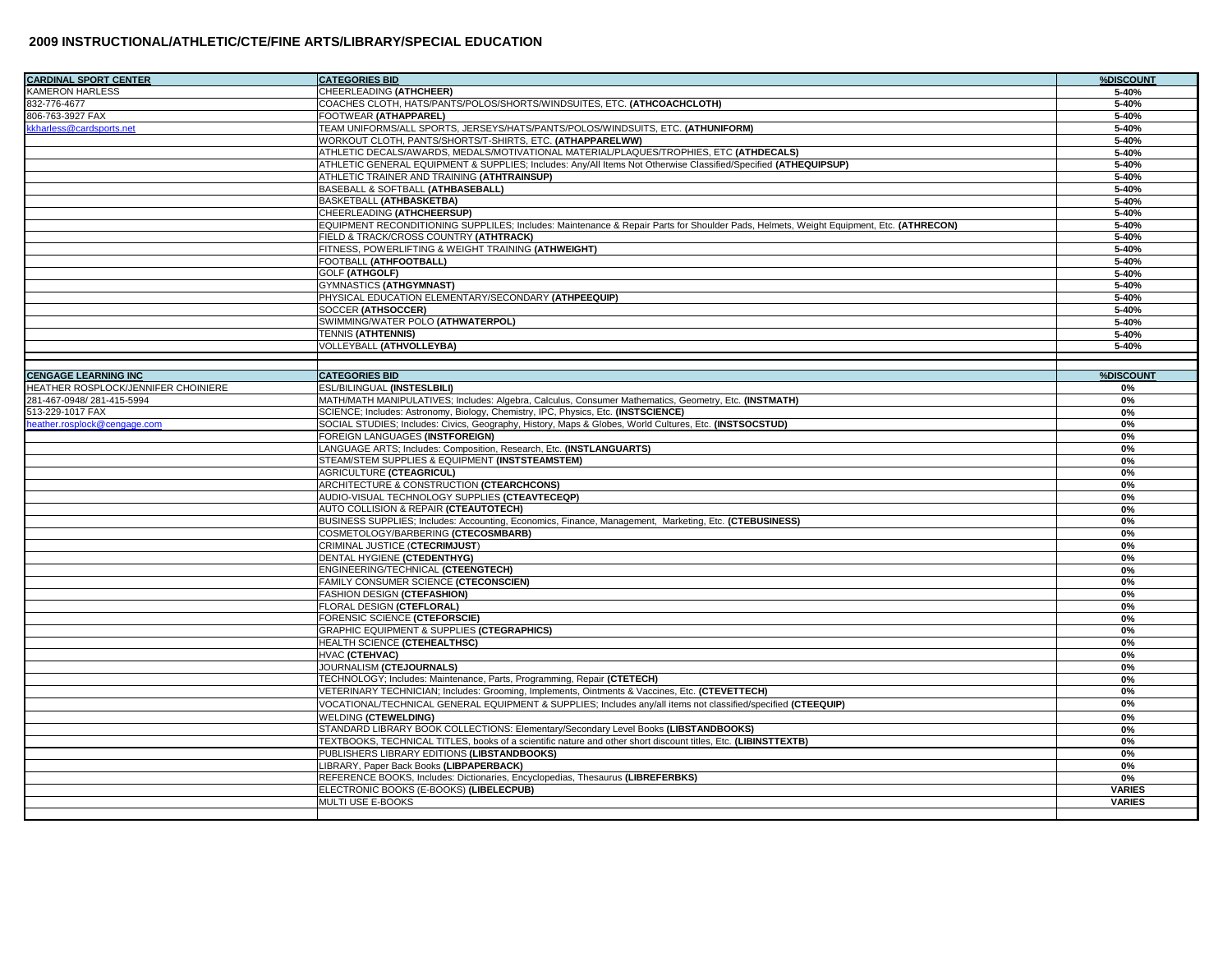| <b>CHEFWORKS INC</b>                           | <b>CATEGORIES BID</b>                                                                                                                                | %DISCOUNT  |
|------------------------------------------------|------------------------------------------------------------------------------------------------------------------------------------------------------|------------|
| TRUEMAN REYNOLDS                               | CULINARY ARTS/BAKERY (CTECULARTSBAKE)                                                                                                                | 35%        |
| 800-372-6621 EXT 630                           |                                                                                                                                                      |            |
| 858-334-6584 FAX                               |                                                                                                                                                      |            |
| treynolds@chefworks.com                        |                                                                                                                                                      |            |
|                                                |                                                                                                                                                      |            |
| <b>CERAMIC STORE OF HOUSTON LLC</b>            | <b>CATEGORIES BID</b>                                                                                                                                | %DISCOUNT  |
| PAMELA OWEN                                    | ART ELEMENTARY Includes: Brushes, Chalks, Crayons, Equipment, Papers, Paints, Pens, Scissors, Tools Etc. (FAELEMSUPPS)                               | 5-40%      |
| 713-864-6442                                   | ART, SECONDAY, DRAWING & PAINTING; Includes: Brushes, Canvas, Chalks, Equipment, Paints, Palettes, Papers, Pens Scissors, Tools, Etc. (FASECONSUPPS) | 5-40%      |
| ceramicstorehouston@yahoo.com                  | ART, SECONDAY, SCULPTING; Includes: Ceramic Supplies, Clay, Carving Boards, Kilns, Kiln Supplies, Tools, Ceramics (FASECONSCULPT)                    | 5-40%      |
|                                                | FINE ARTS MISC. Equipment & General Supplies (FAMISCEQUIP)                                                                                           | 5-40%      |
|                                                | FINE ARTS GENERAL EQUIPMENT & SUPPLIES; Includes: Any/All Items Not Otherwise Classified/Specified (FAEQUPSRV)                                       | 5-40%      |
|                                                |                                                                                                                                                      |            |
| <b>CHARACTER STRONG</b>                        | <b>CATEGORIES BID</b>                                                                                                                                | %DISCOUNT  |
| CARRIE MILLER                                  | COUNSELOR SOFTWARE & LICENSE (COUNSSOFTWLIC)                                                                                                         | 0%         |
| 888-958-1396                                   |                                                                                                                                                      |            |
| info@characterstrong.com                       |                                                                                                                                                      |            |
|                                                |                                                                                                                                                      |            |
| <b>CHILDRENS PLUS INC</b>                      | <b>CATEGORIES BID</b>                                                                                                                                | %DISCOUNT  |
| <b>JOHN WALSH</b>                              | ESL/BILINGUAL (INSTESLBILI)                                                                                                                          | $0 - 30%$  |
| 800-230-1279                                   | MATH/MATH MANIPULATIVES; Includes: Algebra, Calculus, Consumer Mathematics, Geometry, Etc. (INSTMATH)                                                | $0 - 30%$  |
| 800-896-7213 FAX                               | SCIENCE; Includes: Astronomy, Biology, Chemistry, IPC, Physics, Etc. (INSTSCIENCE)                                                                   | $0 - 30%$  |
| orders@hellocpi.com                            | SOCIAL STUDIES; Includes: Civics, Geography, History, Maps & Globes, World Cultures, Etc. (INSTSOCSTUD)                                              | $0 - 30%$  |
|                                                | FOREIGN LANGUAGES (INSTFOREIGN)                                                                                                                      | $0 - 30%$  |
|                                                | LANGUAGE ARTS; Includes: Composition, Research, Etc. (INSTLANGUARTS)                                                                                 | $0 - 30%$  |
|                                                | STEAM/STEM SUPPLIES & EQUIPMENT (INSTSTEAMSTEM)                                                                                                      | $0 - 30%$  |
|                                                | GENERAL EQUIPMENT & SUPPLIES; Includes: Any/All Items Not Otherwise Classified/Specified (INSTGENSUPP)                                               | $0 - 30%$  |
|                                                | STANDARD LIBRARY BOOK COLLECTIONS: Elementary/Secondary Level Books (LIBSTANDBOOKS)                                                                  | $0 - 30%$  |
|                                                | TEXTBOOKS, TECHNICAL TITLES, books of a scientific nature and other short discount titles, Etc. (LIBINSTTEXTB)                                       | $0 - 30%$  |
|                                                | PUBLISHERS LIBRARY EDITIONS (LIBSTANDBOOKS)                                                                                                          | $0 - 30%$  |
|                                                | PRE-BOUNDS (LIBPREBND)                                                                                                                               | $0 - 30%$  |
|                                                | LIBRARY, Paper Back Books (LIBPAPERBACK)                                                                                                             | $0 - 30%$  |
|                                                | REFERENCE BOOKS, Includes: Dictionaries, Encyclopedias, Thesaurus (LIBREFERBKS)                                                                      | $0 - 30%$  |
|                                                | AUDIO VISUAL/MEDIA/LIBRARY SUPPLIES (LIBAUDIOMED)                                                                                                    | $0 - 30%$  |
|                                                | ANY ADDITIONAL FEES ASSOCIATED WITH THE PURCHASE OF E-BOOKS NOT LISTED                                                                               | $0 - 30%$  |
|                                                | GENERAL SUPPLIES; Includes: Bookends, Covers, Jackets, Stamps, Tapes, Any/all Items Not Otherwise Classified/Specified, Etc. (LIBGENSUPP)            | $0 - 30%$  |
|                                                |                                                                                                                                                      |            |
| <b>COACHES VIDEO LLC</b>                       | <b>CATEGORIES BID</b>                                                                                                                                | %DISCOUNT  |
| DAVID GILLESPIE                                | ATHLETIC GENERAL EQUIPMENT & SUPPLIES; Includes: Any/All Items Not Otherwise Classified/Specified (ATHEQUIPSUP)                                      | 0%         |
| 214-789-0260                                   |                                                                                                                                                      |            |
| 496-574-5412 FAX                               |                                                                                                                                                      |            |
| davidg@coachesvideo.com                        |                                                                                                                                                      |            |
|                                                |                                                                                                                                                      |            |
| <b>COASTAL ENTERPRISES</b>                     | <b>CATEGORIES BID</b>                                                                                                                                | %DISCOUNT  |
| SYLVIA WOJTALEWICZ                             | GENERAL EQUIPMENT & SUPPLIES; Includes: Any/All Items Not Otherwise Classified/Specified (INSTGENSUPP)                                               | 10%        |
| 800-644-3900                                   | CHEERLEADING (ATHCHEER)<br>COACHES CLOTH, HATS/PANTS/POLOS/SHORTS/WINDSUITES, ETC. (ATHCOACHCLOTH)                                                   | 10%        |
| 714-437-7251 FAX<br>loods@coastalsportwear.com | TEAM UNIFORMS/ALL SPORTS, JERSEYS/HATS/PANTS/POLOS/WINDSUITS, ETC. (ATHUNIFORM)                                                                      | 10%<br>10% |
|                                                | WORKOUT CLOTH, PANTS/SHORTS/T-SHIRTS, ETC. (ATHAPPARELWW)                                                                                            | 10%        |
|                                                | ATHLETIC GENERAL EQUIPMENT & SUPPLIES; Includes: Any/All Items Not Otherwise Classified/Specified (ATHEQUIPSUP)                                      | 10%        |
|                                                | ATHLETIC TRAINER AND TRAINING (ATHTRAINSUP)                                                                                                          | 10%        |
|                                                | BASEBALL & SOFTBALL (ATHBASEBALL)                                                                                                                    | 10%        |
|                                                | BASKETBALL (ATHBASKETBA)                                                                                                                             | 10%        |
|                                                | CHEERLEADING (ATHCHEERSUP)                                                                                                                           | 10%        |
|                                                | FIELD & TRACK/CROSS COUNTRY (ATHTRACK)                                                                                                               | 10%        |
|                                                | FOOTBALL (ATHFOOTBALL)                                                                                                                               | 10%        |
|                                                | PHYSICAL EDUCATION ELEMENTARY/SECONDARY (ATHPEEQUIP)                                                                                                 | 10%        |
|                                                | SOCCER (ATHSOCCER)<br><b>TENNIS (ATHTENNIS)</b>                                                                                                      | 10%<br>10% |
|                                                | VOLLEYBALL (ATHVOLLEYBA)                                                                                                                             | 10%        |
|                                                |                                                                                                                                                      |            |
| <b>COLLEGE GUIDANCE CONSULTANTS</b>            |                                                                                                                                                      | %DISCOUNT  |
| MARILYN BALKE-LOWRY                            | <b>CATEGORIES BID</b><br>COUNSELOR SOFTWARE & LICENSE (COUNSSOFTWLIC)                                                                                | 10%        |
| 713-907-5454                                   |                                                                                                                                                      |            |
| 707-885-9373 FAX                               |                                                                                                                                                      |            |
| cgc322@comcast.net                             |                                                                                                                                                      |            |
|                                                |                                                                                                                                                      |            |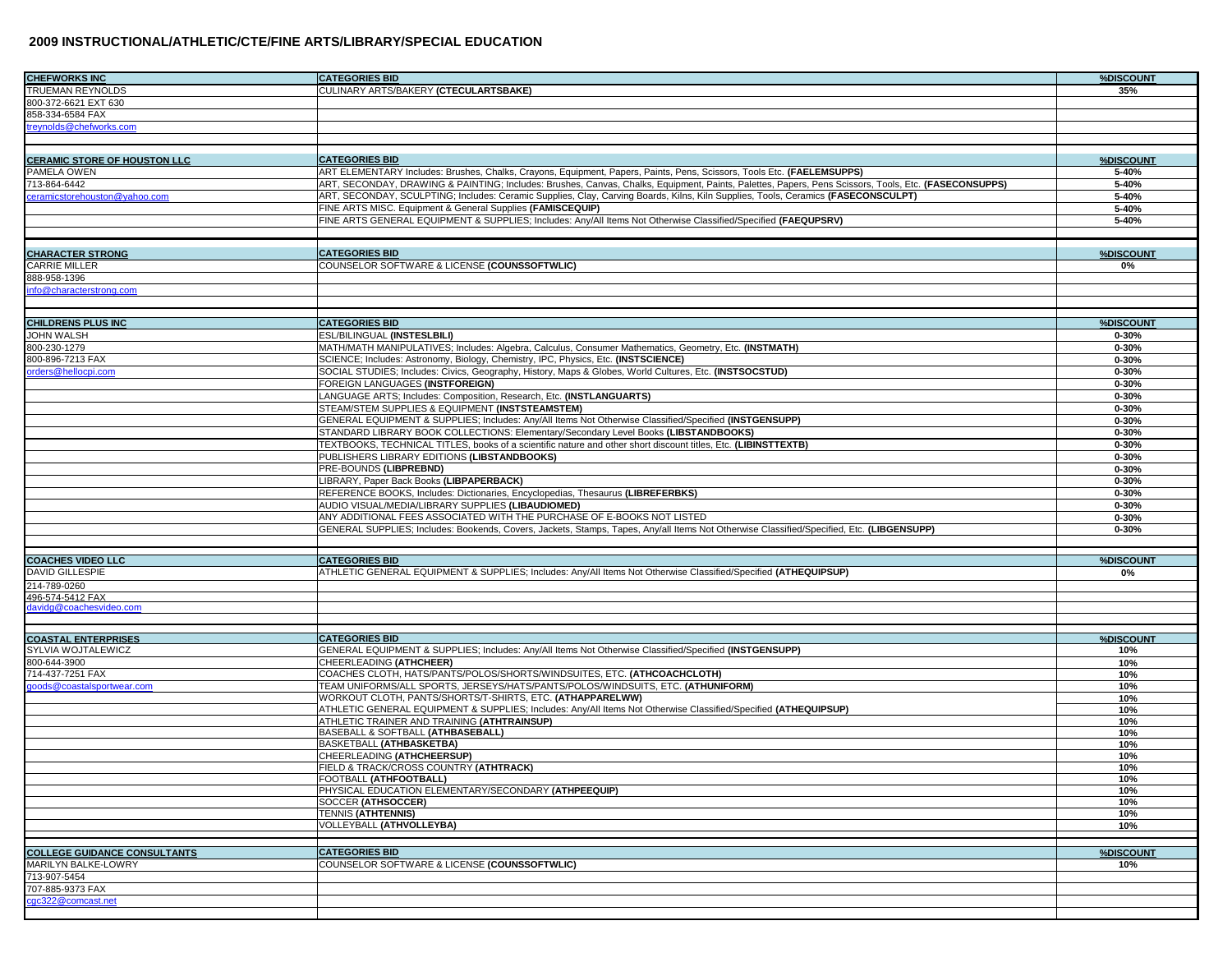| <b>CORNISH MEDICAL</b>                | <b>CATEGORIES BID</b>                                                                                                                                                                                           | %DISCOUNT              |
|---------------------------------------|-----------------------------------------------------------------------------------------------------------------------------------------------------------------------------------------------------------------|------------------------|
| <b>CHRIS FARNIE</b>                   | ATHLETIC GENERAL EQUIPMENT & SUPPLIES; Includes: Any/All Items Not Otherwise Classified/Specified (ATHEQUIPSUP)                                                                                                 | 10%                    |
| 713-644-2200                          | ATHLETIC TRAINER AND TRAINING (ATHTRAINSUP)                                                                                                                                                                     | 10%                    |
| 713-644-7879 FAX                      | FITNESS, POWERLIFTING & WEIGHT TRAINING (ATHWEIGHT)                                                                                                                                                             | 10%                    |
| orders@cornishmedical.com             | HEALTH SCIENCE (CTEHEALTHSC)                                                                                                                                                                                    | 10%                    |
|                                       | PHYSICAL THERAPY (CTEPHYSTHERAP)                                                                                                                                                                                | 10%                    |
|                                       | NURSE/CLINIC SUPPLIES; Includes: Any Medical Equipment & Supplies needed to Meet the Needs of Intellectually and/or Physically Challenged students (NURSESUPP)                                                  | 10%                    |
|                                       | OCCUPATIONAL/TECHNICAL & PHYSICAL THERAPY SUPPLIES & EQUIPMENT (SPEOTEQUIP)<br>ORIENTATION & MOBILITY EQUIPMENT; Includes: Equipment Designed to Meet the Needs of Physically Challenged Students (SPEDOMEQUIP) | 10%<br>10%             |
|                                       | SPECIAL EDUCATION, Prosthetic Devices, Supplies, Includes: Auditory Testing Equipment, Electronic Reading Devices, Hearing Aids, Equipment and/or supplies for Speech                                           | 10%                    |
|                                       | Therapy, Etc. (SPEDPROSTH)                                                                                                                                                                                      |                        |
|                                       |                                                                                                                                                                                                                 |                        |
| <b>COVENANT COMMUNICATIONS</b>        | <b>CATEGORIES BID</b>                                                                                                                                                                                           | %DISCOUNT              |
| <b>KYLE HALL</b>                      | AUDIO-VISUAL TECHNOLOGY SUPPLIES (CTEAVTECEQP)                                                                                                                                                                  | 0%                     |
| 281-807-3500                          |                                                                                                                                                                                                                 |                        |
| 281-741-2463 FAX                      |                                                                                                                                                                                                                 |                        |
| kyle@covcom.com                       |                                                                                                                                                                                                                 |                        |
|                                       |                                                                                                                                                                                                                 |                        |
| <b>CUSTOM SPORTSWEAR INC</b>          | <b>CATEGORIES BID</b>                                                                                                                                                                                           | %DISCOUNT              |
| RON DUZENSKI                          | COACHES CLOTH, HATS/PANTS/POLOS/SHORTS/WINDSUITES, ETC. (ATHCOACHCLOTH)                                                                                                                                         | 0%                     |
| 800-697-0330                          | TEAM UNIFORMS/ALL SPORTS, JERSEYS/HATS/PANTS/POLOS/WINDSUITS, ETC. (ATHUNIFORM)                                                                                                                                 | 0%                     |
| 856-589-1033 FAX                      | WORKOUT CLOTH, PANTS/SHORTS/T-SHIRTS, ETC. (ATHAPPARELWW)                                                                                                                                                       | 0%                     |
| ids@customsportswear.net              | ATHLETIC GENERAL EQUIPMENT & SUPPLIES; Includes: Any/All Items Not Otherwise Classified/Specified (ATHEQUIPSUP)                                                                                                 | 0%                     |
|                                       |                                                                                                                                                                                                                 |                        |
| <b>DATA PROJECTIONS INC</b>           | <b>CATEGORIES BID</b>                                                                                                                                                                                           | %DISCOUNT              |
| HOUSTON ED SALES TEAM                 | GENERAL EQUIPMENT & SUPPLIES; Includes: Any/All Items Not Otherwise Classified/Specified (INSTGENSUPP)                                                                                                          | 5%                     |
| 713-781-1999                          | SCIENCE; Includes: Astronomy, Biology, Chemistry, IPC, Physics, Etc. (INSTSCIENCE)                                                                                                                              | 5%                     |
| 713-781-3338 FAX                      | SOCIAL STUDIES; Includes: Civics, Geography, History, Maps & Globes, World Cultures, Etc. (INSTSOCSTUD)                                                                                                         | 5%                     |
| oustonedsalesteam@dataprojections.com | MATH/MATH MANIPULATIVES; Includes: Algebra, Calculus, Consumer Mathematics, Geometry, Etc. (INSTMATH)                                                                                                           | 5%                     |
|                                       | LANGUAGE ARTS; Includes: Composition, Research, Etc. (INSTLANGUARTS)                                                                                                                                            | 5%                     |
|                                       | SPECIALTY SUPPLIES/MOTIVATIONAL INCENTIVES FOR THE CLASSROOM (INSTMOTIV)                                                                                                                                        | 5%                     |
|                                       | ATHLETIC GENERAL EQUIPMENT & SUPPLIES; Includes: Any/All Items Not Otherwise Classified/Specified (ATHEQUIPSUP)                                                                                                 | 5%                     |
|                                       | PHYSICAL EDUCATION ELEMENTARY/SECONDARY (ATHPEEQUIP)<br>ARCHITECTURE & CONSTRUCTION (CTEARCHCONS)                                                                                                               | 5%<br>5%               |
|                                       | AUDIO-VISUAL TECHNOLOGY SUPPLIES (CTEAVTECEQP)                                                                                                                                                                  | 5%                     |
|                                       | AUTO COLLISION & REPAIR (CTEAUTOTECH)                                                                                                                                                                           | 5%                     |
|                                       | ENGINEERING/TECHNICAL (CTEENGTECH)                                                                                                                                                                              | 5%                     |
|                                       | HEALTH SCIENCE (CTEHEALTHSC)                                                                                                                                                                                    | 5%                     |
|                                       | PRECISION MANUFACTURING; Includes: CNC Machines, Lathes, Mill, Etc. (CTEMANF)                                                                                                                                   | 5%                     |
|                                       | TECHNOLOGY; Includes: Maintenance, Parts, Programming, Repair (CTETECH)                                                                                                                                         | 5%                     |
|                                       | VETERINARY TECHNICIAN; Includes: Grooming, Implements, Ointments & Vaccines, Etc. (CTEVETTECH)                                                                                                                  | 5%                     |
|                                       | VOCATIONAL/TECHNICAL GENERAL EQUIPMENT & SUPPLIES; Includes any/all items not classified/specified (CTEEQUIP)                                                                                                   | 5%                     |
|                                       | WELDING (CTEWELDING)                                                                                                                                                                                            | 5%                     |
|                                       | ASSISTIVE TECHNOLOGY; i.e. Special Education (CIS) Hardware, Peripherals, Software, Etc. (SPEDASSISTECH)                                                                                                        | 5%                     |
|                                       | MULTI-SUBJECT TEACHING AIDS, GENERAL EQUIPMENT, MANIPULATIVES & SUPPLIES; Includes: Any/All Items Not Otherwise Classified/Specified (SPEDGENSUPPS)                                                             | 5%                     |
|                                       | CTE SOFTWARE & LICENSE (CTESOFTWLIC)                                                                                                                                                                            | 5%                     |
|                                       |                                                                                                                                                                                                                 |                        |
| DELANEY EDUCATIONAL ENTERPRISES       | <b>CATEGORIES BID</b>                                                                                                                                                                                           | %DISCOUNT              |
| <b>DOMINIC GARZA</b><br>800-788-5557  | ESL/BILINGUAL (INSTESLBILI)<br>MATH/MATH MANIPULATIVES; Includes: Algebra, Calculus, Consumer Mathematics, Geometry, Etc. (INSTMATH)                                                                            | $0 - 30%$              |
| 800-660-2199 FAX                      | SCIENCE; Includes: Astronomy, Biology, Chemistry, IPC, Physics, Etc. (INSTSCIENCE)                                                                                                                              | $0 - 30%$<br>$0 - 30%$ |
| ids@deebooks.com                      | SOCIAL STUDIES; Includes: Civics, Geography, History, Maps & Globes, World Cultures, Etc. (INSTSOCSTUD)                                                                                                         | $0 - 30%$              |
|                                       | FOREIGN LANGUAGES (INSTFOREIGN)                                                                                                                                                                                 | $0 - 30%$              |
|                                       | LANGUAGE ARTS: Includes: Composition, Research, Etc. (INSTLANGUARTS)                                                                                                                                            | $0 - 30%$              |
|                                       | STEAM/STEM SUPPLIES & EQUIPMENT (INSTSTEAMSTEM)                                                                                                                                                                 | 0-30%                  |
|                                       | GENERAL EQUIPMENT & SUPPLIES; Includes: Any/All Items Not Otherwise Classified/Specified (INSTGENSUPP)                                                                                                          | $0 - 30%$              |
|                                       | SPECIALTY SUPPLIES/MOTIVATIONAL INCENTIVES FOR THE CLASSROOM (INSTMOTIV)                                                                                                                                        | $0 - 30%$              |
|                                       | STANDARD LIBRARY BOOK COLLECTIONS: Elementary/Secondary Level Books (LIBSTANDBOOKS)                                                                                                                             | $0 - 30%$              |
|                                       | TEXTBOOKS, TECHNICAL TITLES, books of a scientific nature and other short discount titles. Etc. (LIBINSTTEXTB)                                                                                                  | $0 - 30%$              |
|                                       | PUBLISHERS LIBRARY EDITIONS (LIBSTANDBOOKS)                                                                                                                                                                     | $0 - 30%$              |
|                                       |                                                                                                                                                                                                                 |                        |
|                                       | PRE-BOUNDS (LIBPREBND)                                                                                                                                                                                          | $0 - 30%$              |
|                                       | LIBRARY, Paper Back Books (LIBPAPERBACK)                                                                                                                                                                        | $0 - 30%$              |
|                                       | REFERENCE BOOKS, Includes: Dictionaries, Encyclopedias, Thesaurus (LIBREFERBKS)                                                                                                                                 | $0 - 30%$              |
|                                       | AUDIO VISUAL/MEDIA/LIBRARY SUPPLIES (LIBAUDIOMED)<br>ANY ADDITIONAL FEES ASSOCIATED WITH THE PURCHASE OF E-BOOKS NOT LISTED                                                                                     | $0 - 30%$<br>$0 - 30%$ |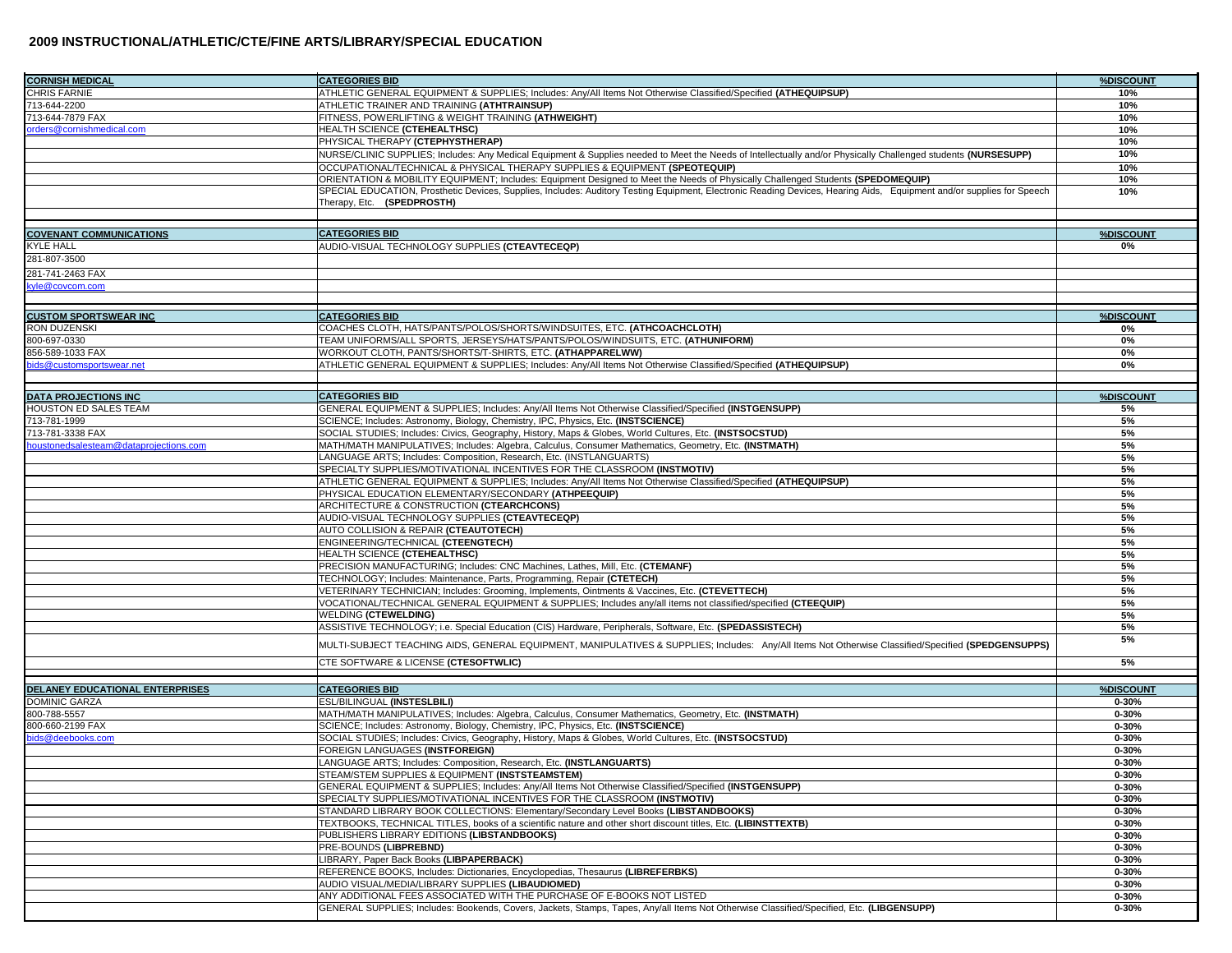| <b>DELEGARD TOOL OF TEXAS</b>             | <b>CATEGORIES BID</b>                                                                                                                                           | %DISCOUNT  |
|-------------------------------------------|-----------------------------------------------------------------------------------------------------------------------------------------------------------------|------------|
| PAUL C. NAVE                              | GENERAL EQUIPMENT & SUPPLIES; Includes: Any/All Items Not Otherwise Classified/Specified (INSTGENSUPP)                                                          | 25%        |
| 800-392-5728                              | AUTO COLLISION & REPAIR (CTEAUTOTECH)                                                                                                                           | 25%        |
| 877-824-5608 FAX                          | CTE EQUIPMENT MAINTENANCE & REPAIR (CTEEQUPMNT)                                                                                                                 | 25%        |
| onave@delegardtool.com                    |                                                                                                                                                                 |            |
|                                           |                                                                                                                                                                 |            |
| <b>DOWNTOWN T-SHIRT FACTORY</b>           | <b>CATEGORIES BID</b>                                                                                                                                           | %DISCOUNT  |
| <b>LORRI LANDERS</b>                      | SPECIALTY SUPPLIES/MOTIVATIONAL INCENTIVES FOR THE CLASSROOM (INSTMOTIV)                                                                                        | 0%         |
|                                           |                                                                                                                                                                 |            |
| 281-331-8525                              | CHEERLEADING SUPPLIES & EQUIPMENT (ATHCHEERSUP)                                                                                                                 | 0%         |
|                                           | TEAM UNIFORMS/ALL SPORTS, JERSEYS/HATS/PANT/POLOS/WINDSUITS, Etc.(ATHUNIFORM)                                                                                   | 0%         |
|                                           | COACHES CLOTH, HATS/PANTS/POLOS/SHORTS/WINDSUITS, ETC. (ATHCOACHCLOTH)                                                                                          | 0%         |
|                                           | FOOTWEAR (ATHAPPAREL)                                                                                                                                           | 0%         |
|                                           | WORKOUT CLOTH, PANTS/SHORTS/T-SHIRTS, ETC. (ATHAPPARELWW)                                                                                                       | 0%         |
|                                           |                                                                                                                                                                 |            |
|                                           |                                                                                                                                                                 |            |
| <b>EAGLE COLLISION REPAIR CENTER</b>      | <b>CATEGORIES BID</b>                                                                                                                                           | %DISCOUNT  |
| <b>JIM THACKER</b>                        | AUTO COLLISION & REPAIR (CTEAUTOTECH)                                                                                                                           | 0%         |
| 713-10-8280                               |                                                                                                                                                                 |            |
| 713-910-8286 FAX                          |                                                                                                                                                                 |            |
| imeagle7970@yahoo.com                     |                                                                                                                                                                 |            |
|                                           |                                                                                                                                                                 |            |
| <b>EDUCATORS DEPOT</b>                    | <b>CATEGORIES BID</b>                                                                                                                                           | %DISCOUNT  |
| <b>CUSTOMER SERVICE</b>                   | GENERAL EQUIPMENT & SUPPLIES; Includes: Any/All Items Not Otherwise Classified/Specified (INSTGENSUPP)                                                          | 15%        |
| 866-736-2012                              | STEAM/STEM SUPPLIES & EQUIPMENT (INSTSTEAMSTEM)                                                                                                                 | 15%        |
| customerservice@educatorsdepot.com        | ATHLETIC GENERAL EQUIPMENT & SUPPLIES; Includes: Any/All Items Not Otherwise Classified/Specified (ATHEQUIPSUP)                                                 | 10%        |
|                                           | <b>BASEBALL &amp; SOFTBALL (ATHBASEBALL)</b>                                                                                                                    | 10%        |
|                                           | EQUIPMENT RECONDITIONING SUPPLIES; Includes: Maintenance & Repair Parts For Shoulder Pads, Helmets, Weight Equipment, Etc. (ATHRECON)<br>FOOTBALL (ATHFOOTBALL) | 10%<br>10% |
|                                           | GOLF (ATHGOLF)                                                                                                                                                  | 10%        |
|                                           | PHYSICAL EDUCATION ELEMENTARY/SECONDARY (ATHPEEQUIP)                                                                                                            | 10%        |
|                                           | SOCCER (ATHSOCCER)                                                                                                                                              | 10%        |
|                                           | <b>TENNIS (ATHTENNIS)</b>                                                                                                                                       | 10%        |
|                                           | VOLLEYBALL (ATHVOLLEYBA)                                                                                                                                        | 10%        |
|                                           | ELEMENTARY MUSIC EQUIPMENT & SUPPLIES; Includes: Metronomes, Music Cabinets, Musical Instruments, Pianos, Stands, Tuners, Etc. (FAELEMUSIC)                     | 10%        |
|                                           | FINE ARTS GENERAL EQUIPMENT & SUPPLIES; Includes: Any/All Items Not Otherwise Classified/Specified (FAEQUPSRV)                                                  | 10%        |
|                                           |                                                                                                                                                                 |            |
|                                           |                                                                                                                                                                 |            |
| EDUCATIONAL IDEAS INC DBA BALLARD & TIGHE | <b>CATEGORIES BID</b>                                                                                                                                           | %DISCOUNT  |
| NANCIE LAFFERTY                           | ESL/BILINGUAL (INSTESLBILI)                                                                                                                                     | 0%         |
| 714-990-4332<br>714-255-9828 FAX          |                                                                                                                                                                 |            |
| nfo@ballard-tighe.com                     |                                                                                                                                                                 |            |
|                                           |                                                                                                                                                                 |            |
|                                           |                                                                                                                                                                 |            |
| <b>EDUCATIONAL PRODUCTS INC</b>           | <b>CATEGORIES BID</b>                                                                                                                                           | %DISCOUNT  |
| <b>MARTA SAVIN</b>                        | GENERAL EQUIPMENT & SUPPLIES; Includes: Any/All Items Not Otherwise Classified/Specified (INSTGENSUPP)                                                          | 5%         |
| 832-327-6306                              | SPECIALTY SUPPLIES/MOTIVATIONAL INCENTIVES FOR THE CLASSROOM (INSTMOTIV)                                                                                        | 5%         |
| 469-568-3610FAX                           | CHEERLEADING (ATHCHEERSUP)                                                                                                                                      | 5%         |
| nsavin@educationalproducts.com            | TEAM UNIFORMS/ALL SPORTS, JERSEYS/HATS/PANT/POLOS/WINDSUITS, Etc. (ATHUNIFORM)                                                                                  | 5%         |
|                                           | COACHES CLOTH, HATS/PANTS/POLOS/SHORTS/WINDSUITS, ETC. (ATHCOACHCLOTH)                                                                                          | 5%         |
|                                           | WORKOUT CLOTH, PANTS/SHORTS/T-SHIRTS, ETC. (ATHAPPARELWW)                                                                                                       | 5%<br>5%   |
|                                           | ATHLETIC GENERAL EQUIPMENT & SUPPLIES; Includes: Any/All Items Not Otherwise Classified/Specified (ATHEQUIPSUP)                                                 |            |
|                                           | FINE ARTS MISC. EQUIPMENT & SUPPLIES (FAMISCEQUIP)                                                                                                              | 5%         |
|                                           | FINE ARTS GENERAL EQUIPMENT & SUPPLIES; Includes: Any/All Items Not Otherwise Classified/Specified (FAEQUPSRV)                                                  | 5%         |
|                                           | ART ELEMENTARY Includes: Brushes, Chalks, Crayons, Equipment, Papers, Paints, Pens, Scissors, Tools Etc. (FAELEMSUPPS)                                          | 5%         |
|                                           | ART, SECONDAY, DRAWING & PAINTING; Includes: Brushes, Canvas, Chalks, Equipment, Paints, Palettes, Papers, Pens Scissors, Tools, Etc. (FASECONSUPPS)            | 5%         |
|                                           | MULTI-SUBJECT TEACHING AIDS, GENERAL EQUIPMENT, MANIPULATIVES & SUPPLIES; Includes: Any/All Items Not Otherwise Classified/Specified (SPEDGENSUPPS)             | 5%         |
|                                           |                                                                                                                                                                 |            |
|                                           |                                                                                                                                                                 |            |
| <b>EDUCATION SHED</b>                     | <b>CATEGORIES BID</b>                                                                                                                                           | %DISCOUNT  |
| ROBERT LAUNDRIE                           | LANGUAGE ARTS; Includes: Composition, Research, Etc. (INSTLANGUARTS)                                                                                            | 4%         |
| 888-254-3098                              | MATH/MATH MANIPULATIVES; Includes: Algebra, Calculus, Consumer Mathematics, Geometry, Etc. (INSTMATH)                                                           | 4%         |
| ales@edshed.com                           |                                                                                                                                                                 |            |
|                                           |                                                                                                                                                                 |            |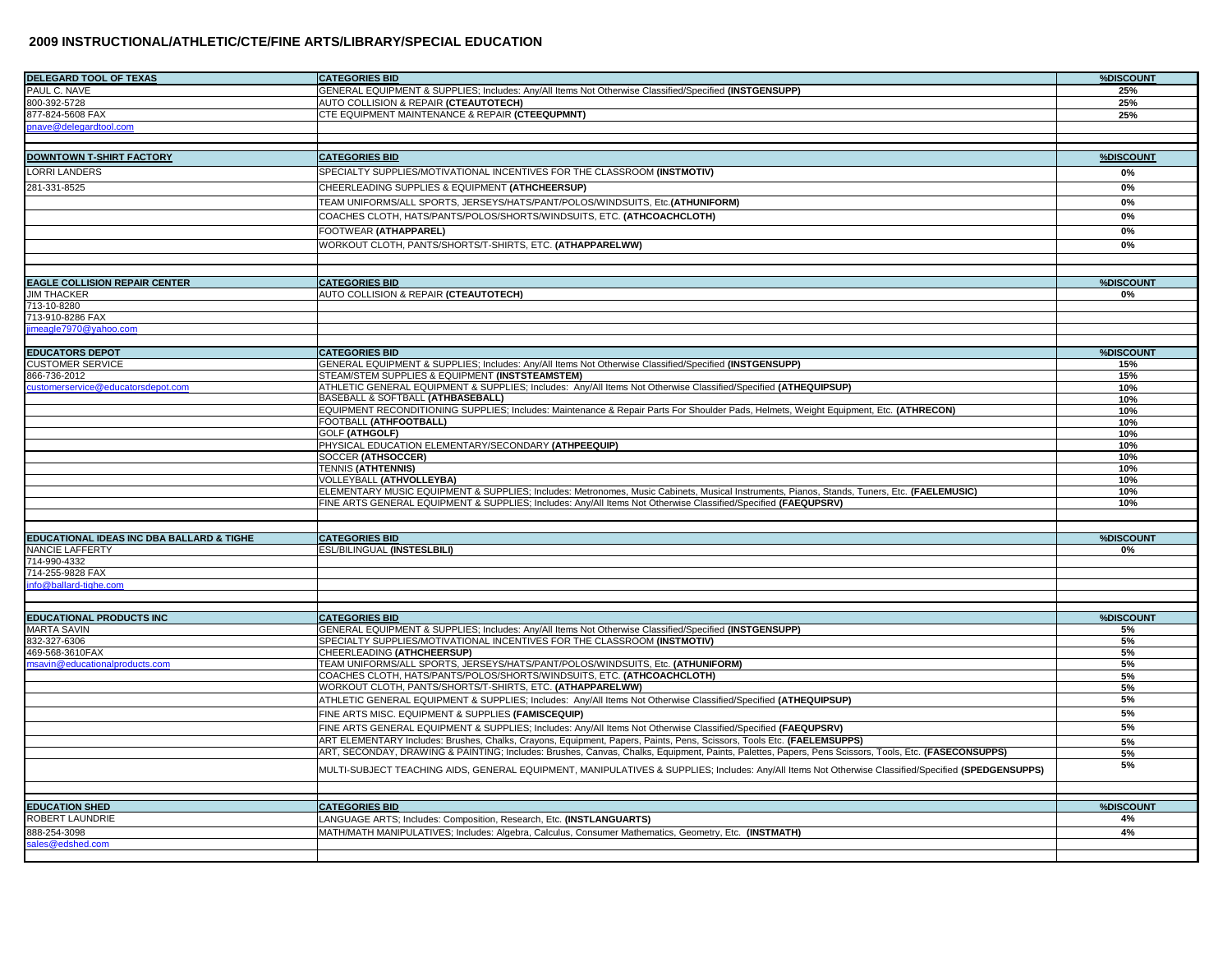| <b>EXPLORELEARNING LLC</b>               | <b>CATEGORIES BID</b>                                                                                                                               | %DISCOUNT              |
|------------------------------------------|-----------------------------------------------------------------------------------------------------------------------------------------------------|------------------------|
| <b>MY OTIS</b>                           | GENERAL SUPPLIES; Includes: Any/All Items Not Otherwise Classified/Specified (INSTGENSUPP)                                                          | 0%                     |
| 866-882-4141                             | MATH/MATH MANIPULATIVES; Includes: Algebra, Calculus, Consumer Mathematics, Geometry, Etc. (INSTMATH)                                               | 0%                     |
| 377-829-3039 FAX                         | SCIENCE; Includes: Astronomy, Biology, Chemistry, IPC, Physics, Etc. (INSTSCIENCE)                                                                  | 0%                     |
| lbidscontracts@explorelearning.com       | STEAM/STEM SUPPLIES & EQUIPMENT (INSTSTEAMSTEM)                                                                                                     | 0%                     |
| <b>EXPRESS BOOKSELLERS</b>               | <b>CATEGORIES BID</b>                                                                                                                               | %DISCOUNT              |
| <b>JULIE MAXWELL</b>                     | ESL/BILINGUAL (INSTESLBILI)                                                                                                                         | $0 - 25%$              |
| 214-564-3392                             | MATH/MATH MANIPULATIVES; Includes: Algebra, Calculus, Consumer Mathematics, Geometry, Etc. (INSTMATH)                                               | $0 - 25%$              |
| 469-916-4313 FAX                         | SCIENCE; Includes: Astronomy, Biology, Chemistry, IPC, Physics, Etc. (INSTSCIENCE)                                                                  | $0 - 25%$              |
| ule@expressbooksellers.com               | SOCIAL STUDIES; Includes: Civics, Geography, History, Maps & Globes, World Cultures, Etc. (INSTSOCSTUD)                                             | $0 - 25%$              |
|                                          | FOREIGN LANGUAGES (INSTFOREIGN)                                                                                                                     | $0 - 25%$              |
|                                          | LANGUAGE ARTS; Includes: Composition, Research, Etc. (INSTLANGUARTS)                                                                                | $0 - 25%$              |
|                                          | STEAM/STEM SUPPLIES & EQUIPMENT (INSTSTEAMSTEM)                                                                                                     | $0 - 25%$              |
|                                          | SPECIALTY SUPPLIES/MOTIVATIONAL INCENTIVES FOR THE CLASSROOM (INSTMOTIV)                                                                            | $0 - 25%$              |
|                                          | <b>AGRICULTURE (CTEAGRICUL)</b>                                                                                                                     | $0 - 25%$              |
|                                          | ARCHITECTURE & CONSTRUCTION (CTEARCHCONS)                                                                                                           | $0 - 25%$              |
|                                          | BUSINESS SUPPLIES; Includes: Accounting, Economics, Finance, Management, Marketing, Etc. (CTEBUSINESS)                                              | $0 - 25%$              |
|                                          | COSMETOLOGY/BARBERING (CTECOSMBARB)                                                                                                                 |                        |
|                                          | CULINARY ARTS/BAKERY (CTECULARTSBAKE)                                                                                                               | $0 - 25%$              |
|                                          | CRIMINAL JUSTICE (CTECRIMJUST)                                                                                                                      | $0 - 25%$<br>$0 - 25%$ |
|                                          |                                                                                                                                                     |                        |
|                                          | DENTAL HYGIENE (CTEDENTHYG)                                                                                                                         | $0 - 25%$              |
|                                          | ENGINEERING/TECHNICAL (CTEENGTECH)                                                                                                                  | $0 - 25%$              |
|                                          | FAMILY CONSUMER SCIENCE (CTECONSCIEN)                                                                                                               | $0 - 25%$              |
|                                          | FAMILY CONSUMER SCIENCE-DAY CARE (CTEFAMDAYCARE)                                                                                                    | $0 - 25%$              |
|                                          | FASHION DESIGN (CTEFASHION)                                                                                                                         | $0 - 25%$              |
|                                          | <b>FLORAL DESIGN (CTEFLORAL)</b>                                                                                                                    | $0 - 25%$              |
|                                          | FORENSIC SCIENCE (CTEFORSCIE)                                                                                                                       | $0 - 25%$              |
|                                          | <b>HEALTH SCIENCE (CTEHEALTHSC)</b>                                                                                                                 | $0 - 25%$              |
|                                          | HVAC (CTEHVAC)                                                                                                                                      | $0 - 25%$              |
|                                          | JOURNALISM (CTEJOURNALS)                                                                                                                            | $0 - 25%$              |
|                                          | OIL & GAS PRODUCTION (CTEOILGAS)                                                                                                                    | $0 - 25%$              |
|                                          | PHYSICAL THERAPY (CTEPHYSTHERAP)                                                                                                                    | $0 - 25%$              |
|                                          | ROTC (CTEROTC)                                                                                                                                      | $0 - 25%$              |
|                                          | VOCATIONAL/TECHNICAL GENERAL EQUIPMENT & SUPPLIES: Includes any/all items not classified/specified (CTEEQUIP)                                       | $0 - 25%$              |
|                                          | <b>WELDING (CTEWELDING)</b>                                                                                                                         | $0 - 25%$              |
|                                          | STANDARD LIBRARY BOOK COLLECTIONS: Elementary/Secondary Level Books (LIBSTANDBOOKS)                                                                 | $0 - 25%$              |
|                                          | TEXTBOOKS, TECHNICAL TITLES, books of a scientific nature and other short discount titles, Etc. (LIBINSTTEXTB)                                      | $0 - 25%$              |
|                                          | PUBLISHERS LIBRARY EDITIONS (LIBSTANDBOOKS)                                                                                                         | $0 - 25%$              |
|                                          | <b>PRE-BOUNDS (LIBPREBND)</b>                                                                                                                       | $0 - 25%$              |
|                                          | LIBRARY, Paper Back Books (LIBPAPERBACK)                                                                                                            | $0 - 25%$              |
|                                          | REFERENCE BOOKS, Includes: Dictionaries, Encyclopedias, Thesaurus (LIBREFERBKS)                                                                     | $0 - 25%$              |
|                                          | BRAILLE & VISION TEACHING SUPPLIS (SPEDVISAID)                                                                                                      | $0 - 25%$              |
|                                          | DYSLEXIA/INISTRUCTIONAL (SPEDDYSLEXI)                                                                                                               | $0 - 25%$              |
|                                          | MULTI-SUBJECT TEACHING AIDS, GENERAL EQUIPMENT, MANIPULATIVES & SUPPLIES; Includes: Any/All Items Not Otherwise Classified/Specified (SPEDGENSUPPS) | $0 - 25%$              |
|                                          |                                                                                                                                                     |                        |
| FISHER SCIENTIFIC LLC (FISHER EDUCATION) | <b>CATEGORIES BID</b>                                                                                                                               | %DISCOUNT              |
|                                          | MATH/MATH MANIPULATIVES; Includes: Algebra, Calculus, Consumer Mathematics, Geometry, Etc. (INSTMATH)                                               |                        |
| KATHY FRANKS                             |                                                                                                                                                     | 15%                    |
| 800-770-8010<br>201-891-5689 FAX         | SCIENCE; Includes: Astronomy, Biology, Chemistry, IPC, Physics, Etc. (INSTSCIENCE)<br>SOME EXCEPTIONS APPLY *                                       | 15%                    |
| ales@eaieducation.com                    |                                                                                                                                                     |                        |
|                                          |                                                                                                                                                     |                        |
| FLINN SCIENTIFIC INC                     | <b>CATEGORIES BID</b>                                                                                                                               | %DISCOUNT              |
| <b>JIM NESBIT</b>                        | SCIENCE; Includes: Astronomy, Biology, Chemistry, IPC, Physics, Etc. (INSTSCIENCE)                                                                  | 10%                    |
| 800-452-1261                             | STEAM/STEM SUPPLIES & EQUIPMENT (INSTSTEAMSTEM)                                                                                                     | 10%                    |
| 866-452-1436 FAX                         | COUNSELOR SOFTWARE & LICENSE (COUNSSOFTWLIC)                                                                                                        | 10%                    |
| nesbit@flinnsci.com                      | CORE CURRICULUM SOFTWARE & LICENSE (STUDSOFTWLIC)                                                                                                   | 10%                    |
|                                          |                                                                                                                                                     |                        |
|                                          |                                                                                                                                                     |                        |
| THE FLIPPEN GROUP                        |                                                                                                                                                     |                        |
|                                          | <b>CATEGORIES BID</b>                                                                                                                               | %DISCOUNT              |
| <b>IM WILSON</b>                         | GENERAL EQUIPMENT & SUPPLIES; Includes: Any/All Items Not Otherwise Classified/Specified (INSTGENSUPP)                                              | $0 - 10%$              |
| 903-561-1111                             |                                                                                                                                                     |                        |
| 903-561-1255 FAX                         |                                                                                                                                                     |                        |
| sim.wilson@flippengroup.com              |                                                                                                                                                     |                        |
|                                          |                                                                                                                                                     |                        |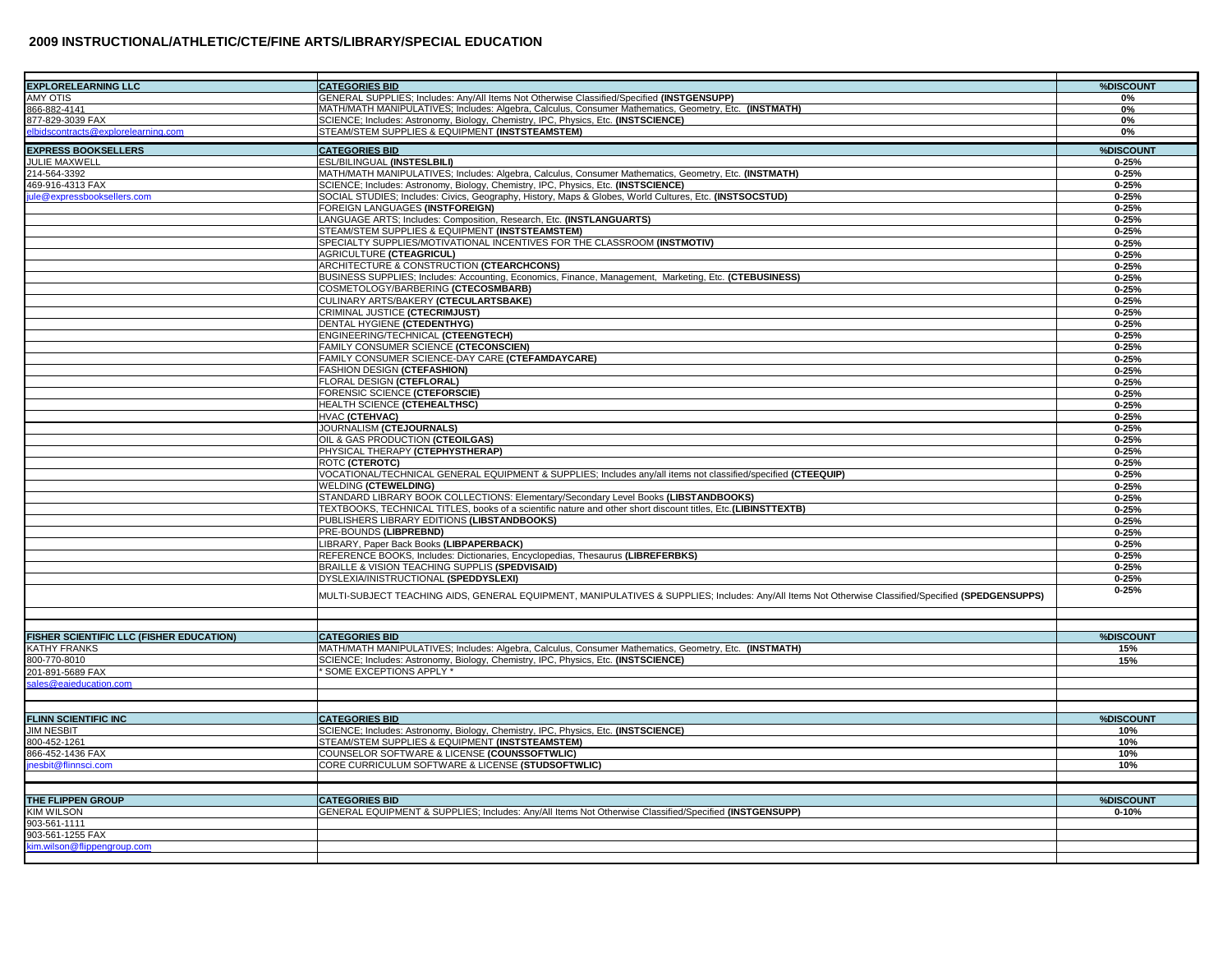| <b>FLOYETTE ORIGINALS INC</b> | <b>CATEGORIES BID</b>                                                                                                                                  | %DISCOUNT |
|-------------------------------|--------------------------------------------------------------------------------------------------------------------------------------------------------|-----------|
| <b>EEANN TIETZ</b>            | DANCE/DRILL TEAM EQUIPMENT & SUPPLIES; Includes: Dance Equipment & Supplies, All Accessories & Make-up used by Dancers/Drill Teams, Costumes, Practice | 0%        |
|                               | Uniforms, Warm-ups, Etc. (FADANCETEAMS)                                                                                                                |           |
| 214337-5786                   |                                                                                                                                                        |           |
| 214-337-8146 FAX              |                                                                                                                                                        |           |
| loyettehats@gmail.com         |                                                                                                                                                        |           |
|                               |                                                                                                                                                        |           |
|                               |                                                                                                                                                        |           |
| FOLLETT SCHOOL SOLUTIONS INC  | <b>CATEGORIES BID</b>                                                                                                                                  | %DISCOUNT |
| ANTHONY R. PFISTER            | ESL/BILINGUAL (INSTESLBILI)                                                                                                                            | 0%        |
| 888-511-5114                  | FOREIGN LANGUAGES (INSTFOREIGN)                                                                                                                        | 0%        |
| 800-852-5458 FAX              | GENERAL EQUIPMENT & SUPPLIES; Includes: Any/All Items Not Otherwise Classified/Specified (INSTGENSUPP)                                                 | 0%        |
| ssbidadmin@follett.com        | LANGUAGE ARTS; Includes: Composition, Research, Etc. (INSTLANGUARTS)                                                                                   | 0%        |
|                               | MATH/MATH MANIPULATIVES; Includes: Algebra, Calculus, Consumer Mathematics, Geometry, Etc. (INSTMATH)                                                  | 0%        |
|                               | SOCIAL STUDIES; Includes: Civics, Geography, History, Maps & Globes, World Cultures, Etc. (INSTSOCSTUD)                                                | 0%        |
|                               | STEAM/STEM SUPPLIES & EQUIPMENT (INSTSTEAMSTEM)                                                                                                        | 0%        |
|                               | SCIENCE; Includes: Astronomy, Biology, Chemistry, IPC, Physics, Etc. (INSTSCIENCE)                                                                     | 0%        |
|                               | MULTI-SUBJECT TEACHING AIDS, GENERAL EQUIPMENT, MANIPULATIVES & SUPPLIES; Includes: Any/All Items Not Otherwise Classified/Specified (SPEDGENSUPPS)    | 0%        |
|                               | <b>AGRICULTURE (CTEAGRICUL)</b>                                                                                                                        | 0%        |
|                               | ARCHITECTURE & CONSTRUCTION (CTEARCHCONS)                                                                                                              | 0%        |
|                               | BUSINESS SUPPLIES; Includes: Accounting, Economics, Finance, Management, Marketing, Etc. (CTEBUSINESS)                                                 | 0%        |
|                               | COSMETOLOGY/BARBERING (CTECOSMBARB)                                                                                                                    | 0%        |
|                               | CULINARY ARTS/BAKERY (CTECULARTSBAKE)                                                                                                                  | 0%        |
|                               | CRIMINAL JUSTICE (CTECRIMJUST)                                                                                                                         | 0%        |
|                               | DENTAL HYGIENE (CTEDENTHYG)                                                                                                                            | 0%        |
|                               | ENGINEERING/TECHNICAL (CTEENGTECH)                                                                                                                     | 0%        |
|                               | FAMILY CONSUMER SCIENCE (CTECONSCIEN)                                                                                                                  | 0%        |
|                               | FAMILY CONSUMER SCIENCE-DAY CARE (CTEFAMDAYCARE)                                                                                                       | 0%        |
|                               | FASHION DESIGN (CTEFASHION)                                                                                                                            | 0%        |
|                               | FLORAL DESIGN (CTEFLORAL)                                                                                                                              | 0%        |
|                               | FORENSIC SCIENCE (CTEFORSCIE)                                                                                                                          | 0%        |
|                               | HEALTH SCIENCE (CTEHEALTHSC)                                                                                                                           | 0%        |
|                               | HVAC (CTEHVAC)                                                                                                                                         | 0%        |
|                               | JOURNALISM (CTEJOURNALS)                                                                                                                               | 0%        |
|                               | OIL & GAS PRODUCTION (CTEOILGAS)                                                                                                                       | 0%        |
|                               | PHYSICAL THERAPY (CTEPHYSTHERAP)                                                                                                                       | 0%        |
|                               | <b>ROTC (CTEROTC)</b>                                                                                                                                  | 0%        |
|                               | VETERINARY TECHNICIAN; Includes: Grooming, Implements, Ointments & Vaccines, Etc. (CTEVETTECH)                                                         | 0%        |
|                               | VOCATIONAL/TECHNICAL GENERAL EQUIPMENT & SUPPLIES; Includes any/all items not classified/specified (CTEEQUIP)                                          | 0%        |
|                               | <b>WELDING (CTEWELDING)</b>                                                                                                                            | 0%        |
|                               | STANDARD LIBRARY BOOK COLLECTIONS: Elementary/Secondary Level Books (LIBSTANDBOOKS)                                                                    | 0%        |
|                               | TEXTBOOKS, TECHNICAL TITLES, books of a scientific nature and other short discount titles, Etc. (LIBINSTTEXTB)                                         | 0%        |
|                               | PUBLISHERS LIBRARY EDITIONS (LIBSTANDBOOKS)                                                                                                            | 0%        |
|                               | PRE-BOUNDS (LIBPREBND)                                                                                                                                 | 0%        |
|                               | LIBRARY, Paper Back Books (LIBPAPERBACK)                                                                                                               | 0%        |
|                               | REFERENCE BOOKS; Includes: Dictionaries, Encyclopedias, Thesaurus (LIBREFERBKS)                                                                        | 0%        |
|                               | RECYCLED PUBLICATIONS/USED TEXTBOOKS (LIBUSEDTXTB)                                                                                                     | 0%        |
|                               | LIBRARY, AUDIO VISUAL/MEDIA/LIBRARY SUPPLIES (LIBAUDIOMED)                                                                                             | 0%        |
|                               | ELECTRONIC BOOKS (E-BOOKS) (LIBELECPUB)                                                                                                                | 0%        |
|                               | GENERAL SUPPLIES; Includes: Bookends, Covers, Jackets, Stamps, Tapes, Any/all Items Not Otherwise Classified/Specified, Etc. (LIBGENSUPP)              | 0%        |
|                               | ADAPTED P.E. and PHYSICAL FITNESS (SPEDADAPT)                                                                                                          | 0%        |
|                               | ASSISTIVE TECHNOLOGY; i.e. Special Education (CIS) Hardware, Peripherals, Software, Etc. (SPEDASSISTECH)                                               | 0%        |
|                               | BRAILLE & VISION TEACHINGI SUPPLIES (SPEDVISAID)                                                                                                       | 0%        |
|                               | DYSLEXIA/INSTRUCTIONAL SUPPLIES (SPEDDYSLEXI)                                                                                                          | 0%        |
|                               | MULTI-SUBJECT TEACHING AIDS, GENERAL EQUIPMENT, MANIPULATIVES & SUPPLIES; Includes: Any/All Items Not Otherwise Classified/Specified (SPEDGENSUPPS)    | 0%        |
|                               |                                                                                                                                                        |           |
| <b>FROG PUBLICATIONS INC</b>  | <b>CATEGORIES BID</b>                                                                                                                                  | %DISCOUNT |
| <b>NENDY ALLI</b>             | ESL/BILINGUAL (INSTESLBILI)                                                                                                                            | 0%        |
| 300-777-3764                  | FOREIGN LANGUAGES (INSTFOREIGN)                                                                                                                        | 0%        |
| 352-588-0863 FAX              | GENERAL EQUIPMENT & SUPPLIES; Includes: Any/All Items Not Otherwise Classified/Specified (INSTGENSUPP)                                                 | 0%        |
| oids@frog.com                 | LANGUAGE ARTS; Includes: Composition, Research, Etc. (INSTLANGUARTS)                                                                                   | 0%        |
|                               | MATH/MATH MANIPULATIVES; Includes: Algebra, Calculus, Consumer Mathematics, Geometry, Etc. (INSTMATH)                                                  | 0%        |
|                               |                                                                                                                                                        |           |
|                               | SOCIAL STUDIES; Includes: Civics, Geography, History, Maps & Globes, World Cultures, Etc. (INSTSOCSTUD)                                                | 0%        |
|                               | SPECIALTY SUPPLIES/MOTIVATIONAL INCENTIVES For the Classroom (INSTMOTIV)                                                                               | 0%        |
|                               | STEAM/STEM SUPPLIES & EQUIPMENT (INSTSTEAMSTEM)                                                                                                        | 0%        |
|                               | MULTI-SUBJECT TEACHING AIDS, GENERAL EQUIPMENT, MANIPULATIVES & SUPPLIES; Includes: Any/All Items Not Otherwise Classified/Specified (SPEDGENSUPPS)    | 0%        |
|                               |                                                                                                                                                        |           |
|                               |                                                                                                                                                        |           |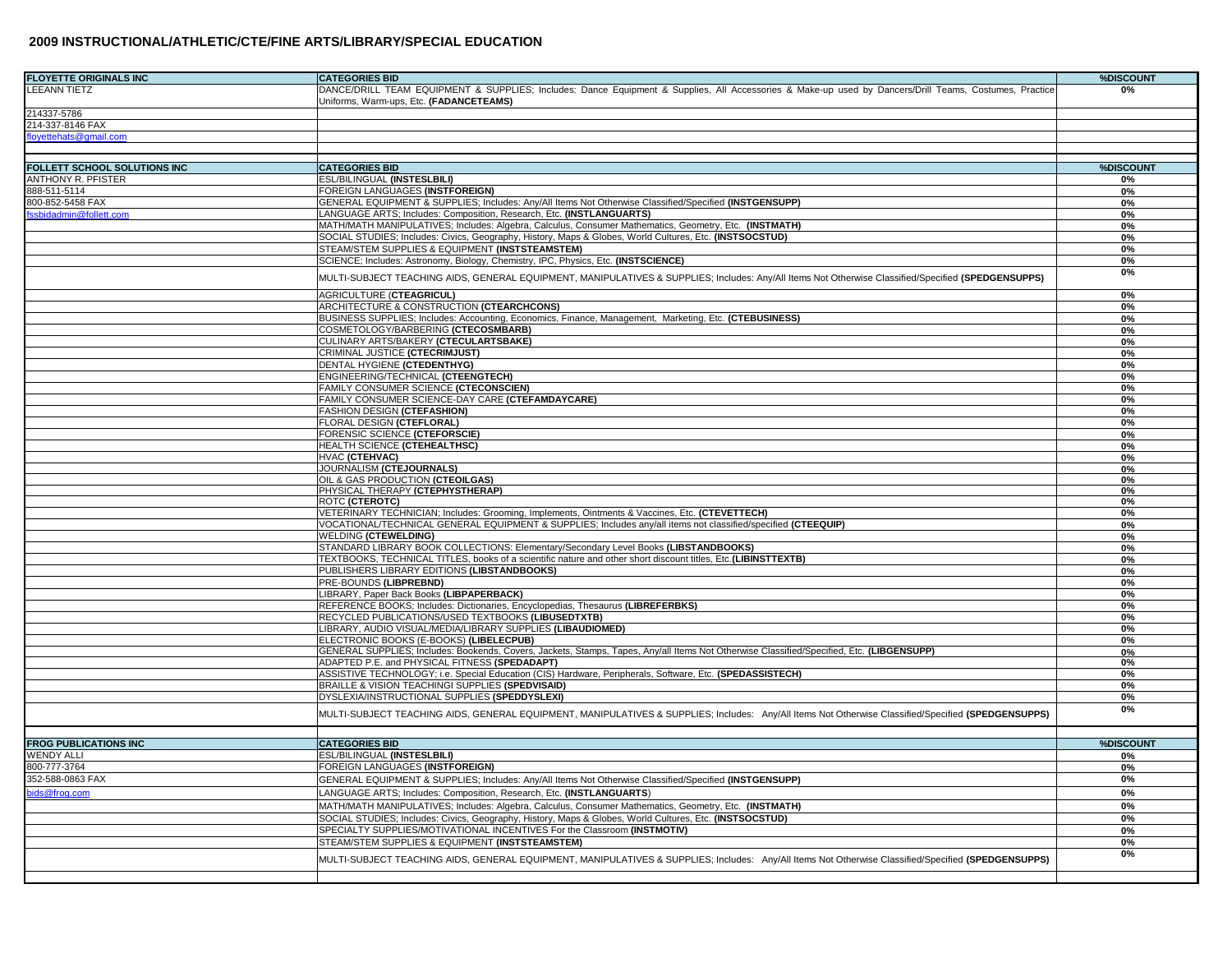| <b>FUN AND FUNCTION LLC</b>          | <b>CATEGORIES BID</b>                                                                                                                                  | %DISCOUNT    |
|--------------------------------------|--------------------------------------------------------------------------------------------------------------------------------------------------------|--------------|
| <b>SALES SUPPORT</b>                 | OCCUPATIONAL/TECHNICAL & PHYSICAL THERAPY SUPPLIES & EQUIPMENT (SPEOTEQUIP)                                                                            | 3%           |
| 800-231-6329                         |                                                                                                                                                        |              |
| 866-343-6863 FAX                     |                                                                                                                                                        |              |
| customercare@funandfunction.com      |                                                                                                                                                        |              |
|                                      |                                                                                                                                                        |              |
| <b>GL GROUP INC DBA BOOKSOURCE</b>   | <b>CATEGORIES BID</b>                                                                                                                                  | %DISCOUNT    |
| MITCHEL NOLE                         | <b>ESL/BILINGUAL (INSTESLBILI)</b>                                                                                                                     | 25%          |
| 800-444-0435                         | LANGUAGE ARTS; Includes: Composition, Research, Etc. (INSTLANGUARTS)                                                                                   | 25%          |
| 800-647-1923 FAX                     | STANDARD LIBRARY BOOK COLLECTIONS: Elementary/Secondary Level Books (LIBSTANDBOOKS)                                                                    | 0%           |
| mnole@booksource.com                 | LIBRARY, Paper Back Books (LIBPAPERBACK)                                                                                                               | 0%           |
|                                      | REFERENCE BOOKS, Includes: Dictionaries, Encyclopedias, Thesaurus (LIBREFERBKS)                                                                        | 0%           |
| <b>GEORGIE GIRL COSTUMES</b>         | <b>CATEGORIES BID</b>                                                                                                                                  | %DISCOUNT    |
| <b>GEORGETTE CORRON</b>              | DANCE/DRILL TEAM EQUIPMENT & SUPPLIES; Includes: Dance Equipment & Supplies, All Accessories & Make-up used by Dancers/Drill Teams, Costumes, Practice | 0%           |
|                                      | Uniforms, Warm-ups, Etc. (FADANCETEAMS)                                                                                                                |              |
| 281-477-8602                         | THEATER ARTS; Make-up & accessories used by Actors (FASUPPLIES)                                                                                        | 0%           |
| 281-477-8604 FAX                     | THEATER ARTS; Apparel/Costumes (FACOSTUMES)                                                                                                            | 0%           |
| service@aeoraieairlcostumes.com      | ŋ                                                                                                                                                      |              |
|                                      |                                                                                                                                                        |              |
| <b>GETPOMS.COM</b>                   | <b>CATEGORIES BID</b>                                                                                                                                  | %DISCOUNT    |
| MICHELE SUMMERALL                    | CHEERLEADING (ATHCHEERSUP)                                                                                                                             | $0 - 10%$    |
| 972-385-3035                         | DANCE/DRILL TEAM EQUIPMENT & SUPPLIES; Includes: Dance Equipment & Supplies, All Accessories & Make-up used by Dancers/Drill Teams, Costumes, Practice | $0 - 10%$    |
|                                      | Uniforms, Warm-ups, Etc. (FADANCETEAMS)                                                                                                                |              |
| 972-385-3365 FAX                     |                                                                                                                                                        |              |
| info@getpoms.com                     |                                                                                                                                                        |              |
|                                      |                                                                                                                                                        |              |
| <b>GOLF TEAM PRODUCTS</b>            | <b>CATEGORIES BID</b>                                                                                                                                  | %DISCOUNT    |
| <b>TERI NOSLER</b>                   | WORKOUT CLOTH, Pants/Shorts/T-Shirts, Etc. (ATHAPPARELWW)                                                                                              | 0%           |
| 888-254-8624                         | COACHES CLOTH, HATS/PANTS/POLOS/SHORTS/WINDSUITES, ETC (ATHCOACHCLOTH)                                                                                 | 0%           |
| 888-687-9799 FAX                     | <b>FOOTWEAR (ATHAPPAREL)</b>                                                                                                                           | 0%           |
| customerservice@golfteamproducts.com | TEAM UNIFORMS/ALL SPORTS, JERSEYS/HATS/PANT/POLOS/WINDSUITS, Etc. (ATHUNIFORM)                                                                         | 0%           |
|                                      | <b>GOLF (ATHGOLF)</b>                                                                                                                                  | 0%           |
|                                      |                                                                                                                                                        |              |
|                                      |                                                                                                                                                        |              |
| <b>HOBBY LOBBY STORES INC</b>        | <b>CATEGORIES BID</b>                                                                                                                                  | %DISCOUNT    |
| <b>MINDY HINES</b>                   | FINE ARTS MISC. EQUIPMENT & SUPPLIES (FAMISCEQUIP)                                                                                                     | $\bf{0}$     |
| 877-303-4938                         | ART, SECONDAY, DRAWING & PAINTING; Includes: Brushes, Canvas, Chalks, Equipment, Paints, Palettes, Papers, Pens Scissors, Tools, Etc. (FASECONSUPPS)   | $\mathbf 0$  |
| 405-745-1512 FAX                     | ART, SECONDAY, DRAWING & PAINTING; Includes: Brushes, Canvas, Chalks, Equipment, Paints, Palettes, Papers, Pens Scissors, Tools, Etc. (FASECONSUPPS)   | $\bf{0}$     |
| acctsrec@hobbylobby.com              | ART, SECONDAY, SCULPTING; Includes: Ceramic Supplies, Clay, Carving Boards, Kilns, Kiln Supplies, Tools, Ceramics (FASECONSCULPT)                      | $\mathbf{0}$ |
|                                      |                                                                                                                                                        |              |
| <b>HOUSE OF RIBBONS</b>              | <b>CATEGORIES BID</b>                                                                                                                                  | %DISCOUNT    |
| <b>FRANCES REHFELD</b>               | SPECIALTY SUPPLIES/MOTIVATIONAL INCENTIVES For the Classroom (INSTMOTIV)                                                                               | 0%           |
| 512-267-0074                         | ATHLETIC DECALS/AWARDS, MEDALS/MOTIVATIONAL MATERIALS/PLAQUES/TROPHIES, Etc. (ATHDECALS)                                                               | 0%           |
| 512-267-9939 FAX                     | FINE ARTS MISC. EQUIPMENT & SUPPLIES (FAMISCEQUIP)                                                                                                     | 0%           |
| houseofribbons@gmail.com             |                                                                                                                                                        |              |
|                                      |                                                                                                                                                        |              |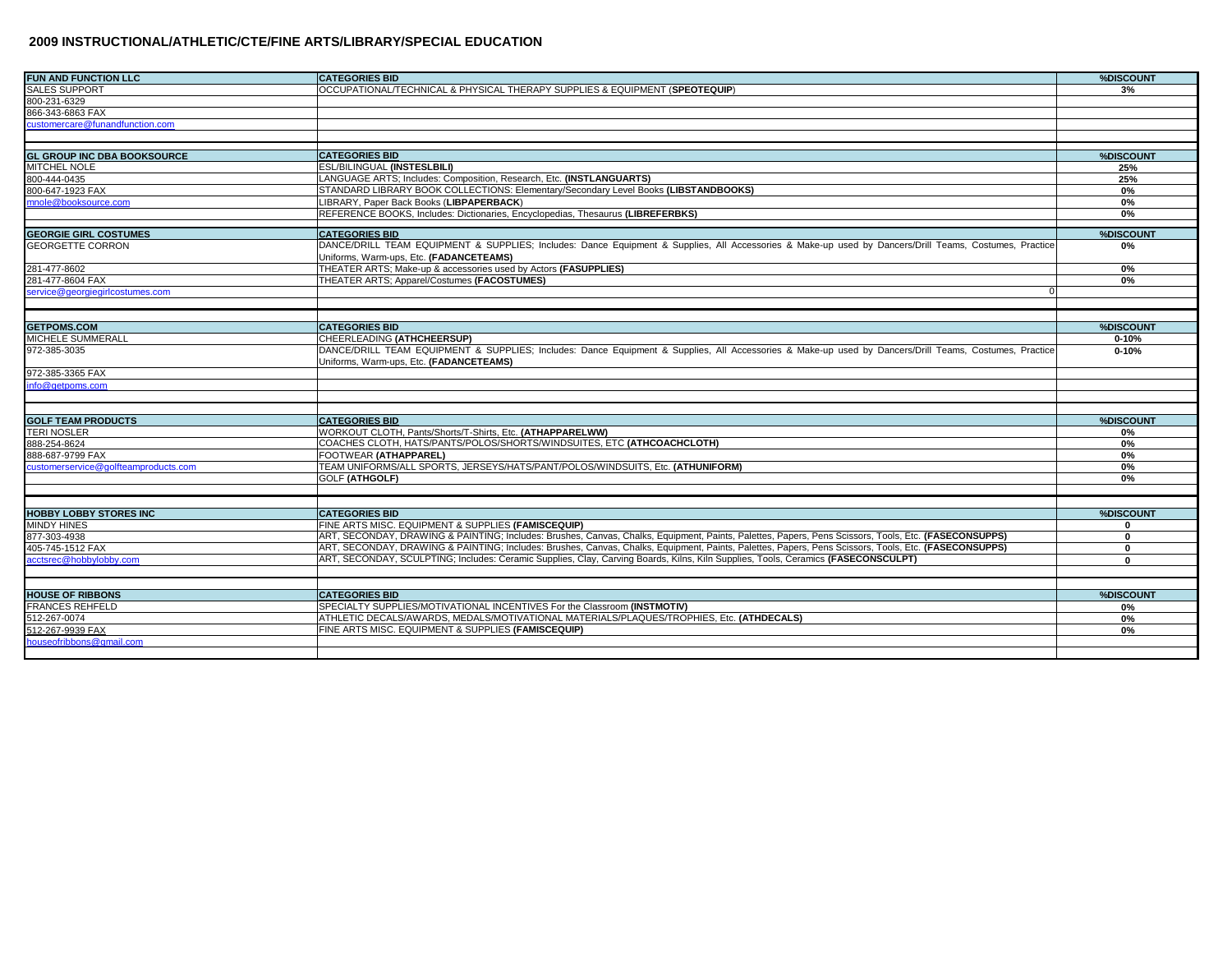| TS GREEK TO ME INC DBA CHAMPION TEAMWEAR | <b>CATEGORIES BID</b>                                                                                                                                  | %DISCOUNT |
|------------------------------------------|--------------------------------------------------------------------------------------------------------------------------------------------------------|-----------|
| JAIME L. BOHNENBLUST                     | GENERAL SUPPLIES; Includes: Any/All Items Not Otherwise Classified/Specified (INSTGENSUPP)                                                             | 10-15%    |
| 800-336-4486                             | SPECIALTY SUPPLIES/MOTIVATIONAL INCENTIVES For the Classroom (INSTMOTIV)                                                                               | 10-15%    |
| 888-539-3615 FAX                         | GENERAL EQUIPMENT & SUPPLIES; Includes: Any/All Items Not Otherwise Classified/Specified (INSTGENSUPP)                                                 | 10-15%    |
| nhkgtmbids@hanes.com                     | COACHES CLOTH, HATS/PANTS/POLOS/SHORTS/WINDSUITES, ETC. (ATHCOACHCLOTH)                                                                                | 10-15%    |
|                                          | <b>FOOTWEAR (ATHAPPAREL)</b>                                                                                                                           | 10-15%    |
|                                          | TEAM UNIFORMS/ALL SPORTS, JERSEYS/HATS/PANTS/POLOS/WINDSUITS, ETC.(ATHUNIFORM)                                                                         | 10-15%    |
|                                          | WORKOUT CLOTH, PANTS/SHORTS/T-SHIRTS, ETC. (ATHAPPARELWW)                                                                                              | 10-15%    |
|                                          | ATHLETIC GENERAL EQUIPMENT & SUPPLIES; Includes: Any/All Items Not Otherwise Classified/Specified (ATHEQUIPSUP)                                        | 10-15%    |
|                                          | ATHLETIC DECALS/AWARDS, MEDALS/MOTIVATIONAL MATERIAL/PLAQUES/TROPHIES, ETC (ATHDECALS)                                                                 | 10-15%    |
|                                          | ATHLETIC TRAINER AND TRAINING (ATHTRAINSUP)                                                                                                            | 10-15%    |
|                                          | BASEBALL & SOFTBALL (ATHBASEBALL)                                                                                                                      | 10-15%    |
|                                          | BASKETBALL (ATHBASKETBA)                                                                                                                               | 10-15%    |
|                                          | CHEERLEADING (ATHCHEERSUP)                                                                                                                             | 10-15%    |
|                                          | EQUIPMENT RECONDITIONING SUPPLILES; Includes: Maintenance & Repair Parts for Shoulder Pads, Helmets, Weight Equipment, Etc. (ATHRECON)                 | 10-15%    |
|                                          | FIELD & TRACK/CROSS COUNTRY (ATHTRACK)                                                                                                                 | 10-15%    |
|                                          | FITNESS, POWERLIFTING & WEIGHT TRAINING (ATHWEIGHT)                                                                                                    | 10-15%    |
|                                          | <b>FOOTBALL (ATHFOOTBALL)</b>                                                                                                                          | 10-15%    |
|                                          | <b>GOLF (ATHGOLF)</b>                                                                                                                                  | 10-15%    |
|                                          | <b>GYMNASTICS (ATHGYMNAST)</b>                                                                                                                         | 10-15%    |
|                                          | PHYSICAL EDUCATION ELEMENTARY/SECONDARY (ATHPEEQUIP)                                                                                                   | 10-15%    |
|                                          | SOCCER (ATHSOCCER)                                                                                                                                     | 10-15%    |
|                                          | SWIMMING/WATER POLO (ATHWATERPOL)                                                                                                                      | 10-15%    |
|                                          | <b>TENNIS (ATHTENNIS)</b>                                                                                                                              | 10-15%    |
|                                          | VOLLEYBALL (ATHVOLLEYBA)                                                                                                                               | 10-15%    |
|                                          | FINE ARTS MISC. EQUIPMENT & SUPPLIES (FAMISCEQUIP)                                                                                                     | 10-15%    |
|                                          | FINE ARTS GENERAL EQUIPMENT & SUPPLIES; Includes: Any/All Items Not Otherwise Classified/Specified (FAEQUPSRV)                                         | 10-15%    |
|                                          | DANCE/DRILL TEAM EQUIPMENT & SUPPLIES; Includes: Dance Equipment & Supplies, All Accessories & Make-up used by Dancers/Drill Teams, Costumes, Practice | 10-15%    |
|                                          | Uniforms, Warm-ups, Etc. (FADANCETEAMS)                                                                                                                |           |
|                                          | THEATER ARTS; Make-up & accessories used by Actors (FASUPPLIES)                                                                                        | 10-15%    |
|                                          | THEATER ARTS; Apparel/Costumes (FACOSTUMES)                                                                                                            | 10-15%    |
|                                          |                                                                                                                                                        |           |
|                                          |                                                                                                                                                        |           |
| <b>JLC MUSIC PUB</b>                     | <b>CATEGORIES BID</b>                                                                                                                                  | %DISCOUNT |
| <b>JERRY CRUMMEL</b>                     | BAND, CHOIR, ELEMENTARY MUSIC, ORCHESTRA; Sheet Music/Folios (FASHTMUSIC)                                                                              | 0%        |
| 379-236-2564                             |                                                                                                                                                        | 0%        |
| crummel@jlcmusicpub.com                  |                                                                                                                                                        | $0\%$     |
|                                          |                                                                                                                                                        |           |
|                                          |                                                                                                                                                        |           |
| KATIE THE BUILDER LADY                   | <b>CATEGORIES BID</b>                                                                                                                                  | %DISCOUNT |
| <b>KATIE BATCHELOR</b>                   |                                                                                                                                                        | 0%        |
|                                          | MULTI-SUBJECT TEACHING AIDS, GENERAL EQUIPMENT, MANIPULATIVES & SUPPLIES; Includes: Any/All Items Not Otherwise Classified/Specified (SPEDGENSUPPS)    |           |
| 332-265-6143                             |                                                                                                                                                        |           |
| dbtbone@gmail.com                        |                                                                                                                                                        |           |
|                                          |                                                                                                                                                        |           |
|                                          |                                                                                                                                                        |           |
| <b>(EYSTONE BOOKS AND MEDIA</b>          | <b>CATEGORIES BID</b>                                                                                                                                  | %DISCOUNT |
| JOE WALSH                                | ESL/BILINGUAL (INSTESLBILI)                                                                                                                            |           |
|                                          |                                                                                                                                                        | $0 - 30%$ |
| 366-231-7780                             | <b>FOREIGN LANGUAGES (INSTFOREIGN)</b>                                                                                                                 | $0 - 30%$ |
| 888-581-4850 FAX                         | GENERAL EQUIPMENT & SUPPLIES; Includes: Any/All Items Not Otherwise Classified/Specified (INSTGENSUPP)                                                 | $0 - 30%$ |
| s@keystonebooksmedia.com                 | LANGUAGE ARTS; Includes: Composition, Research, Etc. (INSTLANGUARTS)                                                                                   | $0 - 30%$ |
|                                          | MATH/MATH MANIPULATIVES; Includes: Algebra, Calculus, Consumer Mathematics, Geometry, Etc. (INSTMATH)                                                  | $0 - 30%$ |
|                                          | SCIENCE; Includes: Astronomy, Biology, Chemistry, IPC, Physics, Etc. (INSTSCIENCE)                                                                     | $0 - 30%$ |
|                                          | SOCIAL STUDIES; Includes: Civics, Geography, History, Maps & Globes, World Cultures, Etc. (INSTSOCSTUD)                                                | $0 - 30%$ |
|                                          | SPECIALTY SUPPLIES/MOTIVATIONAL INCENTIVES For the Classroom (INSTMOTIV)                                                                               | $0 - 30%$ |
|                                          | STEAM/STEM SUPPLIES & EQUIPMENT (INSTSTEAMSTEM)                                                                                                        | $0 - 30%$ |
|                                          | STANDARD LIBRARY BOOK COLLECTIONS: Elementary/Secondary Level Books (LIBSTANDBOOKS)                                                                    | $0 - 30%$ |
|                                          | TEXTBOOKS, TECHNICAL TITLES, books of a scientific nature and other short discount titles, Etc. (LIBINSTTEXTB)                                         | $0 - 30%$ |
|                                          | PUBLISHERS LIBRARY EDITIONS (LIBSTANDBOOKS)                                                                                                            | $0 - 30%$ |
|                                          | <b>PRE-BOUNDS (LIBPREBND)</b>                                                                                                                          | $0 - 30%$ |
|                                          | LIBRARY, Paper Back Books (LIBPAPERBACK)                                                                                                               | $0 - 30%$ |
|                                          | REFERENCE BOOKS; Includes: Dictionaries, Encyclopedias, Thesaurus (LIBREFERBKS)                                                                        | $0 - 30%$ |
|                                          | LIBRARY, AUDIO VISUAL/MEDIA/LIBRARY SUPPLIES (LIBAUDIOMED)                                                                                             | $0 - 30%$ |
|                                          | ELECTRONIC BOOKS (E-BOOKS) (LIBELECPUB)                                                                                                                | $0 - 30%$ |
|                                          | GENERAL SUPPLIES; Includes: Bookends, Covers, Jackets, Stamps, Tapes, Any/all Items Not Otherwise Classified/Specified, Etc. (LIBGENSUPP)              | $0 - 30%$ |
|                                          |                                                                                                                                                        |           |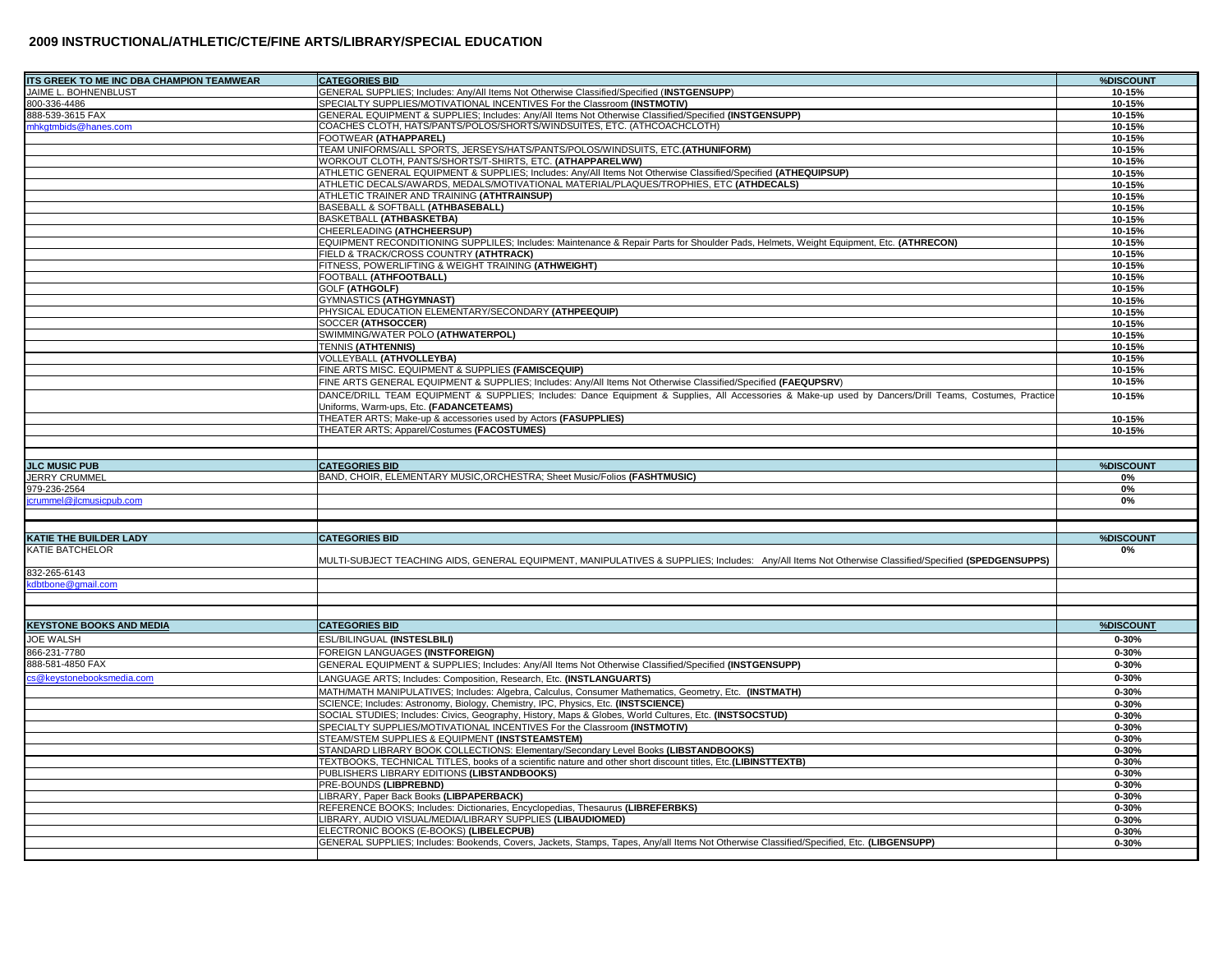| <b>KILGORE INTERNATIONAL INC</b>                                | <b>Categories Bid</b>                                                                                                                                         | %DISCOUNT  |
|-----------------------------------------------------------------|---------------------------------------------------------------------------------------------------------------------------------------------------------------|------------|
| KARLA TUCKER                                                    | GENERAL EQUPIMENT & SUPPLIES; Includes: Any/All Items Not Otherwise Classified/Specified (INSTGENSUPP)                                                        | 5          |
| 517-279-9000 X 208                                              | DENTAL HYGIENE (CTEDENTHYG)                                                                                                                                   | 5          |
| 517-278-2956 FAX                                                |                                                                                                                                                               |            |
| arla@kilgoreinternational.com                                   |                                                                                                                                                               |            |
|                                                                 |                                                                                                                                                               |            |
|                                                                 | <b>CATEGORIES BID</b>                                                                                                                                         | %DISCOUNT  |
| <b>LAKESHORE EQUIP CO DBA LAKESHORE LEARNING</b><br>PENNY STONE | ESL/BILINGUAL (INSTESLBILI)                                                                                                                                   | 5%         |
| 800-778-4456                                                    | GENERAL EQUIPMENT & SUPPLIES; Includes: Any/All Items Not Otherwise Classified/Specified (INSTGENSUPP)                                                        | 5%         |
| 800-537-5403 FAX                                                | LANGUAGE ARTS; Includes: Composition, Research, Etc. (INSTLANGUARTS)                                                                                          | 5%         |
|                                                                 | MATH/MATH MANIPULATIVES; Includes: Algebra, Calculus, Consumer Mathematics, Geometry, Etc. (INSTMATH)                                                         | 5%         |
|                                                                 | SOCIAL STUDIES; Includes: Civics, Geography, History, Maps & Globes, World Cultures, Etc. (INSTSOCSTUD)                                                       | 5%         |
|                                                                 | SPECIALTY SUPPLIES/MOTIVATIONAL INCENTIVES For the Classroom (INSTMOTIV)                                                                                      | 5%         |
|                                                                 | STEAM/STEM SUPPLIES & EQUIPMENT (INSTSTEAMSTEM)                                                                                                               | 5%         |
|                                                                 | STUDENT PLANNERS & AGENDAS (INSTPLAN)                                                                                                                         | 5%         |
|                                                                 | TESTING MATERIALS (INSTTESTING)                                                                                                                               | 5%         |
|                                                                 | ATHLETIC GENERAL EQUIPMENT & SUPPLIES; Includes: Any/All Items Not Otherwise Classified/Specified (ATHEQUIPSUP)                                               | 5%         |
|                                                                 | BASKETBALL (ATHBASKETBA)<br>FOOTBALL (ATHFOOTBALL)                                                                                                            | 5%<br>5%   |
|                                                                 | PHYSICAL EDUCATION, Elementary/Secondary (ATHPEEQUIP)                                                                                                         | 5%         |
|                                                                 | SOCCER (ATHSOCCER)                                                                                                                                            | 5%         |
|                                                                 | AUDIO-VISUAL TECHNOLOGY SUPPLIES (CTEAVTECEQP)                                                                                                                | 5%         |
|                                                                 | ART ELEMENTARY Includes: Brushes, Chalks, Crayons, Equipment, Papers, Paints, Pens, Scissors, Tools Etc. (FAELEMSUPPS)                                        | 5%         |
|                                                                 | ART, SECONDAY, DRAWING & PAINTING; Includes: Brushes, Canvas, Chalks, Equipment, Paints, Palettes, Papers, Pens Scissors, Tools, Etc. (FASECONSUPPS)          | 5%         |
|                                                                 | ART, SECONDAY, SCULPTING; Includes: Ceramic Supplies, Clay, Carving Boards, Kilns, Kiln Supplies, Tools, Ceramics (FASECONSCULPT)                             | 5%         |
|                                                                 | ELEMENTARY MUSCI EQUIPMENT & SUPPLIES; Includes: Metronomes, Music Cabinets, Musical Instruments, Pianos, Stands, Tuners, Etc. (FAELEMUSIC)                   | 5%         |
|                                                                 | ELEMENTARY MUSIC, GENERAL SUPPLIES, Includes: Instruments, Valued under 150.00, Bells, Chimes, Recorders, Tambourines, Etc. and Repair Parts (FAELESUPP)      | 5%         |
|                                                                 | FINE ARTS MISC. EQUIPMENT & SUPPLIES (FAMISCEQUIP)                                                                                                            | 5%         |
|                                                                 | ELEMENTARY MUSIC INSTRUMENTS & GENERAL SUPPLIES; Includes: Any/All Items Not Otherwise Classified (FAGENSUPPLIES)                                             | 5%         |
|                                                                 | FINE ARTS GENERAL EQUIPMENT & SUPPLIES; Includes: Any/All Items Not Otherwise Classified/Specified (FAEQUPSRV)                                                | 5%         |
|                                                                 | THEATER ARTS APAREL/COSTUMES (FACOSTUMES)                                                                                                                     | 5%         |
|                                                                 | THEATER ARTS EQUIPMENT & SUPPLIES; Includes: Accessories, Black Box, Foggers, Lighting, One-Act Plays, Props Wood Props, Stage Equipment & Supplies, UIL Etc. | 5%         |
|                                                                 | (FASTAGEEQUP)                                                                                                                                                 |            |
|                                                                 | STANDARD LIBRARY BOOK COLLECTIONS: Elementary/Secondary Level Books (LIBSTANDBOOKS)                                                                           | 5%         |
|                                                                 | AUDIO-VISUAL MEDIA, SOFTWARE AND LIBRARY SUPPLIES (LIBAUDIOMED)                                                                                               | 5%         |
|                                                                 |                                                                                                                                                               |            |
| <b>LEARNING A-Z LLC</b>                                         | <b>CATEGORIES BID</b>                                                                                                                                         | %DISCOUNT  |
| AMY OTIS                                                        | ESL/BILINGUAL (INSTESLBILI)                                                                                                                                   | 0%         |
| 800-547-6747                                                    | LANGUAGE ARTS; Includes: Composition, Research, Etc. (INSTLANGUARTS)                                                                                          | 0%         |
| 888-819-7767 FAX                                                | STEAM/STEM SUPPLIES & EQUIPMENT (INSTSTEAMSTEM)                                                                                                               | 0%         |
| azbidscontracts@learninga-z.com                                 | SCIENCE; Includes: Astronomy, Biology, Chemistry, IPC, Physics, Etc. (INSTSCIENCE)                                                                            | 0%         |
|                                                                 |                                                                                                                                                               |            |
|                                                                 |                                                                                                                                                               |            |
| <b>LECTORUM PUBLICATIONS INC</b>                                | <b>CATEGORIES BID</b>                                                                                                                                         | %DISCOUNT  |
| <b>HILDA VISKOVIC</b><br>800-345-5946 EX. 2240                  | ESL/BILINGUAL (INSTESLBILI)<br>FOREIGN LANGUAGE (INSTFOREIGN)                                                                                                 | 20%<br>20% |
| 877-532-8676 FAX                                                | STANDARD LIBRARY BOOK COLLECTIONS: Elementary/Secondary Level Books (LIBSTANDBOOKS)                                                                           | 20%        |
| wiskovic@lectorum.com                                           | PUBLISHERS LIBRARY EDITIONS (LIBSTANDBOOKS)                                                                                                                   | 20%        |
|                                                                 | PRE-BOUNDS (LIBPREBND)                                                                                                                                        | 20%        |
|                                                                 | LIBRARY, Paper Back Books (LIBPAPERBACK)                                                                                                                      | 20%        |
|                                                                 | REFERENCE BOOKS; Includes: Dictionaries, Encyclopedias, Thesaurus (LIBREFERBKS)                                                                               | 20%        |
|                                                                 | BINDING SERVCES: SMALL, LARGE OR PAPER BACK BOOK REBOUND-5.50 PER BOOK (LIBBIND)                                                                              |            |
|                                                                 |                                                                                                                                                               |            |
| <b>LISLE VIOLIN SHOP</b>                                        | <b>CATEGORIES BID</b>                                                                                                                                         | %DISCOUNT  |
| <b>MATTHEW LISLE</b>                                            | BAND, CHOIR, ELEMENTARY MUSIC, ORCHESTRA; Sheet Music/folios (FASTMUSIC)                                                                                      | 0%         |
| 281-487-7303                                                    | ORCHESTRA SUPPLIES & EQUIPMENT (FAORCHESTRA)                                                                                                                  | 0%         |
| 281-487-2243 FAX                                                | FINE ARTS MISC. EQUIPMENT & GENERAL SUPPLIES (FAMISCEQUIP)                                                                                                    | 0%         |
| nattlisle@gmail.com                                             | ELEMENTARY MUSIC INSTRUMENTS & GENERAL SUPPLIES; Includes: Any/All Items Not Otherwise Classified (FAGENSUPPLIES)                                             | 0%         |
|                                                                 | FINE ARTS GENERAL EQUIPMENT & SUPPLIES; Includes: Any/All Items Not Otherwise Classified/Specified (FAEQUPSRV)                                                | 0%         |
|                                                                 | BAND & CHOIR MUSICAL INSTRUMENT MAINTENANCE AND REPAIR (FAINSTMNTRP)                                                                                          | 0%         |
|                                                                 |                                                                                                                                                               |            |
| <b>LOCKFAST</b>                                                 | <b>CATEGORIES BID</b>                                                                                                                                         | %DISCOUNT  |
| ED PACKER                                                       | GENERAL EQUIPMENT & SUPPLIES; Includes: Any/All Items Not Otherwise Classified/Specified (INSTGENSUPP)                                                        | 0%         |
| 800-543-7157<br>513-701-6936 FAX                                | ASSISTIVE TECHNOLOGY; i.e. Special Education (CIS) Hardware, Peripherals, Software, Etc. (SPEDASSISTECH)                                                      | 0%         |
| sales@lockfast.com                                              |                                                                                                                                                               |            |
|                                                                 |                                                                                                                                                               |            |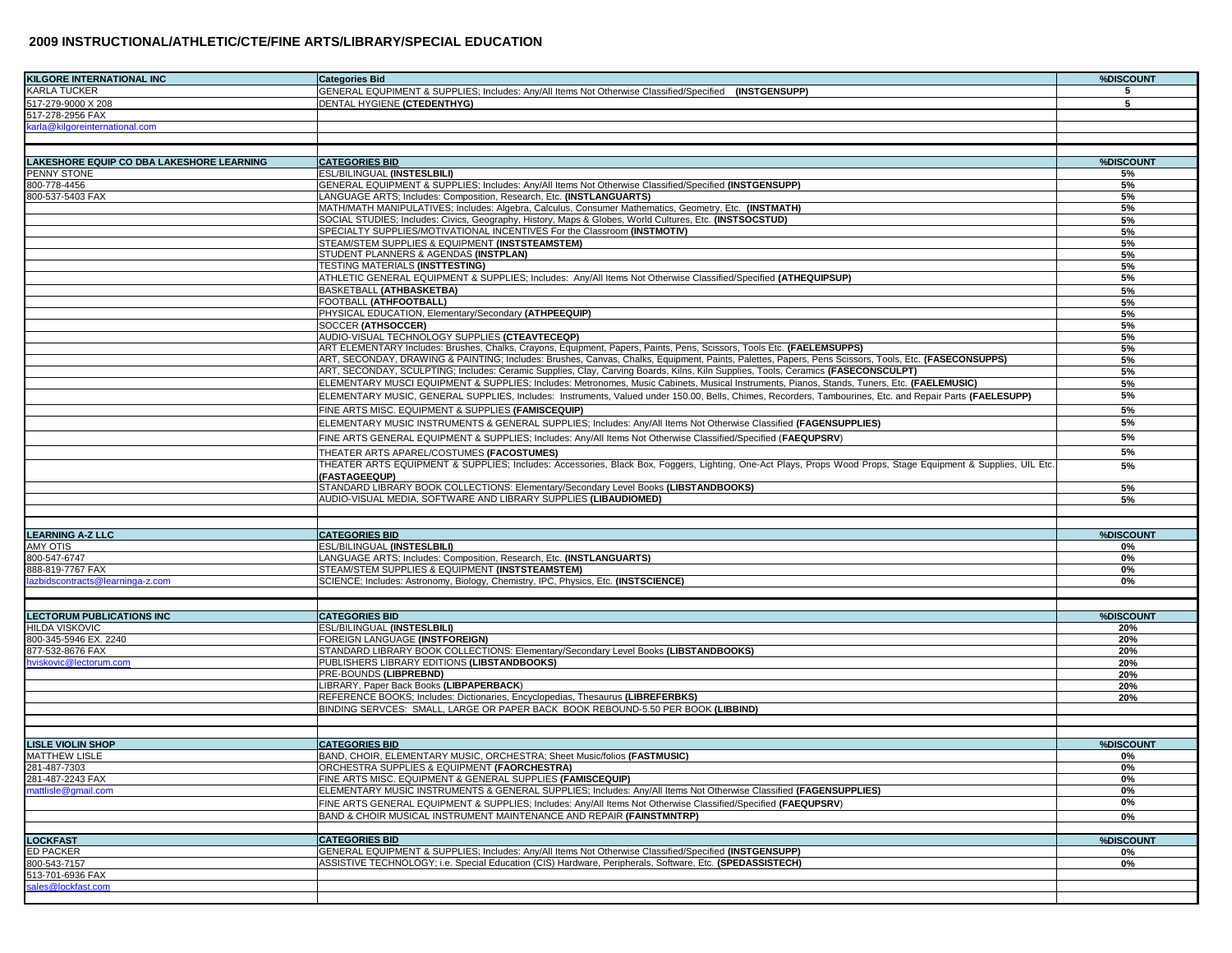| <b>LONE STAR LEARNING</b>           | <b>CATEGORIES BID</b>                                                                                                                               | %DISCOUNT |
|-------------------------------------|-----------------------------------------------------------------------------------------------------------------------------------------------------|-----------|
| <b>GALA BOHANNON</b>                | ESL/BILINGUAL (INSTESLBILI)                                                                                                                         | 0%        |
| 800-575-1424                        | LANGUAGE ARTS; Includes: Composition, Research, Etc. (INSTLANGUARTS)                                                                                | 0%        |
| 806-281-1407 FAX                    | STEAM/STEM SUPPLIES & EQUIPMENT (INSTSTEAMSTEM)                                                                                                     | 0%        |
| sale@lonestarlearning.com           | SCIENCE; Includes: Astronomy, Biology, Chemistry, IPC, Physics, Etc. (INSTSCIENCE)                                                                  | 0%        |
|                                     | GENERAL EQUIPMENT & SUPPLIES; Includes: Any/All Items Not Otherwise Classified/Specified (INSTGENSUPP)                                              | 0%        |
|                                     | MATH/MATH MANIPULATIVES; Includes: Algebra, Calculus, Consumer Mathematics, Geometry, Etc. (INSTMATH)                                               | 0%        |
|                                     | SPECIALTY SUPPLIES/MOTIVATIONAL INCENTIVES For the Classroom (INSTMOTIV)                                                                            | 0%        |
|                                     |                                                                                                                                                     | 0%        |
|                                     | MULTI-SUBJECT TEACHING AIDS, GENERAL EQUIPMENT, MANIPULATIVES & SUPPLIES; Includes: Any/All Items Not Otherwise Classified/Specified (SPEDGENSUPPS) |           |
|                                     | CORE CURRICULUM SOFTWARE & LICENSE (STUDSOFTWLIC)                                                                                                   | 0%        |
|                                     |                                                                                                                                                     |           |
| <b>LUCKS MUSIC LIBRARY</b>          | <b>CATEGORIES BID</b>                                                                                                                               | %DISCOUN1 |
| <b>SALES DEPARTMENT</b>             | BAND, CHOIR, ELEMENTARY MUSIC, ORCHESTRA; Sheet Music/folios (FASTMUSIC)                                                                            | $0 - 10%$ |
| 800-348-8749                        | ORCHESTRA SUPPLIES & EQUIPMENT (FAORCHESTRA)                                                                                                        | $0 - 10%$ |
| 248-583-1114 FAX                    | FINE ARTS MISC. EQUIPMENT & GENERAL SUPPLIES (FAMISCEQUIP)                                                                                          | $0 - 10%$ |
| ales@luckmusic.com                  | ELEMENTARY MUSIC INSTRUMENTS & GENERAL SUPPLIES; Includes: Any/All Items Not Otherwise Classified (FAGENSUPPLIES)                                   | $0 - 10%$ |
|                                     | FINE ARTS GENERAL EQUIPMENT & SUPPLIES; Includes: Any/All Items Not Otherwise Classified/Specified (FAEQUPSRV)                                      | $0 - 10%$ |
|                                     |                                                                                                                                                     |           |
|                                     |                                                                                                                                                     |           |
| <b>MACKIN EDUCATIONAL RESOURCES</b> | <b>CATEGORIES BID</b>                                                                                                                               | %DISCOUNT |
| QUOTES                              | <b>ESL/BILINGUAL (INSTESLBILI)</b>                                                                                                                  | 5%        |
| 800-245-9540                        | FOREIGN LANGUAGE (INSTFOREIGN)                                                                                                                      | 5%        |
| 800-369-5490 FAX                    | STANDARD LIBRARY BOOK COLLECTIONS: Elementary/Secondary Level Books (LIBSTANDBOOKS)                                                                 | 5%        |
| uotes@mackin.com                    | PUBLISHERS LIBRARY EDITIONS (LIBSTANDBOOKS)                                                                                                         | 5%        |
|                                     | PRE-BOUNDS (LIBPREBND)                                                                                                                              | 5%        |
|                                     | LIBRARY, Paper Back Books (LIBPAPERBACK)                                                                                                            | 5%        |
|                                     | REFERENCE BOOKS, Includes: Dictionaries, Encyclopedias, Thesaurus (LIBREFERBKS)                                                                     | $5%$      |
|                                     |                                                                                                                                                     |           |
|                                     |                                                                                                                                                     |           |
| <b>MAKE IT PERSONAL</b>             | <b>CATEGORIES BID</b>                                                                                                                               | %DISCOUNT |
| PATTY COX                           | ATHLETIC GENERAL EQUIPMENT & SUPPLIES; Includes: Any/All Items Not Otherwise Classified/Specified (ATHEQUIPSUP)                                     | 0%        |
| 281-585-2611                        |                                                                                                                                                     |           |
| 3762@aol.com                        |                                                                                                                                                     |           |
|                                     |                                                                                                                                                     |           |
|                                     |                                                                                                                                                     |           |
| <b>MANN LAKE LTD</b>                | <b>CATEGORIES BID</b>                                                                                                                               | %DISCOUNT |
| <b>JENNA PROSOSKI</b>               | GENERAL EQUIPMENT & SUPPLIES; Includes: Any/All Items Not Otherwise Classified/Specified (INSTGENSUPP)                                              | 5%        |
| 300-880-7694                        | AGRICULTURE (CTEAGRICUL)                                                                                                                            | 5%        |
| 218-675-6156 FAX                    | VETERINARY TECHNICIAN; Includes: Grooming, Implements, Ointments & Vaccines, Etc. (CTEVETTECH)                                                      | 5%        |
| ennap@mannlakeltd.com               | STANDARD LIBRARY BOOK COLLECTIONS: Elementary/Secondary Level Books (LIBSTANDBOOKS)                                                                 | 5%        |
|                                     | TEXTBOOKS, TECHNICAL TITLES, books of a scientific nature and other short discount titles, Etc.(LIBINSTTEXTB)                                       | 5%        |
|                                     | PUBLISHERS LIBRARY EDITIONS (LIBSTANDBOOKS)                                                                                                         | $5%$      |
|                                     | PRE-BOUNDS (LIBPREBND)                                                                                                                              | 5%        |
|                                     | LIBRARY, Paper Back Books (LIBPAPERBACK)                                                                                                            | 5%        |
|                                     | REFERENCE BOOKS, Includes: Dictionaries, Encyclopedias, Thesaurus (LIBREFERBKS)                                                                     | 5%        |
|                                     | RECYCLED PUBLICATIONS/USED TEXTBOOKS (LIBUSEDTEXTB)                                                                                                 | 5%        |
|                                     | PERIODICAL/SUBSCRIPTIONS; Includes: Journals, Magazines, Newsletters, Newspapers, Publication (LIBPERIODIC)                                         | 5%        |
|                                     | AUDIO VISUAL/MEDIA/LIBRARY SUPPLIES (LIBAUDIOMED)                                                                                                   | $5%$      |
|                                     |                                                                                                                                                     |           |
|                                     |                                                                                                                                                     |           |
| <b>MATH GPS, LLC</b>                | <b>CATEGORIES BID</b>                                                                                                                               | %DISCOUN' |
| LAURA WILSON                        | MATH/MATH MANIPULATIVES; Includes: Algebra, Calculus, Consumer Mathematics, Geometry, Etc. (INSTMATH)                                               | 0%        |
| 330-876-6130                        |                                                                                                                                                     |           |
| 210-547-7934 FAX                    |                                                                                                                                                     |           |
| ales@mathops.org                    |                                                                                                                                                     |           |
|                                     |                                                                                                                                                     |           |
|                                     | <b>CATEGORIES BID</b>                                                                                                                               |           |
| <b>MATHWARM-UPS.COM</b>             | ESL/BILINGUAL (INSTESLBILI)                                                                                                                         | %DISCOUNT |
| RENEE A. PETSCHE<br>512-733-2257    | LANGUAGE ARTS; Includes: Composition, Research, Etc. (INSTLANGUARTS)                                                                                | 0%<br>0%  |
| 512-310-2267 FAX                    | GENERAL Equipment & Supplies; Includes: Any/all items not otherwise classified/specified (INSTGENSUPP)                                              | 0%        |
| sales@mathwarm-ups.com              | SCIENCE; Includes: Astronomy, Biology, Chemistry, IPC, Physics, Etc. (INSTSCIENCE)                                                                  | 0%        |
|                                     | MATH/MATH MANIPULATIVES; Includes: Algebra, Calculus, Consumer Mathematics, Geometry, Etc. (INSTMATH)                                               | 0%        |
|                                     | <b>TESTING MATERIALS (INSTTESTING)</b>                                                                                                              | 0%        |
|                                     |                                                                                                                                                     |           |
|                                     |                                                                                                                                                     |           |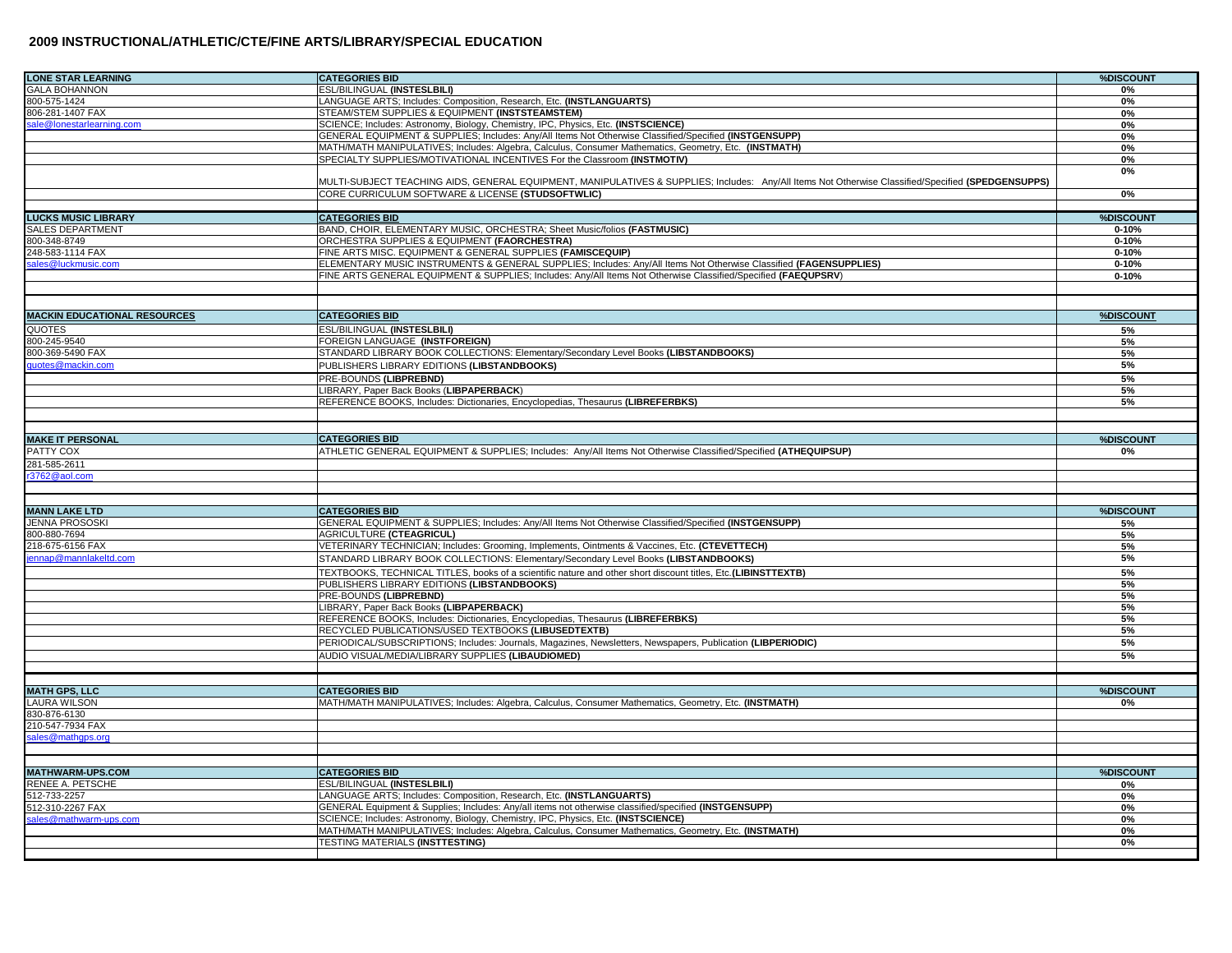| <b>MAXI AIDS</b>                   | <b>CATEGORIES BID</b>                                                                                                                                                 | %DISCOUNT  |
|------------------------------------|-----------------------------------------------------------------------------------------------------------------------------------------------------------------------|------------|
| <b>INTHONY BERNARDINI</b>          | ASSISTIVE TECHNOLOGY; i.e. Special Education (CIS) Hardware, Peripherals, Software, Etc. (SPEDASSISTECH)                                                              | 10%        |
| 300-522-6294                       | BRAILLE & VISION TEACHINGI SUPPLIES (SPEDVISAID)                                                                                                                      | 10%        |
| 631-752-0689 FAX                   | DYSLEXIA/INSTRUCTIONAL SUPPLIES (SPEDDYSLEXI)                                                                                                                         | 10%        |
| oids@maxiaids.com                  | MULTI-SUBJECT TEACHING AIDS, GENERAL EQUIPMENT, MANIPULATIVES & SUPPLIES; Includes: Any/All Items Not Otherwise Classified/Specified (SPEDGENSUPPS)                   | 10%        |
|                                    | NURSE/CLINIC SUPPLIES; Includes: Any Medical Equipment & Supplies needed to Meet the Needs of Intellectually and/or Physically Challenged students (NURSESUPP)        | 10%        |
|                                    | OCCUPATIONAL/TECHNICAL & PHYSICAL THERAPY SUPPLIES & EQUIPMENT (SPEOTEQUIP)                                                                                           | 10%        |
|                                    |                                                                                                                                                                       | 10%        |
|                                    | ORIENTATION & MOBILITY EQUIPMENT; Includes: Equipment Designed to Meet the Needs of Physically Challenged Students (SPEDOMEQUIP)                                      |            |
|                                    | SPECIAL EDUCATION, Prosthetic Devices, Supplies, Includes: Auditory Testing Equipment, Electronic Reading Devices, Hearing Aids, Equipment and/or supplies for Speech | 10%        |
|                                    | Therapy, Etc. (SPEDPROSTH)                                                                                                                                            |            |
|                                    |                                                                                                                                                                       |            |
|                                    |                                                                                                                                                                       |            |
| <b>MDL ENTRPRISE INC</b>           | <b>Categories Bid</b>                                                                                                                                                 | %DISCOUN1  |
| <b>DENNIS LAMM</b>                 | GENERAL Equipment & Supplies; Includes: Any/all items not otherwise classified/specified (INSTGENSUPP)                                                                | 15%        |
| 713-771-6350                       | SPECIALTY SUPPLIES/MOTIVATIONAL INCENTIVES For the Classroom (INSTMOTIV)                                                                                              | 15%        |
| 713-771-6380 FAX                   | ATHLETIC GENERAL EQUIPMENT & SUPPLIES; Includes: Any/All Items Not Otherwise Classified/Specified (ATHEQUIPSUP)                                                       | 15%        |
| dlamm@mdlent.com                   | AUDIO-VISUAL TECHNOLOGY SUPPLIES (CTEAVTECEQP)                                                                                                                        | 15%        |
|                                    | TECHNOLOGY; Includes: Maintenance, Parts, Programming, Repair (CTETECH)                                                                                               | 15%        |
|                                    | FINE ARTS MISC. Equipment & General Supplies (FAMISCEQUIP)                                                                                                            | 15%        |
|                                    | FINE ARTS GENERAL EQUIPMENT & SUPPLIES; Includes: Any/All Items Not Otherwise Classified/Specified (FAEQUPSRV)                                                        | 15%        |
|                                    | GENERAL SUPPLIES; Includes: Bookends, Covers, Jackets, Stamps, Tapes, Any/All Items Not Otherwise Classified/Specified (LIBGENSUPP)                                   | 15%        |
|                                    | ASSISTIVE TECHNOLOGY; i.e. Special Education (CIS) Hardware, Peripherals, Software, Etc. (SPEDASSISTECH)                                                              | 15%        |
|                                    | MULTI-SUBJECT TEACHING AIDS, GENERAL EQUIPMENT, MANIPULATIVES & SUPPLIES; Includes: Any/All Items Not Otherwise Classified/Specified (SPEDGENSUPPS)                   | 15%        |
|                                    | CTE SOFTWARE & LICENSE (CTESOFTWLIC)                                                                                                                                  | 15%        |
|                                    |                                                                                                                                                                       |            |
|                                    |                                                                                                                                                                       |            |
| <b>MENTORING MINDS LP</b>          | <b>Categories Bid</b>                                                                                                                                                 | %DISCOUNT  |
| <b>JOE ARCINIEGA</b>               | ESL/BILINGUAL (INSTESLBILI)                                                                                                                                           | $0 - 35%$  |
| 300-585-5258                       | LANGUAGE ARTS; Includes: Composition, Research, Etc. (INSTLANGUARTS)                                                                                                  | $0 - 35%$  |
| 300-838-8186 FAX                   | TESTING MATERIALS (INSTTESTING)                                                                                                                                       | $0 - 35%$  |
| be@mentorinaminds.com              | SCIENCE; Includes: Astronomy, Biology, Chemistry, IPC, Physics, Etc. (INSTSCIENCE)                                                                                    | $0 - 35%$  |
|                                    | GENERAL EQUIPMENT & SUPPLIES; Includes: Any/All Items Not Otherwise Classified/Specified (INSTGENSUPP)                                                                | $0 - 35%$  |
|                                    | MATH/MATH MANIPULATIVES; Includes: Algebra, Calculus, Consumer Mathematics, Geometry, Etc. (INSTMATH)                                                                 | $0 - 35%$  |
|                                    | SPECIALTY SUPPLIES/MOTIVATIONAL INCENTIVES For the Classroom (INSTMOTIV)                                                                                              | $0 - 35%$  |
|                                    |                                                                                                                                                                       | $0 - 35%$  |
|                                    | MULTI-SUBJECT TEACHING AIDS, GENERAL EQUIPMENT, MANIPULATIVES & SUPPLIES; Includes: Any/All Items Not Otherwise Classified/Specified (SPEDGENSUPPS)                   |            |
|                                    |                                                                                                                                                                       |            |
| <b>MFAC LLC</b>                    |                                                                                                                                                                       | %DISCOUNT  |
| <b>JENN LACHAPELLE</b>             | <b>Categories Bid</b><br>ATHLETIC GENERAL EQUIPMENT & SUPPLIES; Includes: Any/All Items Not Otherwise Classified/Specified (ATHEQUIPSUP)                              |            |
| 300-556-7464                       | ATHLETIC TRAINER AND TRAINING (ATHTRAINSUP)                                                                                                                           | 10%<br>10% |
| 800-682-6950 FAX                   | FIELD & TRACK/CROSS COUNTRY (ATHTRACK)                                                                                                                                | 10%        |
| mfathletics@mfathletic.com         | FITNESS, POWERLIFTING & WEIGHT TRAINING (ATHWEIGHT)                                                                                                                   | 10%        |
|                                    |                                                                                                                                                                       |            |
|                                    |                                                                                                                                                                       |            |
| <b>MHS (MULTI-HEALTH SYSTEMS)</b>  | <b>Categories Bid</b>                                                                                                                                                 | %DISCOUN'  |
| <b>AMY PATENAUDE</b>               | GENERAL EQUIPMENT & SUPPLIES; Includes: Any/All Items Not Otherwise Classified/Specified (INSTGENSUPP)                                                                | 0%         |
| 800-456-3003 EX 331                | <b>TESTING MATERIALS (INSTTESTING)</b>                                                                                                                                | 0%         |
| 888-540-4484 FAX                   |                                                                                                                                                                       |            |
| amy.patenaude@mhs.com              |                                                                                                                                                                       |            |
|                                    |                                                                                                                                                                       |            |
|                                    |                                                                                                                                                                       |            |
| <b>MIDWEST TECHNOLOGY PRODUCTS</b> | <b>Categories Bid</b>                                                                                                                                                 | %DISCOUNT  |
| SARAH CRUZ                         | <b>AGRICULTURE (CTEAGRICUL)</b>                                                                                                                                       | 5%         |
| 300-831-5904                       | ARCHITECTURE & CONSTRUCTION (CTEARCHCONS)                                                                                                                             | 5%         |
| 800-285-7054 FAX                   | AUTO COLLISION & REPAIR (CTEAUTOTECH)                                                                                                                                 | 5%         |
| scruz@midwesttechnology.com        | CTE EQUIPMENT MAINTENANCE & REPAIR (CTEEQUPMNT)                                                                                                                       | 5%         |
|                                    | ENGINEERING/TECHNICAL (CTEENGTECH)                                                                                                                                    | 5%         |
|                                    | PRECISION MANUFACTURING; Includes: CNC Machines, Lathes, Mill, Etc. (CTEMANF)                                                                                         | 5%         |
|                                    | VOCATIONAL/TECHNICAL GENERAL EQUIPMENT & SUPPLIES; Includes any/all items not classified/specified (CTEEQUIP)                                                         | 5%         |
|                                    | <b>WELDING (CTEWELDING)</b>                                                                                                                                           | 5%         |
|                                    |                                                                                                                                                                       |            |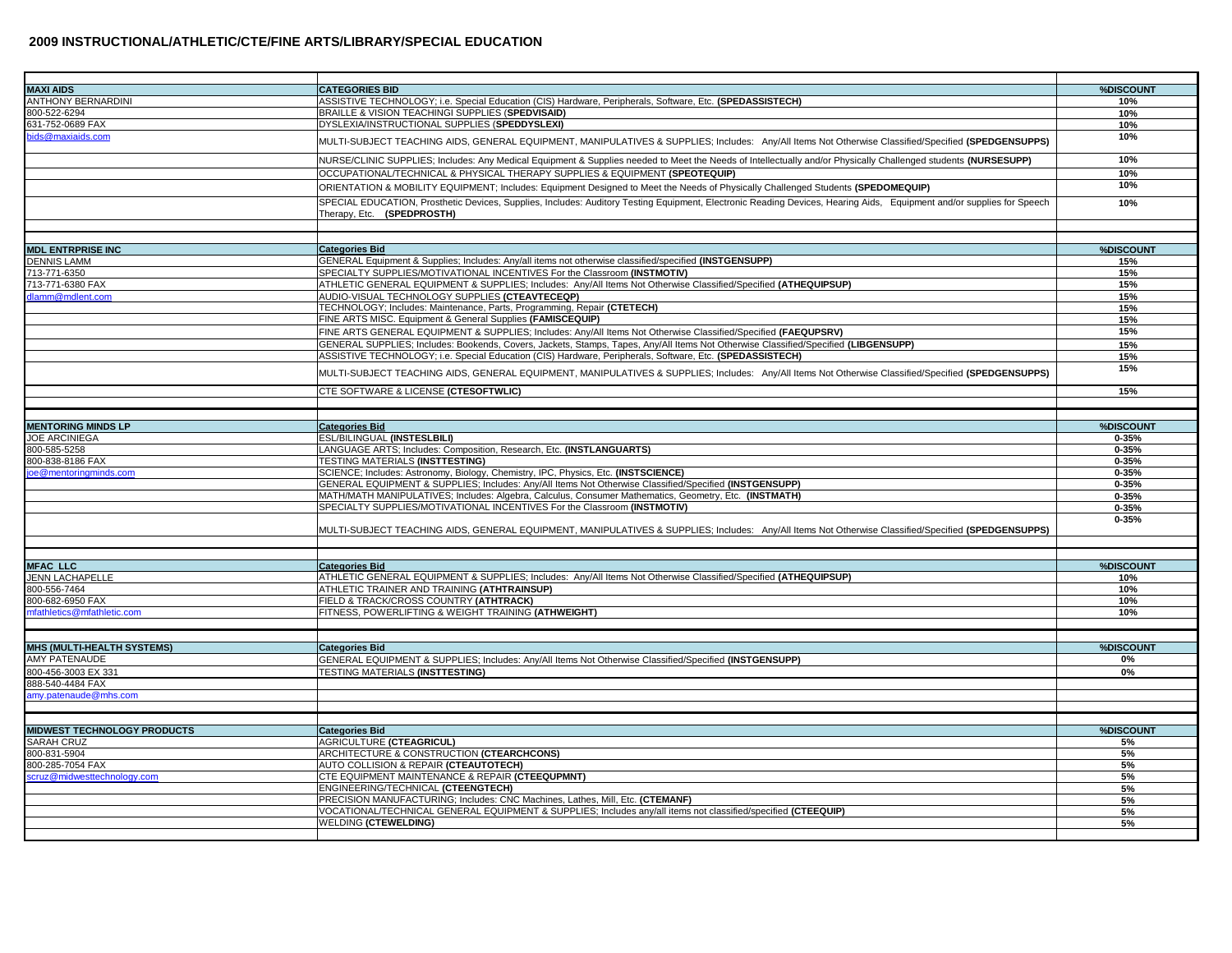| <b>MUSIC &amp; ARTS</b>                      | <b>Categories Bid</b>                                                                                                                                                                                                            | %DISCOUNT       |
|----------------------------------------------|----------------------------------------------------------------------------------------------------------------------------------------------------------------------------------------------------------------------------------|-----------------|
| <b>KYLE MATHIS</b>                           | BAND, CHOIR, ELEMENTARY MUSIC, ORCHESTRA; Sheet Music/folios (FASTMUSIC)                                                                                                                                                         | 0%              |
| 281-620-5292                                 | ORCHESTRA SUPPLIES & EQUIPMENT (FAORCHESTRA)                                                                                                                                                                                     | 0%              |
| 301-620-2567 FAX                             | FINE ARTS MISC. EQUIPMENT & GENERAL SUPPLIES (FAMISCEQUIP)                                                                                                                                                                       | 0%              |
| kmathis@musicarts.com                        | ELEMENTARY MUSIC INSTRUMENTS & GENERAL SUPPLIES; Includes: Any/All Items Not Otherwise Classified (FAGENSUPPLIES)                                                                                                                | 0%              |
|                                              | FINE ARTS GENERAL EQUIPMENT & SUPPLIES; Includes: Any/All Items Not Otherwise Classified/Specified (FAEQUPSRV)                                                                                                                   | 0%              |
|                                              | ELEMENTARY MUSIC EQUIPMENT & SUPPLIES; Includes: Metronomes, Music Cabinets, Musical Instruments, Pianos, Stands, Tuners, Etc. (FAELEMUSIC)                                                                                      | 0%              |
|                                              | ELEMENTARY MUSIC, GENERAL SUPPLIES, Includes: Instruments, Valued under 150.00, Bells, Chimes, Recorders, Tambourines, Etc. and Repair Parts (FAELESUPP)<br>BAND & CHOIR MUSICAL INSTRUMENT MAINTENANCE AND REPAIR (FAINSTMNTRP) | 0%<br>0%        |
|                                              | BAND & CHOIR, ORCHESTRA MUSICAL INSTRUMENT (FAINSTRUMNT)                                                                                                                                                                         | 0%              |
|                                              | <b>BAND SUPPLIES (FABANDSUPP)</b>                                                                                                                                                                                                | 0%              |
|                                              | <b>BAND EQUIPMENT (FABANDEQUIP)</b>                                                                                                                                                                                              | 0%              |
|                                              | CHOIR SUPPLIES & EQUIPMENT (FACHOIR)                                                                                                                                                                                             | 0%              |
|                                              |                                                                                                                                                                                                                                  |                 |
| n2y LLC                                      | <b>CATEGORIES BID</b>                                                                                                                                                                                                            | %DISCOUNT       |
| <b>DENNY HOOVER</b>                          | BRAILLE & VISION TEACHING SUPPLIES (SPEDVISAID)                                                                                                                                                                                  | 0%              |
| 419-433-9800                                 | MULTI-SUBJECT TEACHING AIDS, GENERAL EQUIPMENT, MANIPULATIVES & SUPPLIES; Includes: Any/All Items Not Otherwise Classified/Specified (SPEDGENSUPPS)                                                                              | 0%              |
| 419-433-9810 FAX                             | ASSISTIVE TECHNOLOGY; i.e. Special Education (CIS) Hardware, Peripherals, Software, Etc. (SPEDASSISTECH)                                                                                                                         | 0%              |
| dhoover@n2y.com                              |                                                                                                                                                                                                                                  |                 |
|                                              |                                                                                                                                                                                                                                  |                 |
| NATIONAL ARCHER IN SCHOOL PROGRAM            | <b>CATEGORIES BID</b>                                                                                                                                                                                                            | %DISCOUNT       |
| MICHELLE HUIBREGTA                           | ATHLETIC GENERAL EQUIPMENT & SUPPLIES; Includes: Any/All Items Not Otherwise Classified/Specified (ATHEQUIPSUP)                                                                                                                  | 0%              |
| 920-523-6040                                 | PHYSICAL EDUCATION, Elementary/Secondary (ATHPEEQUIP)                                                                                                                                                                            | 0%              |
| 920-523-6042 FAX                             |                                                                                                                                                                                                                                  |                 |
| nichelle@naspschools.org                     |                                                                                                                                                                                                                                  |                 |
|                                              |                                                                                                                                                                                                                                  |                 |
|                                              |                                                                                                                                                                                                                                  |                 |
| NO TEARS LEARNING INC DBA LEARNING W/O TEARS | <b>CATEGORIES BID</b>                                                                                                                                                                                                            | %DISCOUNT<br>0% |
| <b>DEB GREEN</b><br>832-221-1071             | GENERAL EQUIPMENT & SUPPLIES; Includes: Any/All Items Not Otherwise Classified/Specified (INSTGENSUPP)<br>LANGUAGE ARTS; Includes: Composition, Research, Etc. (INSTLANGUARTS)                                                   | 0%              |
| 301-263-2707 FAX                             | LIBRARY, AUDIO VISUAL/MEDIA/LIBRARY SUPPLIES (LIBAUDIOMED)                                                                                                                                                                       | 0%              |
| deb.green@lwtears.com                        |                                                                                                                                                                                                                                  |                 |
|                                              |                                                                                                                                                                                                                                  |                 |
| <b>NORTHERN SPEECH SERVICES INC</b>          | <b>CATEGORIES BID</b>                                                                                                                                                                                                            | %DISCOUNT       |
| <b>SUSAN WEBBER</b>                          | ADAPTED P.E. and PHYSICAL FITNESS (SPEDADAPT)                                                                                                                                                                                    | 0%              |
| 888-337-3866                                 | ASSISTIVE TECHNOLOGY; i.e. Special Education (CIS) Hardware, Peripherals, Software, Etc. (SPEDASSISTECH)                                                                                                                         | 0%              |
|                                              | BRAILLE & VISION TEACHINGI SUPPLIES (SPEDVISAID)<br>DYSLEXIA/INSTRUCTIONAL SUPPLIES (SPEDDYSLEXI)                                                                                                                                | 0%              |
| nfo@northernspeech.com                       |                                                                                                                                                                                                                                  | 0%<br>0%        |
|                                              | MULTI-SUBJECT TEACHING AIDS, GENERAL EQUIPMENT, MANIPULATIVES & SUPPLIES; Includes: Any/All Items Not Otherwise Classified/Specified (SPEDGENSUPPS)                                                                              |                 |
|                                              | NURSE/CLINIC SUPPLIES; Includes: Any Medical Equipment & Supplies needed to Meet the Needs of Intellectually and/or Physically Challenged students (NURSESUPP)                                                                   | $0\%$           |
|                                              | OCCUPATIONAL/TECHNICAL & PHYSICAL THERAPY SUPPLIES & EQUIPMENT (SPEOTEQUIP)                                                                                                                                                      | 0%              |
|                                              | ORIENTATION & MOBILITY EQUIPMENT; Includes: Equipment Designed to Meet the Needs of Physically Challenged Students (SPEDOMEQUIP)                                                                                                 | 0%              |
|                                              | SPECIAL EDUCATION, Prosthetic Devices, Supplies, Includes: Auditory Testing Equipment, Electronic Reading Devices, Hearing Aids, Equipment and/or supplies for Speech<br>Therapy, Etc. (SPEDPROSTH)                              | 0%              |
|                                              | MUSIC THERAPY (SPEDMUSTHER)                                                                                                                                                                                                      | 0%              |
|                                              |                                                                                                                                                                                                                                  |                 |
| THE PENWORTHY COMPANY LLC                    | <b>CATEGORIES BID</b>                                                                                                                                                                                                            | %DISCOUNT       |
| <b>HOLLY RITZ</b>                            | ESL/BILINGUAL (INSTESLBILI)                                                                                                                                                                                                      | 0%              |
| 414-921-1508                                 | FOREIGN LANGUAGES (INSTFOREIGN)                                                                                                                                                                                                  | 0%              |
| 414-287-4602 FAX                             | SOCIAL STUDIES; Includes: Civics, Geography, History, Maps & Globes, World Cultures, Etc. (INSTSOCSTUD)                                                                                                                          | 0%              |
| holly.ritz@penworthy.com                     | STEAM/STEM SUPPLIES & EQUIPMENT (INSTSTEAMSTEM)                                                                                                                                                                                  | 0%              |
|                                              | STANDARD LIBRARY BOOK COLLECTIONS: Elementary/Secondary Level Books (LIBSTANDBOOKS)                                                                                                                                              | 0%              |
|                                              | TEXTBOOKS, TECHNICAL TITLES, books of a scientific nature and other short discount titles, Etc. (LIBINSTTEXTB)                                                                                                                   | 0%              |
|                                              | PUBLISHERS LIBRARY EDITIONS (LIBSTANDBOOKS)                                                                                                                                                                                      | 0%              |
|                                              | PRE-BOUNDS (LIBPREBND)                                                                                                                                                                                                           | 0%              |
|                                              | LIBRARY, Paper Back Books (LIBPAPERBACK)                                                                                                                                                                                         | 0%              |
|                                              | REFERENCE BOOKS, Includes: Dictionaries, Encyclopedias, Thesaurus (LIBREFERBKS)                                                                                                                                                  | 0%              |
|                                              |                                                                                                                                                                                                                                  |                 |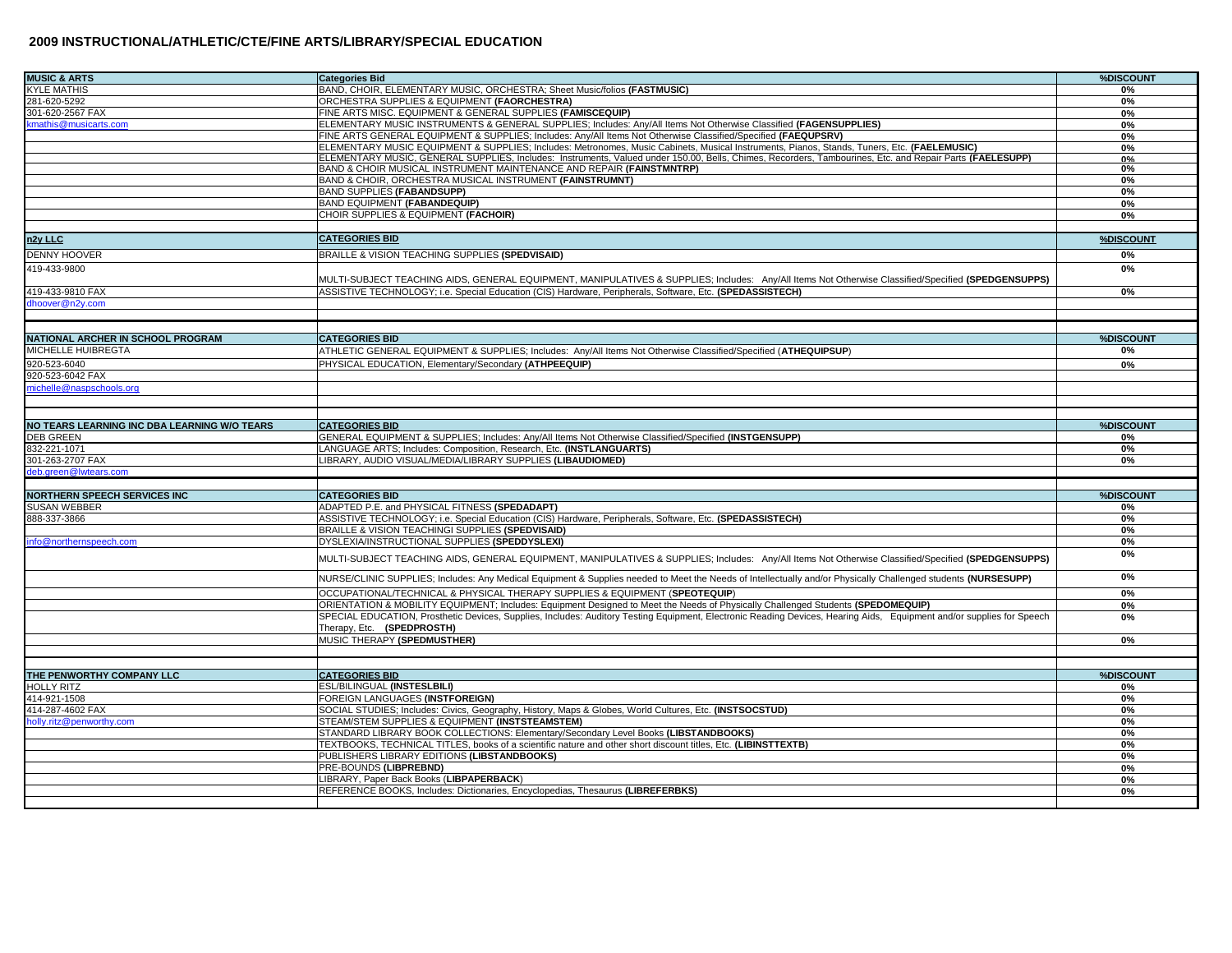| <b>PERIPOLE INC</b>                     | <b>CATEGORIES BID</b>                                                                                                                                                           | %DISCOUNT              |
|-----------------------------------------|---------------------------------------------------------------------------------------------------------------------------------------------------------------------------------|------------------------|
| <b>CAROL LUND</b>                       | ELEMENTARY MUSIC EQUIPMENT & SUPPLIES; Includes: Metronomes, Music Cabinets, Musical Instruments, Pianos, Stands, Tuners, Etc. (FAELEMUSIC)                                     | 20%                    |
| 800-443-3592                            | ELEMENTARY MUSIC, GENERAL SUPPLIES; Includes: Instruments, Valued under 150.00, Bells, Chimes, Recorders, Tambourines, Etc. and Repair Parts (FAELESUPP)                        | 20%                    |
| 888-724-6733 FAX                        | <b>BAND SUPPLIES (FABANDSUPP)</b>                                                                                                                                               | 20%                    |
| contact@peripole.com                    | <b>BAND EQUIPMENT (FABANDEQUIP)</b>                                                                                                                                             | 20%                    |
|                                         | CHOIR SUPPLIES & EQUIPMENT (FACHOIR)                                                                                                                                            | 20%                    |
|                                         | ORCHESTRA SUPPLIES & EQUIPMENT (FAORCHESTRA)                                                                                                                                    | 20%                    |
|                                         |                                                                                                                                                                                 |                        |
| PRENTKE ROMICH COMPANY DBA PRC-SALTILLO | <b>CATEGORIES BID</b>                                                                                                                                                           | %DISCOUNT              |
| <b>CHRISTA HATFIEWLD</b>                | SPECIAL EDUCATION, Prosthetic Devices, Supplies, Includes: Auditory Testing Equipment, Electronic Reading Devices, Hearing Aids, Equipment and/or supplies for Speech           | 0%                     |
|                                         | Therapy, Etc. (SPEDPROSTH) (SPEECH DEVICES)                                                                                                                                     |                        |
| 800-262-1984                            |                                                                                                                                                                                 |                        |
| 330-263-4829 FAX                        |                                                                                                                                                                                 |                        |
| christa.hatfield@prentrom.com           |                                                                                                                                                                                 |                        |
|                                         |                                                                                                                                                                                 |                        |
|                                         |                                                                                                                                                                                 |                        |
| <b>PRUFROCK PRESS INC</b>               | <b>CATEGORIES BID</b>                                                                                                                                                           | %DISCOUNT              |
| <b>SHANNON GROSS</b>                    | GENERAL EQUIPMENT & SUPPLIES; Includes: Any/all items not otherwise classified/specified (INSTGENSUPP)                                                                          | 0%                     |
| 800-998-2208                            | MATH/MATH MANIPULATIVES; Includes: Algebra, Calculus, Consumer Mathematics, Geometry, Etc. (INSTMATH)                                                                           | 0%                     |
| 800-240-0333 FAX<br>sgross@prufrock.com | LANGUAGE ARTS; Includes: Composition, Research, Etc. (INSTLANGUARTS)<br>SOCIAL STUDIES; Includes: Civics, Geography, History, Maps & Globes, World Cultures, Etc. (INSTSOCSTUD) | 0%<br>0%               |
|                                         | SCIENCE; Includes: Astronomy, Biology, Chemistry, IPC, Physics, Etc. (INSTSCIENCE)                                                                                              | 0%                     |
|                                         | TESTING MATERIALS (INSTTESTING)                                                                                                                                                 | 0%                     |
|                                         | YEARBOOKS, ELEMENTARY & SECONDARY (YEARBOOK)                                                                                                                                    | 0%                     |
|                                         | STEAM/STEM SUPPLIES & EQUIPMENT (INSTSTEAMSTEM)                                                                                                                                 | 0%                     |
|                                         |                                                                                                                                                                                 | 0%                     |
|                                         | MULTI-SUBJECT TEACHING AIDS, GENERAL EQUIPMENT, MANIPULATIVES & SUPPLIES; Includes: Any/All Items Not Otherwise Classified/Specified (SPEDGENSUPPS)                             |                        |
|                                         |                                                                                                                                                                                 |                        |
| OATES SPECIALTIES, LLC                  | <b>CATEGORIES BID</b>                                                                                                                                                           | % Discount             |
| <b>DRAYTON PITTMAN</b>                  | ATHLETIC GENERAL EQUIPMENT & SUPPLIES; Includes: Any/All Items Not Otherwise Classified/Specified (ATHEQUIPSUP)                                                                 | 0%                     |
| 936-295-44459                           | BASEBALL & SOFTBALL (ATHBASEBALL)                                                                                                                                               | 0%                     |
| 501-632-2316 FAX                        |                                                                                                                                                                                 |                        |
| drdre@oatesspecialties.com              |                                                                                                                                                                                 |                        |
|                                         |                                                                                                                                                                                 |                        |
|                                         |                                                                                                                                                                                 |                        |
| <b>RAINBOW BOOK COMPANY</b>             | <b>CATEGORIES BID</b>                                                                                                                                                           | %DISCOUNT              |
| <b>MICHAEL BEECHIN</b>                  | ESL/BILINGUAL (INSTESLBILI)                                                                                                                                                     | $0 - 30%$              |
| 800-255-0965                            | FOREIGN LANGUAGES (INSTFOREIGN)                                                                                                                                                 | $0 - 30%$              |
| 800-827-5988 FAX                        | GENERAL Equipment & Supplies; Includes: Any/all items not otherwise classified/specified (INSTGENSUPP)                                                                          | $0 - 30%$              |
| ales@rainbowbookcompany.com             | LANGUAGE ARTS; Includes: Composition, Research, Etc. (INSTLANGUARTS)                                                                                                            | $0 - 30%$              |
|                                         | MATH/MATH MANIPULATIVES; Includes: Algebra, Calculus, Consumer Mathematics, Geometry, Etc. (INSTMATH)                                                                           | $0 - 30%$              |
|                                         | SPECIALTY SUPPLIES/MOTIVATIONAL INCENTIVES For the Classroom (INSTMOTIV)                                                                                                        | $0 - 30%$              |
|                                         | SOCIAL STUDIES; Includes: Civics, Geography, History, Maps & Globes, World Cultures, Etc. (INSTSOCSTUD)                                                                         | $0 - 30%$              |
|                                         | SCIENCE; Includes: Astronomy, Biology, Chemistry, IPC, Physics, Etc. (INSTSCIENCE)                                                                                              | $0 - 30%$              |
|                                         | STEAM/STEM SUPPLIES & EQUIPMENT (INSTSTEAMSTEM)                                                                                                                                 | $0 - 30%$              |
|                                         | STANDARD LIBRARY BOOK COLLECTIONS: Elementary/Secondary Level Books (LIBSTANDBOOKS)                                                                                             | $0 - 30%$              |
|                                         | TEXTBOOKS, TECHNICAL TITLES, books of a scientific nature and other short discount titles, Etc.(LIBINSTTEXTB)                                                                   | $0 - 30%$              |
|                                         | PUBLISHERS LIBRARY EDITIONS (LIBSTANDBOOKS)                                                                                                                                     | $0 - 30%$              |
|                                         | PRE-BOUNDS (LIBPREBND)                                                                                                                                                          | $0 - 30%$              |
|                                         | LIBRARY, Paper Back Books (LIBPAPERBACK)                                                                                                                                        | $0 - 30%$              |
|                                         | REFERENCE BOOKS, Includes: Dictionaries, Encyclopedias, Thesaurus (LIBREFERBKS)                                                                                                 | $0 - 30%$              |
|                                         | ELECTRONIC BOOKS (E-BOOKS) (LIBELECPUB)                                                                                                                                         | $0 - 30%$              |
|                                         | PERIODICAL/SUBSCRIPTIONS; Includes: Journals, Magazines, Newsletters, Newspapers, Publication (LIBPERIODIC)                                                                     | $0 - 30%$              |
|                                         | AUDIO VISUAL/MEDIA/LIBRARY SUPPLIES (LIBAUDIOMED)                                                                                                                               | $0 - 30%$              |
|                                         | <b>BINDING SERVICES (LIBBIND)</b><br>GENERAL SUPPLIES; Includes: Bookends, Covers, Jackets, Stamps, Tapes, Any/all Items Not Otherwise Classified/Specified, Etc. (LIBGENSUPP)  | $0 - 30%$<br>$0 - 30%$ |
|                                         |                                                                                                                                                                                 |                        |
| <b>RALLY! EDUCATION</b>                 | <b>CATEGORIES BID</b>                                                                                                                                                           | %DISCOUNT              |
| <b>FRAN MURE</b><br>516-671-9300        | <b>ESL/BILINGUAL (INSTESLBILI)</b><br><b>FOREIGN LANGUAGES (INSTFOREIGN)</b>                                                                                                    | 0%<br>0%               |
| 516-671-7900 FAX                        | GENERAL Equipment & Supplies: Includes: Any/all items not otherwise classified/specified (INSTGENSUPP)                                                                          |                        |
| ran@rayyeducation.com                   | LANGUAGE ARTS: Includes: Composition. Research. Etc. (INSTLANGUARTS)                                                                                                            | 0%<br>0%               |
|                                         | TESTING MATERIALS (INSTTESTING)                                                                                                                                                 | 0%                     |
|                                         | ASSISTIVE TECHNOLOGY: I.E. Special Education (CIS). Hardware. Peripherals. Software. Etc. (SPEDASSISTECH)                                                                       | 0%                     |
|                                         | DYSLEXIA/INSTRUCTIONAL SUPPLIES (SPEDDYSLEXI)                                                                                                                                   | 0%                     |
|                                         | CORE CURRICULUM SOFTWARE & LICENSE (STUDSOFTWLIC)                                                                                                                               | 0%                     |
|                                         | (CATALOG RELECTS 25% SCHOOL DISCOUNT)                                                                                                                                           |                        |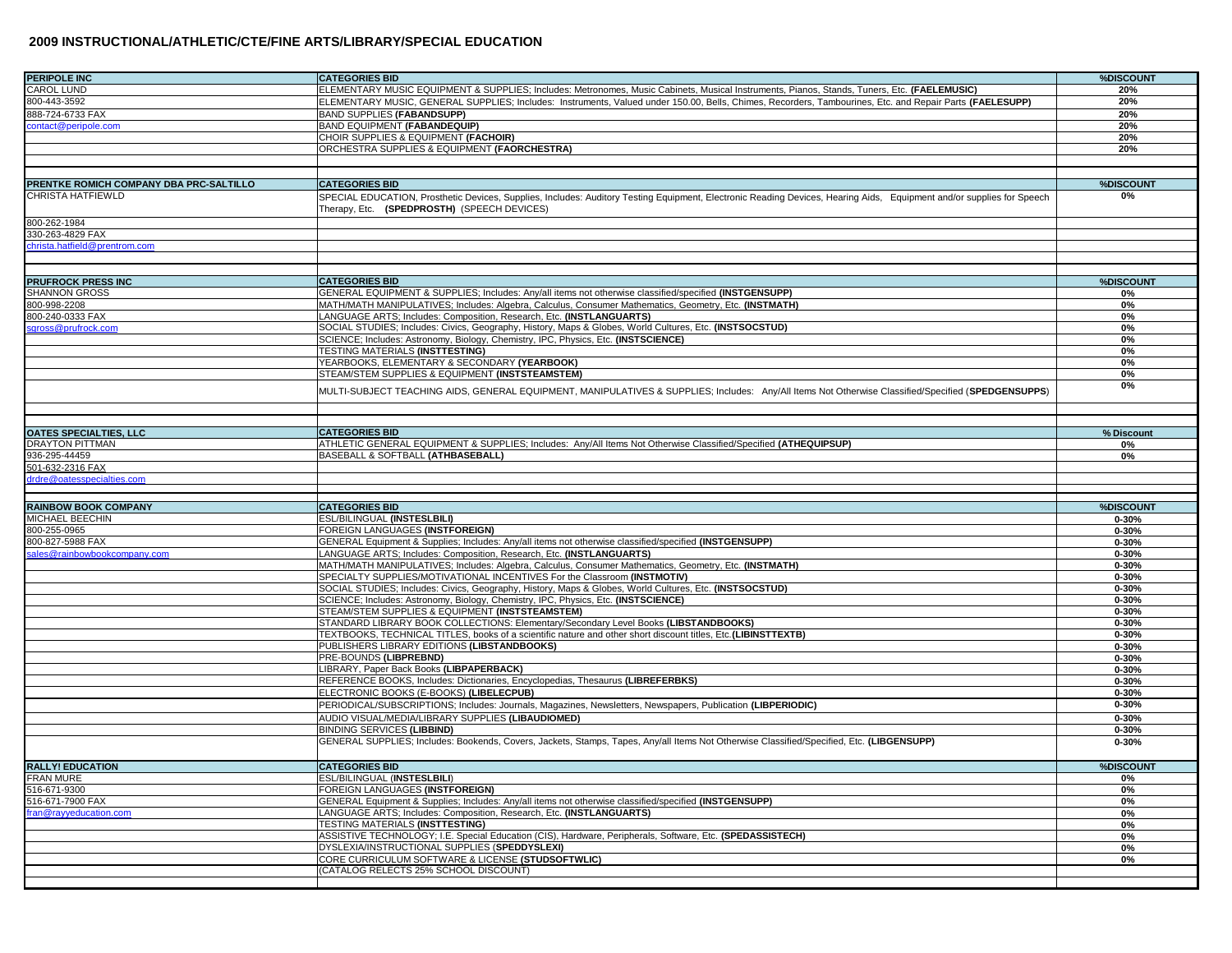| <b>REALITY WORKS INC</b>                        | <b>CATEGORIES BID</b>                                                                                                                                                                               | %DISCOUNT |
|-------------------------------------------------|-----------------------------------------------------------------------------------------------------------------------------------------------------------------------------------------------------|-----------|
| <b>STACY KNUDSON</b>                            | CTE EQUIPMENT MAINTENANCE & REPAIR (CTEEQUPMNT)                                                                                                                                                     | 0%        |
| 800-830-1416                                    | FAMILY CONSUMER SCIENCE (CTECONSCIEN)                                                                                                                                                               | 0%        |
|                                                 |                                                                                                                                                                                                     |           |
| 715-830-2050 FAX                                | FAMILY CONSUMER SCIENCE-DAY CARE (CTEFAMDAYCARE)                                                                                                                                                    | 0%        |
| nformation@realityworks.com                     | HEALTH SCIENCE (CTEHEALTHSC)                                                                                                                                                                        | 0%        |
|                                                 | VOCATIONAL/TECHNICAL GENERAL EQUIPMENT & SUPPLIES; Includes any/all items not classified/specified (CTEEQUIP)                                                                                       | 0%        |
|                                                 | <b>WELDING (CTEWELDING)</b>                                                                                                                                                                         | 0%        |
|                                                 | GENERAL SUPPLIES; Includes: Bookends, Covers, Jackets, Stamps, Tapes, Any/all Items Not Otherwise Classified/Specified, Etc. (LIBGENSUPP)                                                           | 0%        |
|                                                 | OCCUPATIONAL/TECHNICAL & PHYSICAL THERAPY SUPPLIES & EQUIPMENT (SPEOTEQUIP)                                                                                                                         | 0%        |
|                                                 | ORIENTATION & MOBILITY EQUIPMENT; Includes: Equipment Designed to Meet the Needs of Physically Challenged Students (SPEDOMEQUIP)                                                                    | 0%        |
|                                                 | MULTI-SUBJECT TEACHING AIDS, GENERAL EQUPIMENT, MANIPULATIVES & SUPPLIES; Includes: Any/All Items Not Otherwise Classified/Specified (SPEDGENSUPPS)                                                 | 0%        |
|                                                 | NURSE/CLINIC SUPPLIES; Includes: Any Medical Equipment & Supplies needed to Meet the Needs of Intellectually and/or Physically Challenged students (NURSESUPP)                                      | 0%        |
|                                                 | SPECIAL EDUCATION, Prosthetic Devices, Supplies, Includes: Auditory Testing Equipment, Electronic Reading Devices, Hearing Aids, Equipment and/or supplies for Speech<br>Therapy, Etc. (SPEDPROSTH) | 0%        |
|                                                 |                                                                                                                                                                                                     |           |
| <b>RENAISSANCE LEARNING INC.</b>                | <b>CATEGORIES BID</b>                                                                                                                                                                               | %DISCOUNT |
| CASSANDRA SLATTERY                              | GENERAL EQUIPMENT & SUPPLIES; Includes: Any/All Items Not Otherwise Classified/Specified (INSTGENSUPP)                                                                                              | 0%        |
| 800-338-4204                                    |                                                                                                                                                                                                     |           |
|                                                 |                                                                                                                                                                                                     |           |
| 866-558-4056 FAX<br>skproposals@renaissance.com |                                                                                                                                                                                                     |           |
|                                                 |                                                                                                                                                                                                     |           |
|                                                 |                                                                                                                                                                                                     | %DISCOUNT |
| <b>RDA PREP LLC</b>                             | <b>CATEGORIES BID</b>                                                                                                                                                                               |           |
| ORIE JONES                                      | HEALTH SCIENCE (CTEHEALTHSC)                                                                                                                                                                        | 0%        |
| 800-707-0747                                    |                                                                                                                                                                                                     |           |
| nfo@rdaprep.org                                 |                                                                                                                                                                                                     |           |
|                                                 |                                                                                                                                                                                                     |           |
|                                                 |                                                                                                                                                                                                     | %DISCOUNT |
| <b>RICHEY ATHLETICS</b>                         | <b>CATEGORIES BID</b>                                                                                                                                                                               |           |
| <b>MEGAN GRIFFY</b>                             | FOOTBALL (ATHFOOTBA)                                                                                                                                                                                | 5%        |
| 765-249-2426                                    | EQUIPMENT RECONDITIONING SUPPLILES; Includes: Maintenance & Repair Parts for Shoulder Pads, Helmets, Weight Equipment, Etc. (ATHRECON)                                                              | 20%       |
| 765-249-3010 FAX                                | FITNESS, POWERLIFTING & WEIGHT TRAINING (ATHWEIGHT)                                                                                                                                                 | 15%       |
| negan@richeyathletics.com                       |                                                                                                                                                                                                     |           |
|                                                 |                                                                                                                                                                                                     |           |
| <b>ROGERS ATHLETIC COMPANY</b>                  | <b>CATEGORIES BID</b>                                                                                                                                                                               | %DISCOUNT |
| <b>GARY MCMURRY</b>                             | ATHLETIC GENERAL EQUIPMENT & SUPPLIES; Includes: Any/All Items Not Otherwise Classified/Specified (ATHEQUIPSUP)                                                                                     | 5%        |
| 817-881-5702                                    | FITNESS, POWERLIFTING & WEIGHT TRAINING (ATHWEIGHT)                                                                                                                                                 | 5%        |
| 888-549-9659 FAX                                |                                                                                                                                                                                                     |           |
| imcmurry@rogersathletic.com                     |                                                                                                                                                                                                     |           |
|                                                 |                                                                                                                                                                                                     |           |
|                                                 |                                                                                                                                                                                                     |           |
| <b>SADDLEBACK EDUCATIONAL INC</b>               | <b>CATEGORIES BID</b>                                                                                                                                                                               | %DISCOUNT |
| <b>BRITTANY GOMEZ</b>                           | ESL/BILINGUAL (INSTESLBILI)                                                                                                                                                                         | 0%        |
| 714-640-5200                                    | LANGUAGE ARTS; Includes: Composition, Research, Etc. (INSTLANGUARTS)                                                                                                                                | 0%        |
| 714-640-5297 FAX                                | STANDARD LIBRARY BOOK COLLECTIONS: Elementary/Secondary Level Books (LIBSTANDBOOKS)                                                                                                                 | 0%        |
| ids@sdlback.com                                 | LIBRARY, Paper Back Books (LIBPAPERBACK)                                                                                                                                                            | 0%        |
|                                                 |                                                                                                                                                                                                     |           |
| <b>SAVVAS LEARNING COMPANY LLC</b>              | <b>CATEGORIES BID</b>                                                                                                                                                                               | %DISCOUNT |
| <b>MARK WELSH</b>                               | LANGUAGE ARTS; Includes: Composition, Research, Etc. (INSTLANGUARTS)                                                                                                                                | 0%        |
| 201-236-7000                                    | MATH/MATH MANIPULATIVES; Includes: Algebra, Calculus, Consumer Mathematics, Geometry, Etc. (INSTMATH)                                                                                               | 0%        |
| 319-774-8947 FAX                                | SPECIALTY SUPPLIES/MOTIVATIONAL INCENTIVES For the Classroom (INSTMOTIV)                                                                                                                            | 0%        |
| oroposals@savvas.com                            | SOCIAL STUDIES; Includes: Civics, Geography, History, Maps & Globes, World Cultures, Etc. (INSTSOCSTUD)                                                                                             | 0%        |
|                                                 | SCIENCE; Includes: Astronomy, Biology, Chemistry, IPC, Physics, Etc. (INSTSCIENCE)                                                                                                                  | 0%        |
|                                                 | TESTING MATERIALS (INSTTESTING)                                                                                                                                                                     | 0%        |
|                                                 | CORE CURRICULUM SOFTWARE & LICENSE (STUDSOFTWLIC)                                                                                                                                                   | 0%        |
|                                                 |                                                                                                                                                                                                     |           |
| <b>SCANTRON CORPORATION</b>                     | <b>CATEGORIES BID</b>                                                                                                                                                                               | %DISCOUNT |
| <b>JOANN SMITH</b>                              | TESTING MATERIALS (INSTTESTING)                                                                                                                                                                     | 0         |
| 651-683-6000                                    |                                                                                                                                                                                                     |           |
| 651-683-6233 FAX                                |                                                                                                                                                                                                     |           |
| oann.smith@scantron.com                         |                                                                                                                                                                                                     |           |
|                                                 |                                                                                                                                                                                                     |           |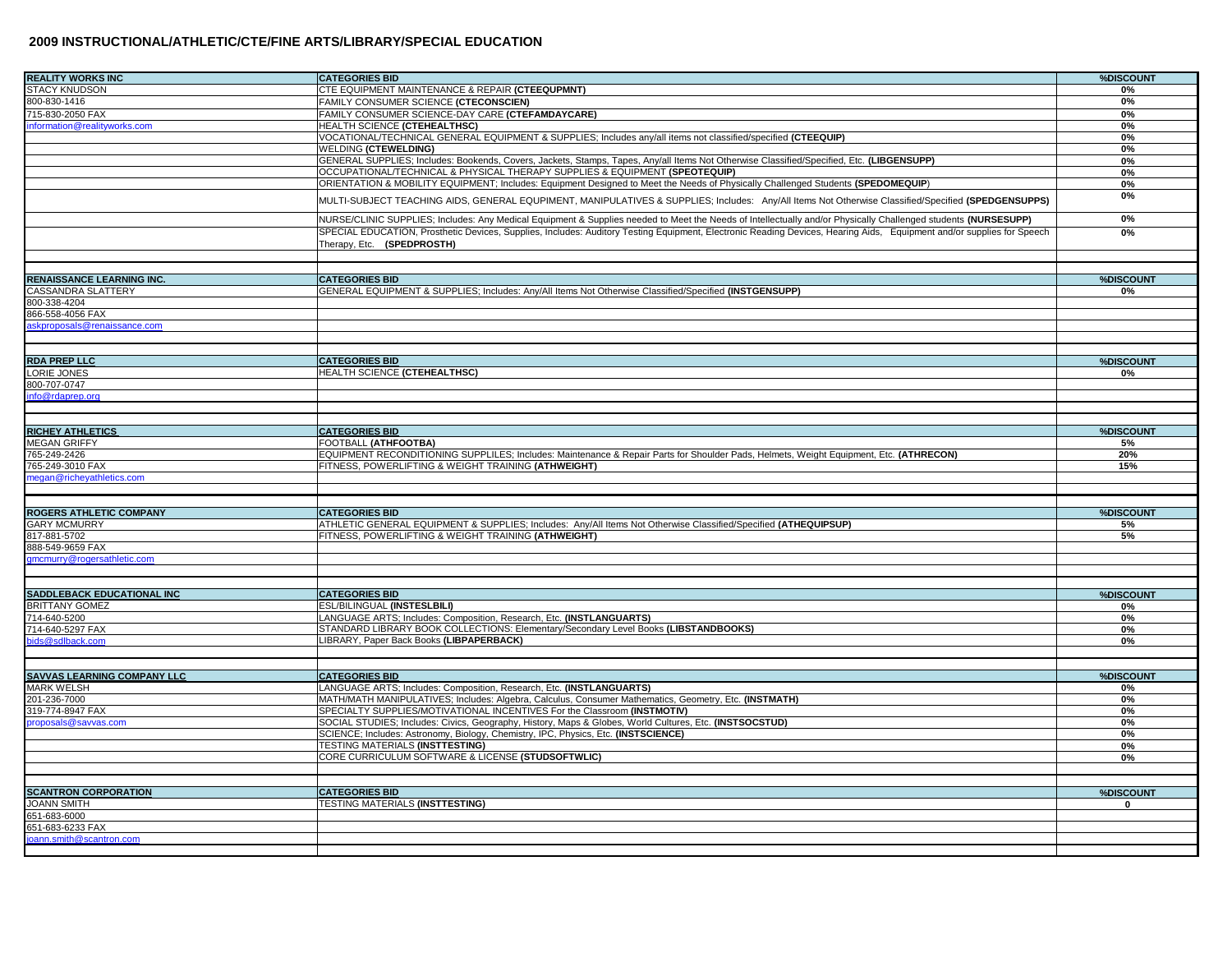| <b>SCHOLASTIC INC</b>                          | <b>CATEGORIES BID</b>                                                                                                                                | %DISCOUNT  |
|------------------------------------------------|------------------------------------------------------------------------------------------------------------------------------------------------------|------------|
| <b>REPRESENTATIVE</b>                          | LANGUAGE ARTS; Includes: Composition, Research, Etc. (INSTLANGUARTS)                                                                                 | $0 - 25%$  |
| 800-724-2222                                   | CORE CURRICULUM SOFTWARE & LICENSE (STUDSOFTWLIC)                                                                                                    | $0 - 25%$  |
| 800-560-6815 FAX                               |                                                                                                                                                      |            |
| educationorders@scholastic.com                 |                                                                                                                                                      |            |
|                                                |                                                                                                                                                      |            |
|                                                |                                                                                                                                                      |            |
| <b>SCHOOL LIFE, A DIVISION OF IMAGESTUFF</b>   | <b>CATEGORIES BID</b>                                                                                                                                | %DISCOUNT  |
| JULI DELLALIBERA                               | COACHES CLOTH, HATS/PANTS/POLOS/SHORTS/WINDSUITES, ETC (ATHCOACHCLOTH)                                                                               | 0%         |
| 877-773-7705                                   | ATHLETIC DECALS/AWARDS, MEDALS/MOTIVATIONAL MATERIAL/PLAQUES/TROPHIES, ETC (ATHDECALS)                                                               | 0%         |
| 877-563-3615 FAX                               |                                                                                                                                                      |            |
| juli@schoollife.com                            |                                                                                                                                                      |            |
|                                                |                                                                                                                                                      |            |
| <b>SCHOOL TEE FACTORY</b>                      | <b>CATEGORIES BID</b>                                                                                                                                | %DISCOUNT  |
| RON DUZENSKY                                   | COACHES CLOTH, HATS/PANTS/POLOS/SHORTS/WINDSUITES, ETC (ATHCOACHCLOTH)                                                                               | 0%         |
| 888-301-3110                                   | ATHLETIC GENERAL EQUIPMENT & SUPPLIES; Includes: Any/All Items Not Otherwise Classified/Specified (ATHEQUIPSUP)                                      | 0%         |
| 856-589-1033 FAX                               | ATHLETIC Team Uniforms/All Sports, Jerseys/Hats/Pants/Polos/Windsuits, Etc. (ATHUNIFORM)                                                             |            |
| bids@schoolteefactory.com                      | WORKOUT CLOTH, Pants/Shorts/T-Shirts, Etc. (ATHAPPARELWW)                                                                                            | 0%<br>0%   |
|                                                | PHYSICAL EDUCATION ELEMENTARY/SECONDARY (ATHPEEQUIP)                                                                                                 | 0%         |
|                                                |                                                                                                                                                      |            |
|                                                |                                                                                                                                                      |            |
| SNAP-ON INDUSTRIAL, A DIV. OF IDSC HOLDINGS    | <b>CATEGORIES BID</b>                                                                                                                                | %DISCOUNT  |
| <b>JOHN KIRK</b>                               | GENERAL EQUIPMENT & SUPPLIES; Includes: Any/All Items Not Otherwise Classified/Specified (INSTGENSUPP)                                               | $0 - 60%$  |
| 832-416-3308                                   | <b>AGRICULTURE (CTEAGRICUL)</b>                                                                                                                      | $0 - 60%$  |
| 877-740-1880 FAX                               | AUTO COLLISION & REPAIR (CTEAUTOTECH)                                                                                                                | $0 - 60%$  |
| ohn.e.kirk@snapon.com                          | CTE EQUIPMENT MAINTENANCE & REPAIR (CTEEQUPMNT)                                                                                                      | $0 - 60%$  |
|                                                | HVAC (CTEHVAC)                                                                                                                                       | $0 - 60%$  |
|                                                | OIL & GAS PRODUCTION (CTEOILGAS)                                                                                                                     | $0 - 60%$  |
|                                                | PRECISION MANUFACTURING; Includes: CNC Machines, Lathes, Mill, Etc. (CTEMANF)                                                                        | $0 - 60%$  |
|                                                | TECHNOLOGY: Includes Maintenance, Parts, Programming, Repair (CTETECH)                                                                               | $0 - 60%$  |
|                                                | VOCATIONAL/TECHNICAL GENERAL EQUIPMENT & SUPPLIES; Includes any/all items not classified/specified (CTEEQUIP)                                        | $0 - 60%$  |
|                                                | <b>WELDING (CTEWELDING)</b>                                                                                                                          | $0 - 60%$  |
|                                                | CTE SOFTWARE & LICENSE (CTESOFTWLIC)                                                                                                                 | $0 - 60%$  |
|                                                |                                                                                                                                                      |            |
| SIRIUS EDUCATION SOLUTIONS LLC                 | <b>CATEGORIES BID</b>                                                                                                                                | %DISCOUNT  |
| CHIP WILSON                                    | MATH/MATH MANIPULATIVES; Includes: Algebra, Calculus, Consumer Mathematics, Geometry, Etc. (INSTMATH)                                                | 0%         |
| 832-706-2120                                   | LANGUAGE ARTS; Includes: Composition, Research, Etc. (INSTLANGUARTS)                                                                                 | 0%         |
| 844-684-6183 FAX                               | SOCIAL STUDIES; Includes: Civics, Geography, History, Maps & Globes, World Cultures, Etc. (INSTSOCSTUD)                                              | 0%         |
| hip@siriuseducationsolutions.com               | SCIENCE; Includes: Astronomy, Biology, Chemistry, IPC, Physics, Etc. (INSTSCIENCE)                                                                   | 0%         |
|                                                | TESTING MATERIALS (INSTTESTING)                                                                                                                      | 0%         |
|                                                |                                                                                                                                                      |            |
|                                                |                                                                                                                                                      |            |
| SOUTHERN ATHLETIC SUPPLY<br><b>JAMES NOVAK</b> | <b>CATEGORIES BID</b>                                                                                                                                | %DISCOUNT  |
| 713-410-1787                                   | ATHLETIC Team Uniforms/All Sports, Jerseys/Hats/Pants/Polos/Windsuits,Etc.(ATHUNIFORM)<br>WORKOUT CLOTH, Pants/Shorts/T-Shirts, Etc. (ATHAPPARELWW)  | 10%<br>10% |
| 281-485-1950 FAX                               | COACHES CLOTH, HATS/PANTS/POLOS/SHORTS/WINDSUITES, ETC (ATHCOACHCLOTH)                                                                               | 10%        |
| southernathleticsupply@yahoo.com               | BASEBALL & SOFTBALL (ATHBASEBALL)                                                                                                                    | 10%        |
|                                                | BASKETBALL (ATHBASKETBA)                                                                                                                             | 10%        |
|                                                | FIELD & TRACK/CROSS COUNTRY (ATHTRACK)                                                                                                               | 10%        |
|                                                | <b>GOLF (ATHGOLF)</b>                                                                                                                                | 10%        |
|                                                | PHYSICAL EDUCATION ELEMENTARY/SECONDARY (ATHPEEQUIP)                                                                                                 | 10%        |
|                                                | SOCCER (ATHSOCCER)                                                                                                                                   | 10%        |
|                                                | VOLLEYBALL (ATHVOLLEYBA)                                                                                                                             | 10%        |
|                                                |                                                                                                                                                      |            |
|                                                |                                                                                                                                                      |            |
| <b>SPEECH CORNER</b>                           | <b>CATEGORIES BID</b>                                                                                                                                | %DISCOUNT  |
| DJ ELLSWORTH                                   | ESL/BILINGUAL (INSTESLBILI)                                                                                                                          | 0%         |
| 888-559-2544                                   | GENERAL EQUIPMENT & SUPPLIES; Includes: Any/All Items Not Otherwise Classified/Specified (INSTGENSUPP)                                               | 0%         |
| 888-815-2490 FAX                               | SPECIALTY SUPPLIES/MOTIVATIONAL INCENTIVES For the Classroom (INSTMOTIV)                                                                             | 0%         |
| ales@speechcorner.com                          | TESTING MATERIALS (INSTTESTING)                                                                                                                      | 0%         |
|                                                | MULTI-SUBJECT TEACHING AIDS, GENERAL EQUIPIMENT, MANIPULATIVES & SUPPLIES; Includes: Any/All Items Not Otherwise Classified/Specified (SPEDGENSUPPS) | 0%         |
|                                                |                                                                                                                                                      |            |
|                                                |                                                                                                                                                      |            |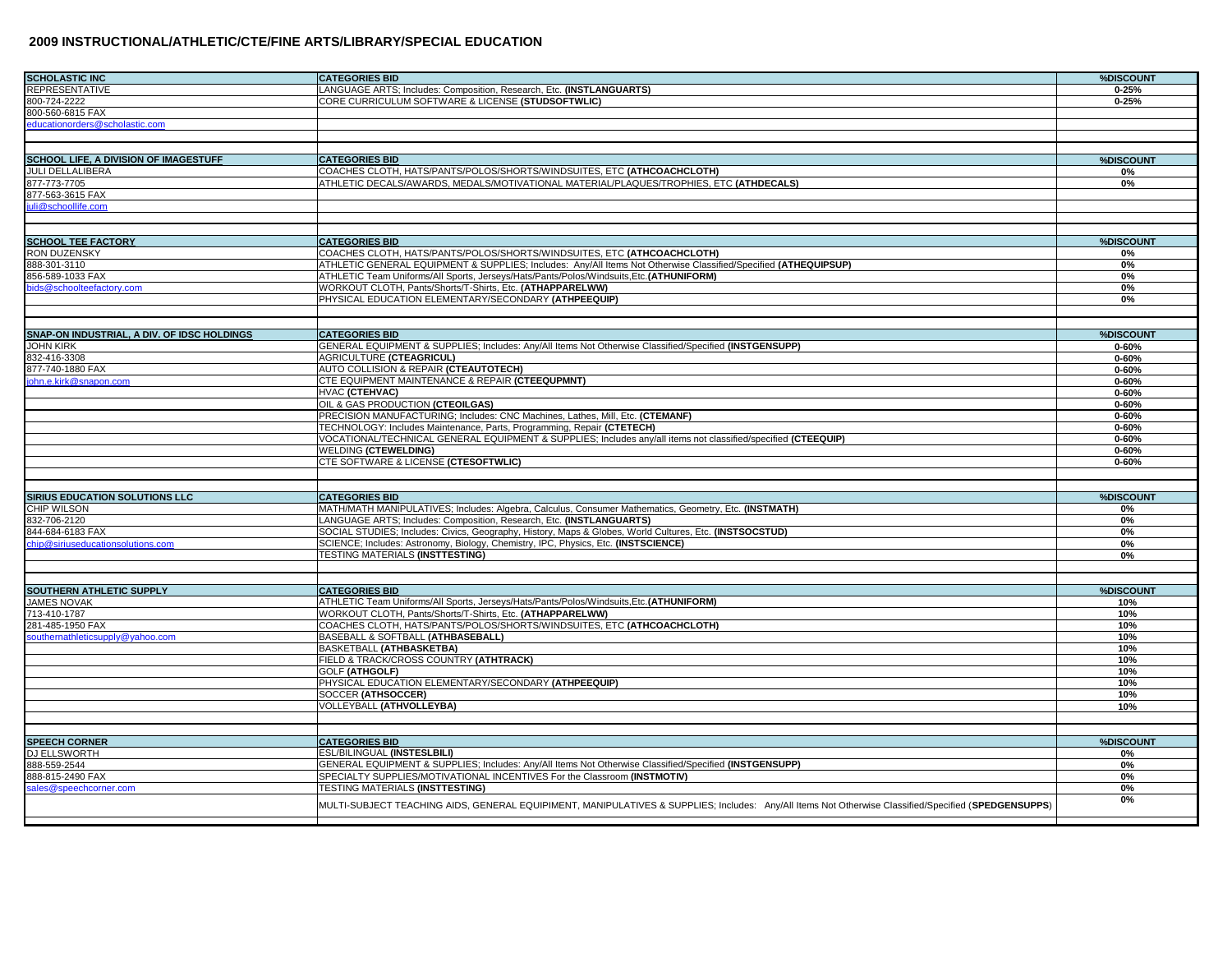| <b>STEEL SUPPLY</b>                          | <b>CATEGORIES BID</b>                                                                                                                                                                             | %DISCOUNT |
|----------------------------------------------|---------------------------------------------------------------------------------------------------------------------------------------------------------------------------------------------------|-----------|
| <b>NDAM ALANIZ</b>                           | GENERAL EQUIPMENT & SUPPLIES; Includes: Any/All Items Not Otherwise Classified/Specified (INSTGENSUPP)                                                                                            | 0%        |
| 713-991-7600                                 | STEAM/STEM SUPPLIES & EQUIPMENT (INSTSTEAMSTEM)                                                                                                                                                   | 0%        |
| 713-991-2200 FAX                             | HVAC (CTEHVAC)                                                                                                                                                                                    | 0%        |
| dam@steelsupply.com                          | OIL & GAS PRODUCTION (CTEOILGAS)<br>PRECISION MANUFACTURING; Includes: CNC Machines, Lathes, Mill, Etc. (CTEMANF)                                                                                 | 0%<br>0%  |
|                                              | VOCATIONAL/TECHNICAL GENERAL EQUIPMENT & SUPPLIES; Includes any/all items not classified/specified (CTEEQUIP)                                                                                     | 0%        |
|                                              | <b>WELDING (CTEWELDING)</b>                                                                                                                                                                       | 0%        |
|                                              |                                                                                                                                                                                                   |           |
|                                              |                                                                                                                                                                                                   |           |
| STORY FIRST INC DBA THE COSTUMER             | <b>CATEGORIES BID</b>                                                                                                                                                                             | %DISCOUNT |
| ANDREW LAFOUNTAIN                            | FINE ARTS MISC. Equipment & General Supplies (FAMISCEQUIP)                                                                                                                                        | 0%        |
| 877-218-1289                                 | FINE ARTS GENERAL EQUIPMENT & SUPPLIES; Includes: Any/All Items Not Otherwise Classified/Specified (FAEQUPSRV)                                                                                    | 0%        |
| 518-452-5758 FAX                             | THEATER ARTS; Make-up & accessories used by Actors (FASUPPLIES)                                                                                                                                   | 0%        |
| customerservice@thecostumer.com              | DANCE/DRILL TEAM EQUIPMENT & SUPPLIES; Includes: Dance Equipment & Supplies, All Accessories & Make-up used by Dancers/Drill Teams, Costumes, Practice<br>Uniforms, Warm-ups, Etc. (FADANCETEAMS) | 0%        |
|                                              | THEATER ARTS EQUIPMENT & SUPPLIES; Includes: Accessories, Black box, Foggers, Lighting, One-Act Plays, Props Wood Props, Stage Equipment & Supplies, UIL Etc.<br>(FASTAGEEQUP)                    | 0%        |
|                                              |                                                                                                                                                                                                   |           |
| SUNLINE PRODUCTS + T-SHIRTS/ SLPC INC        | <b>CATEGORIES BID</b>                                                                                                                                                                             | %DISCOUNT |
| <b>SCOTT CARR</b>                            | SPECIALTY SUPPLIES/MOTIVATIONAL INCENTIVES For the Classroom (INSTMOTIV)                                                                                                                          | 5%        |
| 281-398-6655                                 | COACHES CLOTH, HATS/PANTS/POLOS/SHORTS/WINDSUITES, ETC (ATHCOACHCLOTH)                                                                                                                            | 0%        |
| 281-398-6650 FAX                             | ATHLETIC Team Uniforms/All Sports, Jerseys/Hats/Pants/Polos/Windsuits, Etc. (ATHUNIFORM)                                                                                                          | 0%        |
| cott@sunlineproducts.com                     | WORKOUT CLOTH, Pants/Shorts/T-Shirts, Etc. (ATHAPPARELWW)                                                                                                                                         | 0%        |
|                                              | ATHLETIC DECALS/AWARDS, MEDALS/MOTIVATIONAL MATERIAL/PLAQUES/TROPHIES, ETC (ATHDECALS)                                                                                                            | 0%        |
|                                              | ROTC (CTEROTC)                                                                                                                                                                                    | 0%        |
|                                              | THEATER ARS APPAREL/COSTUMES (FACOSTUMES)                                                                                                                                                         | 5%        |
|                                              |                                                                                                                                                                                                   |           |
|                                              |                                                                                                                                                                                                   |           |
| SUPER DUPER INC DBA SUPER DUPER PUBLICATIONS | <b>CATEGORIES BID</b><br>ESL/BILINGUAL (INSTESLBILI)                                                                                                                                              | %DISCOUNT |
| <b>JESS MOODY</b><br>300-277-8737            | GENERAL EQUIPMENT & SUPPLIES; Includes: Any/All Items Not Otherwise Classified/Specified (INSTGENSUPP)                                                                                            | 0%<br>0%  |
| 800-978-7379 FAX                             | SPECIALTY SUPPLIES/MOTIVATIONAL INCENTIVES For the Classroom (INSTMOTIV)                                                                                                                          | 0%        |
| customerhelp@superduperinc.com               | <b>TESTING MATERIALS (INSTTESTING)</b>                                                                                                                                                            | 0%        |
|                                              | TEXTBOOKS, TECHNICAL TITLES, books of a scientific nature and other short discount titles, Etc. (LIBINSTTEXTB)                                                                                    | 0%        |
|                                              | LIBRARY, Paper Back Books (LIBPAPERBACK)                                                                                                                                                          | 0%        |
|                                              | AUDIO-VISUAL TECHNOLOGY SUPPLIES (CTEAVTECEQP)                                                                                                                                                    | 0%        |
|                                              |                                                                                                                                                                                                   |           |
|                                              |                                                                                                                                                                                                   |           |
| SUPERIOR TROPHIES ACQUISITIONS LLC           | <b>CATEGORIES BID</b>                                                                                                                                                                             | %DISCOUNT |
| MICHAEL COOPER                               | <b>CHEERLEADING (ATHCHEER)</b>                                                                                                                                                                    | 0%        |
| 281-689-5677                                 | COACHES CLOTH, HATS/PANTS/POLOS/SHORTS/WINDSUITES, ETC. (ATHCOACHCLOTH)                                                                                                                           | 0%        |
|                                              | TEAM UNIFORMS/ALL SPORTS, JERSEYS/HATS/PANTS/POLOS/WINDSUITS, ETC.(ATHUNIFORM)                                                                                                                    | 0%        |
| cooper@superiortrophies.net                  | WORKOUT CLOTH, PANTS/SHORTS/T-SHIRTS, ETC. (ATHAPPARELWW)                                                                                                                                         | 0%        |
|                                              | ATHLETIC DECALS/AWARDS, MEDALS/MOTIVATIONAL MATERIAL/PLAQUES/TROPHIES, ETC (ATHDECALS)                                                                                                            | 0%        |
|                                              | ATHLETIC GENERAL EQUIPMENT & SUPPLIES; Includes: Any/All Items Not Otherwise Classified/Specified (ATHEQUIPSUP)                                                                                   | 0%        |
|                                              | ATHLETIC TRAINER AND TRAINING (ATHTRAINSUP)                                                                                                                                                       | 0%        |
|                                              | BASEBALL & SOFTBALL (ATHBASEBALL)                                                                                                                                                                 | 0%        |
|                                              | BASKETBALL (ATHBASKETBA)                                                                                                                                                                          | 0%        |
|                                              | CHEERLEADING ((ATHCHEERSUP)                                                                                                                                                                       | 0%        |
|                                              | EQUIPMENT RECONDITIONING SUPPLILES; Includes: Maintenance & Repair Parts for Shoulder Pads, Helmets, Weight Equipment, Etc. (ATHRECON)                                                            | 0%        |
|                                              | FIELD & TRACK/CROSS COUNTRY (ATHTRACK)                                                                                                                                                            | 0%        |
|                                              | FITNESS, POWERLIFTING & WEIGHT TRAINING (ATHWEIGHT)                                                                                                                                               | 0%        |
|                                              | FOOTBALL (ATHFOOTBALL)<br><b>GOLF (ATHGOLF)</b>                                                                                                                                                   | 0%<br>0%  |
|                                              | <b>GYMNASTICS (ATHGYMNAST)</b>                                                                                                                                                                    | 0%        |
|                                              | PHYSICAL EDUCATION ELEMENTARY/SECONDARY (ATHPEEQUIP)                                                                                                                                              | 0%        |
|                                              | <b>SOCCER (ATHSOCCER)</b>                                                                                                                                                                         | 0%        |
|                                              | SWIMMING/WATER POLO (ATHWATERPOL)                                                                                                                                                                 | 0%        |
|                                              | <b>TENNIS (ATHTENNIS)</b>                                                                                                                                                                         | 0%        |
|                                              | VOLLEYBALL (ATHVOLLEYBA)                                                                                                                                                                          | 0%        |
|                                              | <b>AGRICULTURE (CTEAGRICUL)</b>                                                                                                                                                                   | 0%        |
|                                              | <b>WELDING (CTEWELDING)</b>                                                                                                                                                                       | 0%        |
|                                              |                                                                                                                                                                                                   |           |
|                                              |                                                                                                                                                                                                   |           |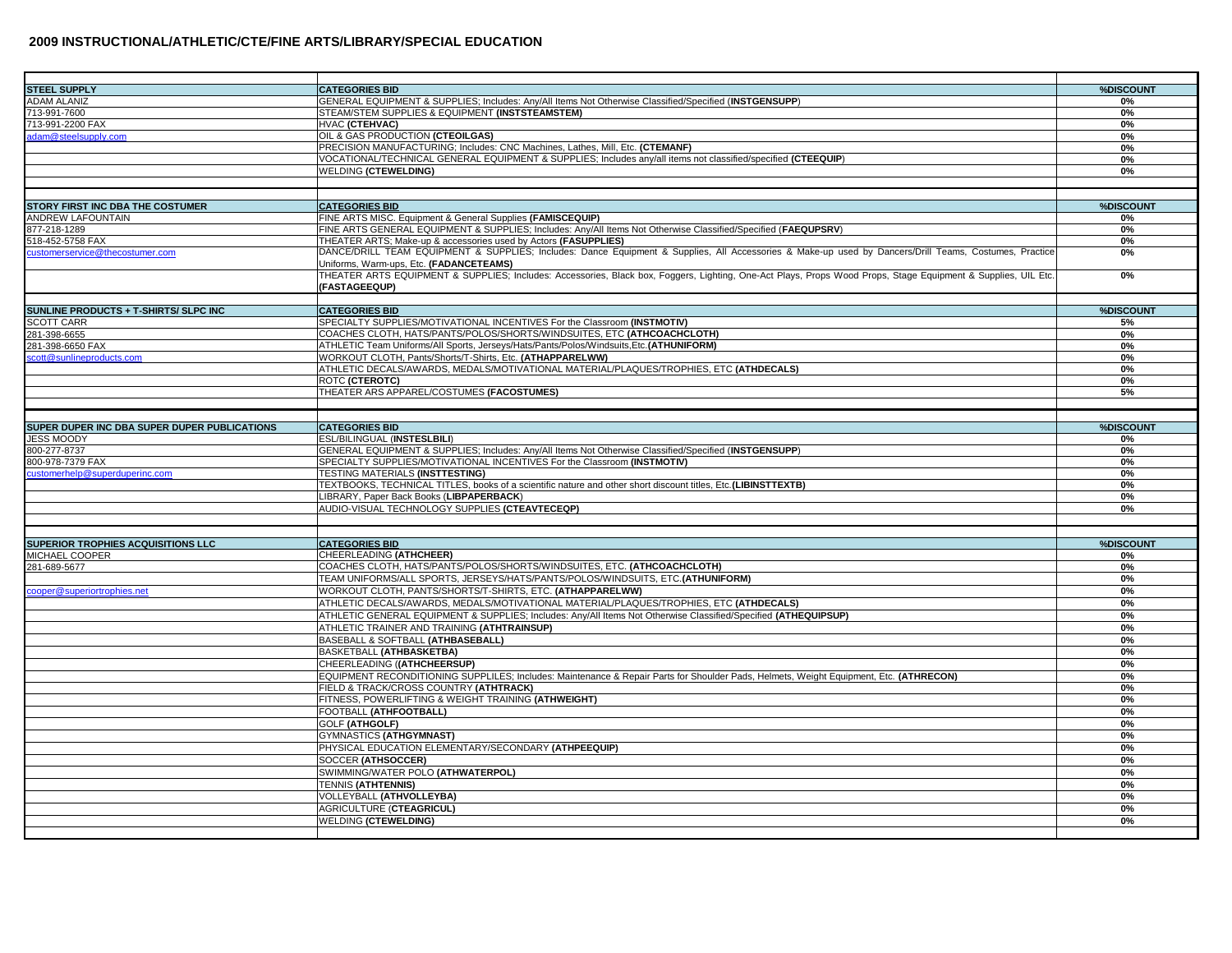| <b>TECHNICAL LABORATORY SYSTEMS INC</b> | <b>CATEGORIES BID</b>                                                                                                                                                                               | %DISCOUNT |
|-----------------------------------------|-----------------------------------------------------------------------------------------------------------------------------------------------------------------------------------------------------|-----------|
| <b>LISA STEWART</b>                     | AUDIO-VISUAL TECHNOLOGY SUPPLIES (CTEAVTECEQP)                                                                                                                                                      | 0%        |
| 800-445-1088                            | CTE EQUIPMENT MAINTENANCE & REPAIR (CTEEQUPMNT)                                                                                                                                                     | 0%        |
| 281-391-1113 FAX                        | ENGINEERING/TECHNICAL (CTEENGTECH)                                                                                                                                                                  | 0%        |
| lisa@tech-labs.com                      | FORENSIC SCIENCE (CTEFORSCIE)                                                                                                                                                                       | 0%        |
|                                         | <b>HEALTH SCIENCE (CTEHEALTHSC)</b>                                                                                                                                                                 | 0%        |
|                                         | HVAC (CTEHVAC)                                                                                                                                                                                      | 0%        |
|                                         | PRECISION MANUFACTURING; Includes: CNC Machines, Lathes, Mill, Etc. (CTEMANF)                                                                                                                       | 0%        |
|                                         | VOCATIONAL/TECHNICAL GENERAL EQUIPMENT & SUPPLIES; Includes any/all items not classified/specified (CTEEQUIP)                                                                                       | 0%        |
|                                         | <b>WELDING (CTEWELDING)</b>                                                                                                                                                                         | 0%        |
|                                         | CTE SOFTWARE & LICENSE (CTESOFTWLIC)                                                                                                                                                                | 0%        |
|                                         |                                                                                                                                                                                                     |           |
|                                         |                                                                                                                                                                                                     |           |
| <b>TENNIS EXPRESS</b>                   | <b>CATEGORIES BID</b>                                                                                                                                                                               | %DISCOUNT |
| <b>ALEX MEYERS</b>                      | COACHES CLOTH, HATS/PANTS/POLOS/SHORTS/WINDSUITES, ETC. (ATHCOACHCLOTH)                                                                                                                             | 30%       |
| 713-435-4800 EX 467                     | TEAM UNIFORMS/ALL SPORTS, JERSEYS/HATS/PANTS/POLOS/WINDSUITS, ETC.(ATHUNIFORM)                                                                                                                      | 30%       |
| 713-781-1237 FAX                        | WORKOUT CLOTH, PANTS/SHORTS/T-SHIRTS, ETC. (ATHAPPARELWW)                                                                                                                                           | 30%       |
| team@tennisexpress.com                  | FOOTWEAR (ATHAPPAREL)                                                                                                                                                                               | 30%       |
|                                         | <b>TENNIS (ATHTENNIS)</b>                                                                                                                                                                           | 30%       |
|                                         |                                                                                                                                                                                                     |           |
| <b>TEXAS SCENIC COMPANY INC</b>         | <b>CATEGORIES BID</b>                                                                                                                                                                               | %DISCOUNT |
| <b>LEAH LAND</b>                        | FINE ARTS MISC. Equipment & General Supplies (FAMISCEQUIP)                                                                                                                                          | 0%        |
| 210-684-0091                            | FINE ARTS GENERAL EQUIPMENT & SUPPLIES; Includes: Any/All Items Not Otherwise Classified/Specified (FAEQUPSRV)                                                                                      | 0%        |
| 210-684-4557 FAX                        | THEATER ARTS; Make-up & accessories used by Actors (FASUPPLIES)                                                                                                                                     | 0%        |
| bids@texasscenic.com                    | DANCE/DRILL TEAM EQUIPMENT & SUPPLIES; Includes: Dance Equipment & Supplies, All Accessories & Make-up used by Dancers/Drill Teams, Costumes, Practice                                              | 0%        |
|                                         | Uniforms, Warm-ups, Etc. (FADANCETEAMS)                                                                                                                                                             |           |
|                                         | THEATER ARTS EQUIPMENT & SUPPLIES; Includes: Accessories, Black box, Foggers, Lighting, One-Act Plays, Props Wood Props, Stage Equipment & Supplies, UIL Etc.                                       | 0%        |
|                                         | (FASTAGEEQUP)                                                                                                                                                                                       |           |
|                                         |                                                                                                                                                                                                     |           |
| TFH (USA) LTD                           | <b>CATEGORIES BID</b>                                                                                                                                                                               | %DISCOUNT |
| <b>MARIAN NATALI</b>                    | GENERAL EQUIPMENT & SUPPLIES; Includes: Any/All Items Not Otherwise Classified/Specified (INSTGENSUPP)                                                                                              | 5%        |
| 724-444-6400                            | ADAPTED P.E. and PHYSICAL FITNESS (SPEDADAPT)                                                                                                                                                       | 5%        |
| 724-444-6411 FAX                        | ASSISTIVE TECHNOLOGY; i.e. Special Education (CIS) Hardware, Peripherals, Software, Etc. (SPEDASSISTECH)                                                                                            | 5%        |
| marian.n@tfhusa.com                     | BRAILLE & VISION TEACHINGI SUPPLIES (SPEDVISAID)                                                                                                                                                    | 5%        |
|                                         | MULTI-SUBJECT TEACHING AIDS, GENERAL EQUIPMENT, MANIPULATIVES & SUPPLIES; Includes: Any/All Items Not Otherwise Classified/Specified (SPEDGENSUPPS)                                                 | 5%        |
|                                         | MUSIC THERAPY (SPEDMUSTHER)                                                                                                                                                                         | 5%        |
|                                         | OCCUPATIONAL/TECHNICAL & PHYSICAL THERAPY SUPPLIES & EQUIPMENT (SPEOTEQUIP)                                                                                                                         | 5%        |
|                                         | ORIENTATION & MOBILITY EQUIPMENT: Includes: Equipment Designed to Meet the Needs of Physically Challenged Students (SPEDOMEQUIP)                                                                    | 5%        |
|                                         |                                                                                                                                                                                                     |           |
| <b>THERAPRO INC</b>                     | <b>CATEGORIES BID</b>                                                                                                                                                                               | %DISCOUNT |
| <b>CHERYL TETREAULT</b>                 | TESTING MATERIALS (INSTTESTING)                                                                                                                                                                     | $0 - 5%$  |
| 508-872-9494                            | ADAPTED P.E. and PHYSICAL FITNESS (SPEDADAPT)                                                                                                                                                       | $0 - 5%$  |
| 508-875-2062 FAX                        | ASSISTIVE TECHNOLOGY; i.e. Special Education (CIS) Hardware, Peripherals, Software, Etc. (SPEDASSISTECH)                                                                                            | $0 - 5%$  |
| chervl@therapro.com                     | BRAILLE & VISION TEACHINGI SUPPLIES (SPEDVISAID)                                                                                                                                                    | $0 - 5%$  |
|                                         | DYSLEXIA/INSTRUCTIONAL (SPEDDYSLEXI)                                                                                                                                                                | $0 - 5%$  |
|                                         |                                                                                                                                                                                                     |           |
|                                         | MULTI-SUBJECT TEACHING AIDS, GENERAL EQUIPMENT, MANIPULATIVES & SUPPLIES; Includes: Any/All Items Not Otherwise Classified/Specified (SPEDGENSUPPS)                                                 | $0 - 5%$  |
|                                         | OCCUPATIONAL/TECHNICAL & PHYSICAL THERAPY SUPPLIES & EQUIPMENT (SPEOTEQUIP)                                                                                                                         | $0 - 5%$  |
|                                         | ORIENTATION & MOBILITY EQUIPMENT; Includes: Equipment Designed to Meet the Needs of Physically Challenged Students (SPEDOMEQUIP)                                                                    | $0 - 5%$  |
|                                         | SPECIAL EDUCATION, Prosthetic Devices, Supplies, Includes: Auditory Testing Equipment, Electronic Reading Devices, Hearing Aids, Equipment and/or Supplies for Speech<br>Therapy, Etc. (SPEDPROSTH) | $0 - 5%$  |
|                                         |                                                                                                                                                                                                     |           |